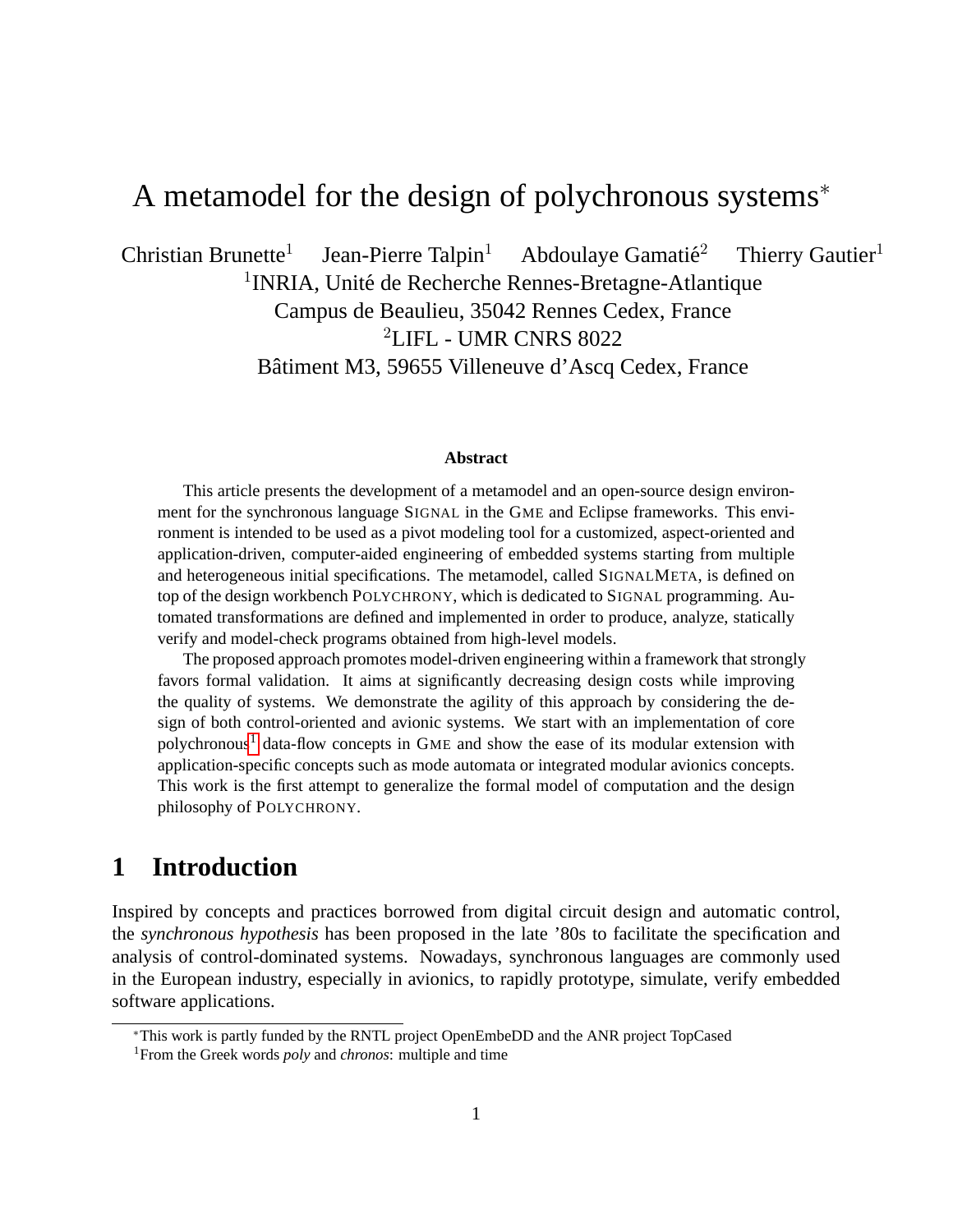In this spirit, synchronous data-flow programming languages, such as Lustre [\[19\]](#page-37-0), Lucid Synchrone [\[15\]](#page-37-1) and SIGNAL [\[26\]](#page-38-0), implement a model of computation in which time is abstracted by symbolic synchronization. The synchronous paradigm provides a notion of *deterministic concurrency* which facilitates the functional modeling and analysis of embedded systems. While block diagrammatic modeling concepts are best suited for data-flow dominated applications, controldominated processes may sometimes be preferably modeled using imperative formalisms, such as Esterel [\[8\]](#page-36-0), Statecharts [\[20\]](#page-37-2), or SyncCharts [\[4\]](#page-36-1).

### <span id="page-1-4"></span>**1.1 Polychrony**

While modeling a synchronous process or module can be easy, implementing a concurrent system by composing synchronous modular specifications is often hardened by the need of preserving global synchronizations in the model of the system. These synchronization artifacts need most of the time to be preserved, at least in part, in order to ensure functional correctness when, for instance, the presence or absence of an event can influence the behavior of the whole system.

This is why, in the particular case of the POLYCHRONY workbench, on which SIGNAL is based, time is represented by a partial order that expresses a symbolic abstraction of synchronization and scheduling relations on variables or signals. This model of computation offers a unique means to model high-level abstractions of *multi-clocked systems* in which each component owns a local activation clock (e.g., distributed real-time systems, systems on chip). We call this abstract model of time *polychrony*. Polychrony gives the opportunity to seamlessly model heterogeneous and complex distributed embedded systems at a high level of abstraction, while reasoning within a simple and formally defined mathematical model of time.

Fig [1](#page-1-0) abstractly depicts the design philosophy behind polychrony. The idea is to give a highlevel description of a system, Fig. [1\(b\),](#page-1-1) that is abstract enough to enable a subsequent choice between a multi-clocked or a GALS (globally asynchronous locally synchronous) implementation, Fig. [1\(a\),](#page-1-2) or a centralized implementation, Fig. [1\(c\).](#page-1-3)

<span id="page-1-2"></span>

<span id="page-1-3"></span><span id="page-1-1"></span><span id="page-1-0"></span>Figure 1: From synchrony to asynchrony.

A polychronous system, depicted in Fig. [1\(b\),](#page-1-1) consists of two concurrent sub-systems that receive control from signals  $a$  and  $b$  and conditionally communicate via a signal  $c$  or do something else (d or e). The system can be refined into a synchronous system, Fig. [1\(c\),](#page-1-3) by synchronizing the signals a and b. It can also be refined into a multi-clocked system, Fig. [1\(a\),](#page-1-2) by distributing a and  $b$  on two different locations and by implementing  $c$  by a FIFO communication channel.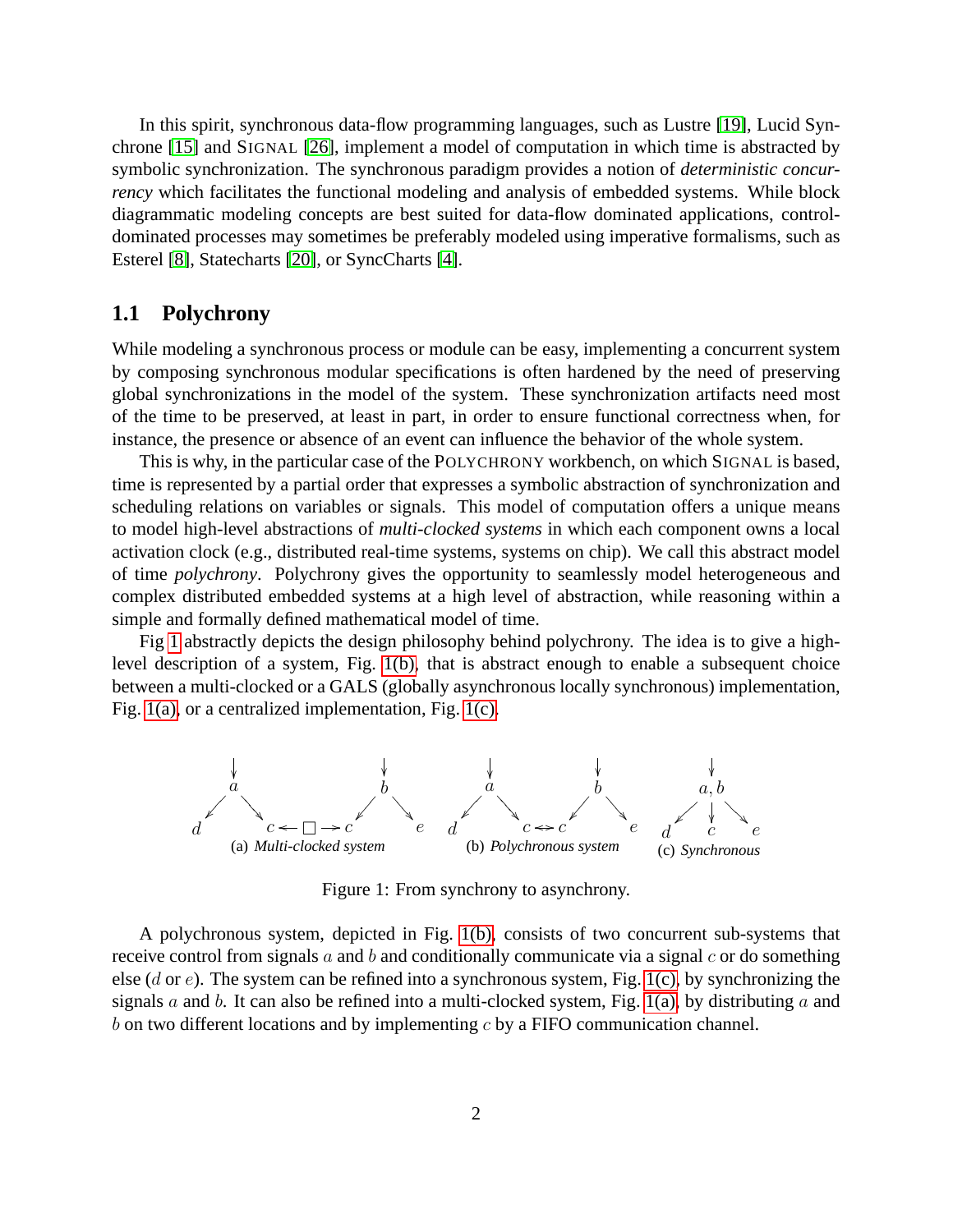## **1.2 Goal**

The objective of the present article is to propose a metamodel that suits the polychronous model of computation by defining an open-source, modular and extensible platform targeting the modeldriven engineering of embedded software. More specifically, our approach aims at bringing the tool POLYCHRONY in the context of model-driven engineering environments such as GME (Generic Modeling Environment [\[42\]](#page-39-0)), Eclipse or UML in order to provide designers with better ergonomy and higher-level design abstraction facilities. Along the path to this goal, this article introduces an important milestone: the definition of a metamodel of POLYCHRONY referred to as SIGNAL-META. This metamodel allows a conceptually unified engineering of safety-critical embedded systems within GME. Taking advantage of this definition, we first extend SIGNALMETA with an inherited metamodel of polychronous mode automata suitable for control-oriented design. Then, we illustrate a customization of the resulting extended metamodel for the design of specific integrated modular avionic (IMA) systems.

## **1.3 Domain-Specific Concepts**

Integrated Modular Avionics (IMA) [\[2\]](#page-36-2) are the recent architectures proposed for avionic systems. In such architectures, several functions, possibly of different criticality levels, can share common computing resources. IMA has been defined as an alternative solution to federated architectures in which each function executes exclusively on its dedicated computer system. While federated architectures favor fault containment, they are very expensive because of high maintenance costs, huge power consumption, etc.

In IMA, error propagation is addressed by the partitioning of resources with respect to available time and memory capacities. A partition is a logical allocation unit resulting from a functional decomposition of the system. IMA platforms consist of modules grouped in cabinets throughout the aircraft. A module can contain several partitions that possibly belong to applications of different levels of criticality. Mechanisms are provided in order to prevent a partition from having "abnormal" access to the memory area of another partition. The processor is allocated to each partition for a fixed time window within a major time frame maintained by the module level operating system (OS). A partition cannot be distributed over multiple processors either in the same module or in different modules. Finally, partitions communicate asynchronously via logical ports and channels. Message exchanges rely on two transfer modes: sampling and queuing.

Partitions are composed of processes that represent the executive units. Processes run concurrently and execute functions associated with the partition in which they are contained. Each process is uniquely characterized by information, such as its period, priority, or deadline time, used by the partition level OS, which is responsible for the correct execution of processes within a partition. The scheduling policy for processes is priority preemptive. Communications between processes are achieved by three basic mechanisms. The bounded buffer allows to send and receive messages following a FIFO policy. The event permits the application to notify processes of the occurrence of a condition for which they may be waiting. The blackboard is used to display and read messages: no message queues are allowed, and any message written on a blackboard remains there until the message is either cleared or overwritten by a new instance of the message.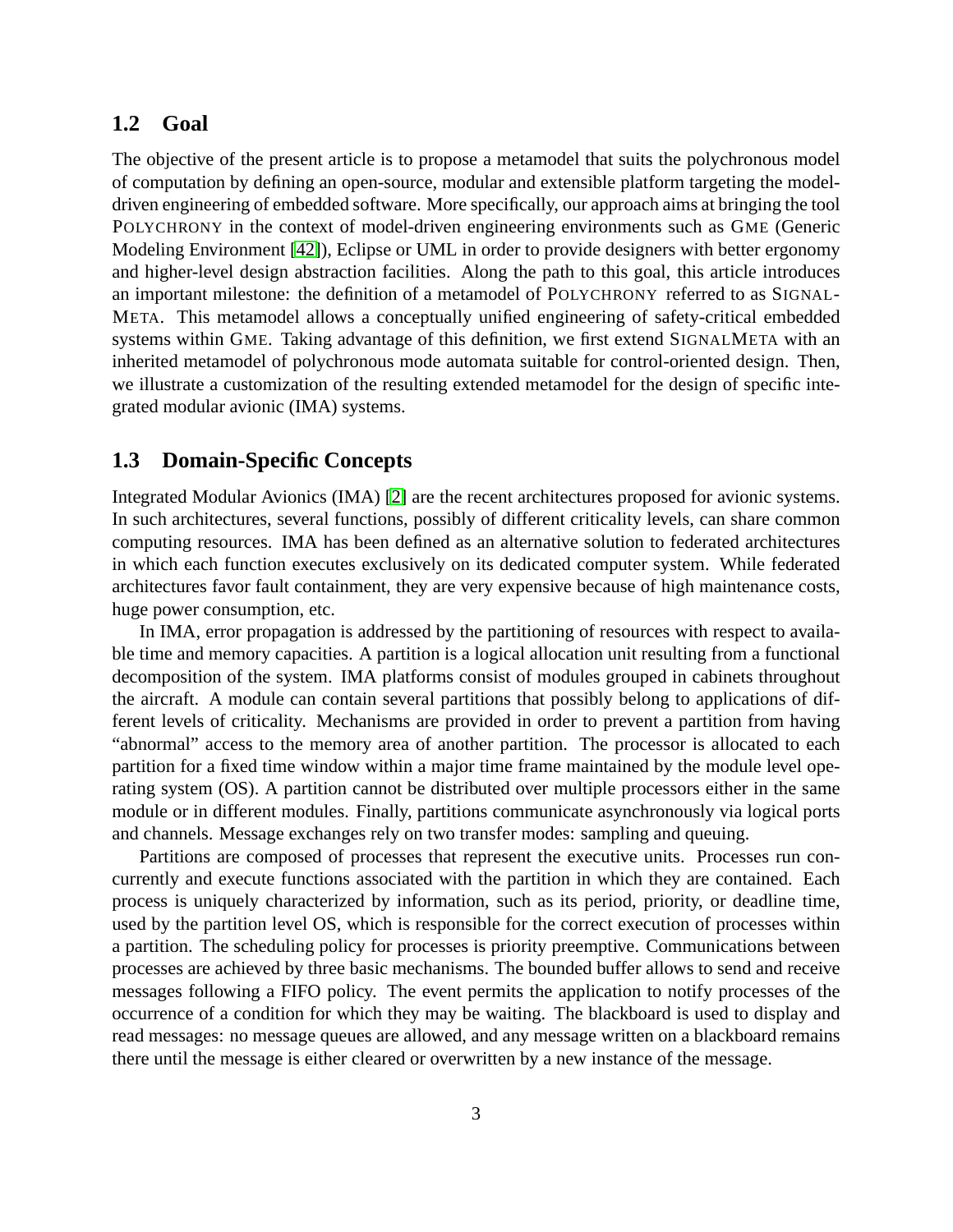The APEX-ARINC 653 standard [\[1\]](#page-36-3) defines an interface allowing IMA applications to access their underlying OS functionalities. This interface includes services for communication between partitions on the one hand and between processes on the other hand. It also provides services for process synchronization, and finally, partitions, processes, and time management services.

## <span id="page-3-0"></span>**1.4 Example - Integrated Modular Avionics**

The modeling of integrated modular avionics (IMA) architectures [\[2\]](#page-36-2) is a typical case in which the multi-clocked synchronous model of computation and mixed data-flow/control-flow formalisms such as mode automata, are particularly well-suited for compositional modeling. This fact is shown in this paper by considering a real world application, called CMF, from the avionic domain. The role of the CMF application is to gather maintenance information received from an aircraft during the flight and treat this information. More precisely, its main functionalities can be summarized as follows:

- it calculates and sends to other partitions some general parameters as well as information corresponding to the maintenance phase (this is done cyclically);
- it gathers and treats maintenance messages received from other partitions during the flight phase;
- it indirectly communicates with a peripheral in order to allow an operator to visualize the computed maintenance information;
- it periodically checks the availability of maintenance data, and emits a report message.

The design of the CMF application consists of several processes that are grouped within a single IMA partition as shown in FIG. [2.](#page-4-0) This choice has been decided by our industrial partner. The CMF partition cooperates with other partitions within an IMA module, which is not represented here. The message exchanges that occur between the different partitions within this module are achieved via specific ports. The module itself is linked via an Ethernet bus to the peripheral that provides a Human-Machine Interface for the CMF application. In FIG. [2,](#page-4-0) we can distinguish the following elements that must be modeled:

- processes (executable units): AB BITE, ACQ GBx, MSG SURV, MAT SURV, MEMO-RIZATION, CYCLIC, DIAL MAT, and CORRELATION;
- communication mechanisms: five buffers identified by Correlation, Bdm, Dial mat, Bite, and Fault\_msg; three events identified by Dial\_correlation, Bdm\_correlation, and Flight\_trans;
- a synchronization mechanism: a semaphore Msg sema allowing MSG SURV and CORRE-LATION to get access to the shared resource RE msg table in mutual exclusion.

Section [5.2](#page-25-0) shows, via the modeling of the CMF partition, how the multi-clocked mode automata extension of SIGNALMETA is customized in order to design avionic applications based on the IMA philosophy. From the resulting models, a corresponding SIGNAL program is automatically generated for formal validation with POLYCHRONY.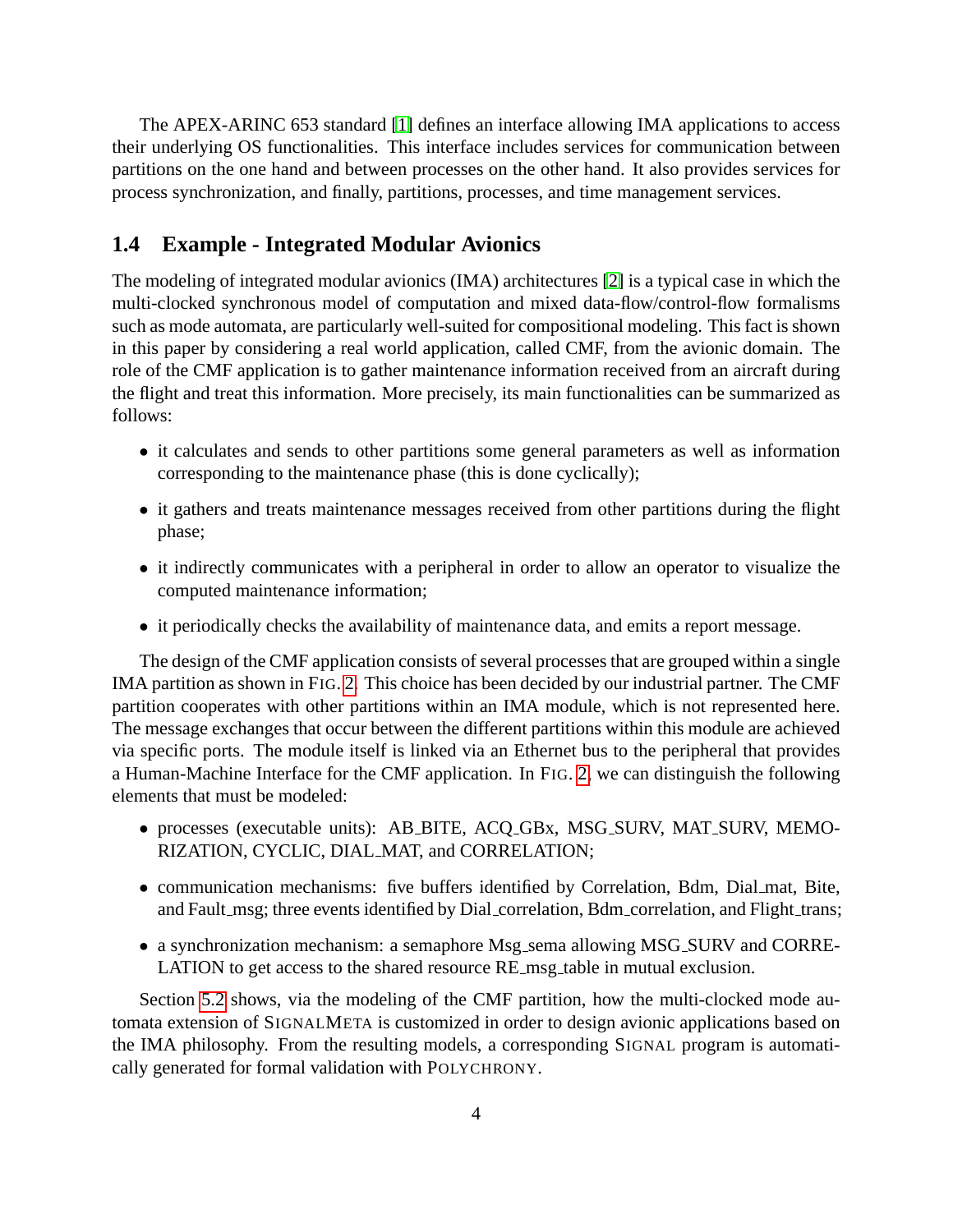

<span id="page-4-0"></span>Figure 2: A typical avionic application.

## **1.5 Rationale**

From the above observations, the SIGNALMETA metamodel proposed in this article aims to leverage current design practices in embedded system and model-driven engineering domains, with the benefits of the domain-specific technology of POLYCHRONY: a semantic model that enables a modular design approach for polychronous systems, useful formal validation techniques and tools, and automatic code generation towards different target languages (e.g. C, Java, C++) and architectures (monoprocessor and multiprocessor).

To achieve all this, substantial efforts are undertaken to equip SIGNALMETA with the required programmatic features. A working implementation is provided within the Generic Modeling Environment to make the use of the proposed approach very pragmatic. This is very important in order to encourage application engineers to adopt formal methods-based frameworks such as PO-LYCHRONY.

### **1.6 Outline of the paper**

The remainder of the article is organized as follows. Section [2](#page-5-0) introduces the basic features of the synchronous language SIGNAL. Then, Section [3](#page-9-0) presents the GME environment, which is used to define SIGNALMETA, the metamodel associated with POLYCHRONY. In Sections [4](#page-16-0) and [5,](#page-23-0) we extend SIGNALMETA with multi-clocked mode automata and of IMA concepts to use it for both control-oriented and avionic system designs. Section [6](#page-27-0) presents the migration of SIGNALMETA from the GME environment to Eclipse. Discussions and related works are mentioned in Section [7](#page-31-0) and ongoing and future work in Section [8.](#page-34-0) Finally, Section [9](#page-35-0) gives concluding remarks.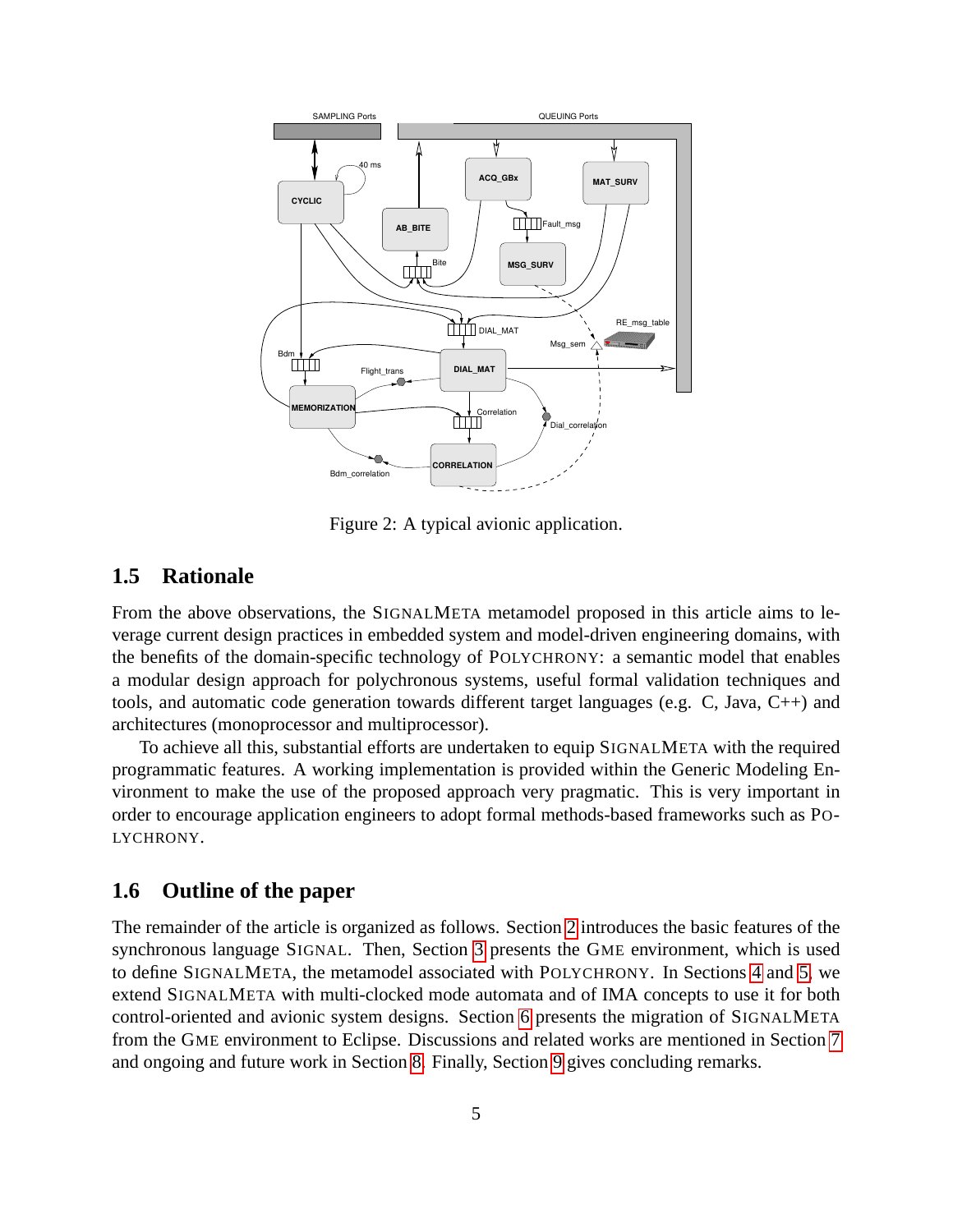# <span id="page-5-0"></span>**2 The synchronous language SIGNAL**

This section first introduces the syntax of SIGNAL, a declarative synchronous data-flow language, Section [2.1.](#page-5-1) Section [2.2](#page-6-0) illustrates it by considering the specification of a simple counter. Section [2.3](#page-6-1) presents the data-structure of multi-clocked data-flow graphs used for analysis and transformation of SIGNAL programs. Section [2.4](#page-7-0) shows how to infer this information and Section [2.5](#page-7-1) how to use it for code generation. Finally, a brief description of the POLYCHRONY workbench is given, Section [2.6.](#page-9-1) The appendix gives a denotational semantics of Signal in the polychronous model of computation [\[26\]](#page-38-0).

### <span id="page-5-1"></span>**2.1 Abstract syntax**

A signal x consists of an infinite flow of typed values (e.g. Boolean, integer, real) that is discretely sampled according to the pace of its clock, denoted by  $\hat{x}$ . An equation, denoted by  $x = y f z$ , relates the values and clocks of signals x, y, z. The synchronous composition  $p \mid q$  of processes p and q consists of simultaneously considering a solution of the equations in p and q at all times. The whole abstract syntax $2$  can be summarized as follows:

$$
p ::= x = y f z | p | q | p/x.
$$

SIGNAL defines four primitive kinds of equations, that are generically denoted by the abstract syntax  $x = y f z$ :

- A functional equation  $x = y f z$  defines an arithmetic or Boolean relation f between its operands  $y, z$ , and a result x.
- A delay equation  $x = y$  pre v initially defines the signal x by the value v and then by the value of the signal  $y$  from the previous execution of the equation. In a delay equation, the signals x and y are assumed to be synchronous, i.e. either simultaneously present (then, they hold some values) or simultaneously absent (then, they hold no value) at all times.
- A sampling  $x = y$  when z defines x by y when z is true and both y and z are present. In a sampling equation, the output signal x is present iff both input signals y and z are present and  $z$  holds the value  $true$ .
- A merge  $x = y$  default z defines x by y when y is present and by z otherwise. In a merge equation, the output signal x is present iff either of the input signals y or z is present.
- Hiding  $p/x$  limits the lexical scope of the signal named x to the process p.

We notice that neither of the sampling and merge combinator synchronize the input and output signals  $x, y, z$ . We call them polychronous operators. They simply define partially ordered clocks in the aim of preserving the natural synchronization and scheduling structure of the intended specification, and let analysis and code generation algorithms schedule and compile these

<span id="page-5-2"></span><sup>&</sup>lt;sup>2</sup>We shall distinguish the composition operator  $\mid$  from the symbol  $\mid$  which expresses alternative in syntactic rules.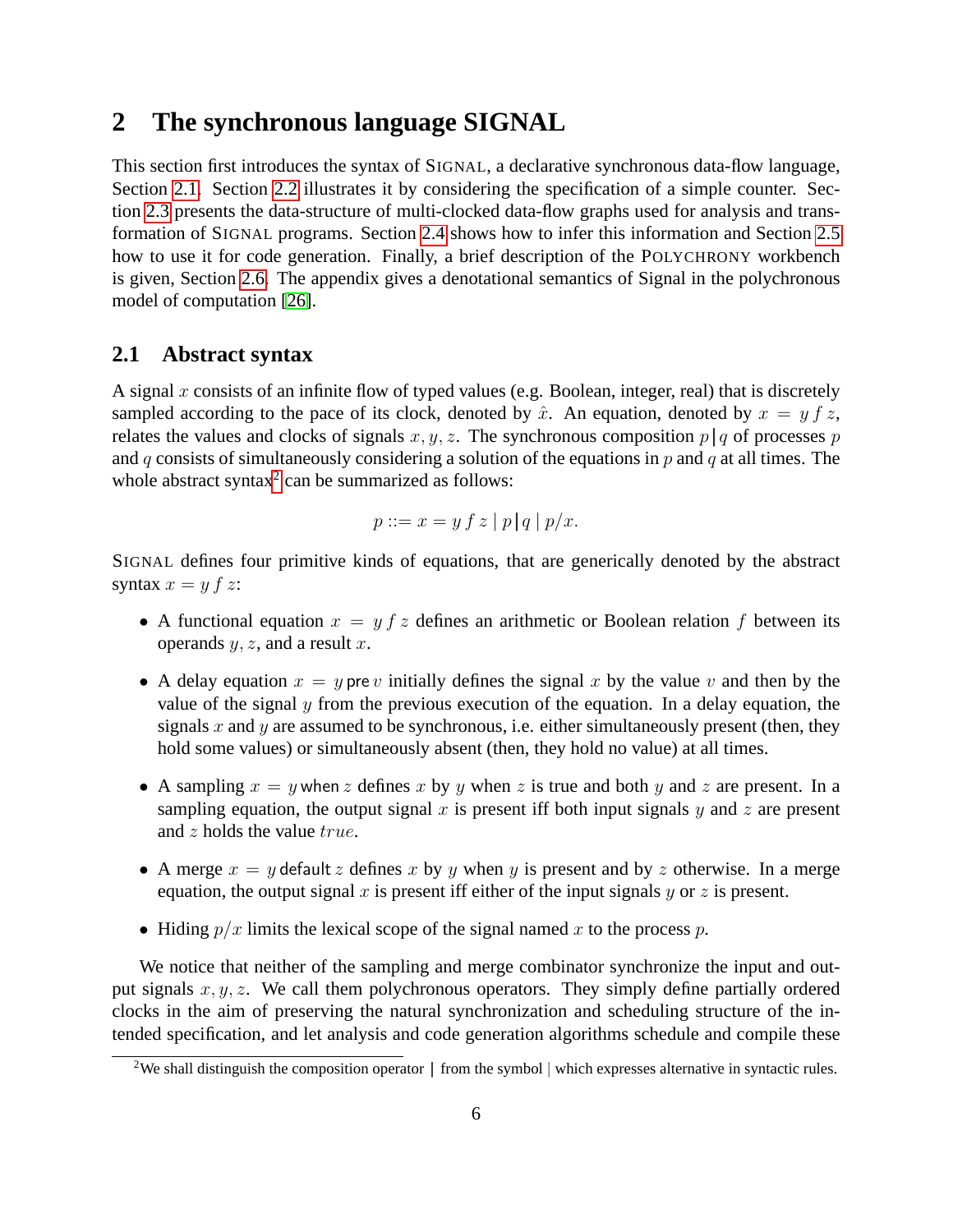specification according to the target architecture specification. This feature differentiates SIGNAL from related synchronous programming languages as a higher-level, more abstract, specification formalism to compositionally model an embedded system starting from partial equations and in a constraint-based manner.

#### <span id="page-6-0"></span>**2.2 Example - From specification to implementation**

This claim is best illustrated by the specification of a simple counter. One might wish to define it in a (slightly exaggerated) modular or compositional manner by viewing it as the composition of two separate equations. The count is defined by the value stored in the variable val which is defined to be either 0 if the counter is reset or by an increment of the count. Notice that the clock of the process is defined by that of the output count, and that it is not related to that of the reset.

count = val pre  $0 \mid$  val = 0 when reset default count + 1

To generate deterministic sequential code starting from this specification, one needs to synthesize a a timing model in which every calculation is paced by a clock tick. This can be done by composing the counter with the specification of this structure:  $\tilde{\text{count}} = \text{reset} = \text{tick}$ .

#### <span id="page-6-1"></span>**2.3 Clock and scheduling relations**

SIGNAL supports a representation of the control-flow and the data-flow of multi-clocked specifications for the purpose of analysis, transformation, and code generation. In this structure, Fig [3,](#page-7-2) a clock c denotes a set of logical instants that defines a discrete sample of time. Here, a clock is not necessarily a set of points in real-time. A logical instant is rather assimilated as a reaction in the execution of a reactive system [\[21\]](#page-37-3).

Such a reaction may consist, for example, in reading inputs, processing them and writing outputs. These actions are therefore simultaneous from the viewpoint of the logical instant associated with the reaction in which they take place. The signals involved in the actions are said to be present at the corresponding logical instant. From these observations, a clock can be seen as a set of reactions. In SIGNAL, a data-flow relation is only executed at instants where the involved signals are present.

The clock  $\hat{x}$  of a signal x denotes the set of instants at which the signal x is present. In the specific case of Boolean signals x, the clock  $[x]$  (resp.  $[\neg x]$ ) denotes the set of instants at which x is present and holds the value true (resp. false). Because clocks are sets, the usual operations on sets also apply to clocks. For instance, the clock union of two signals x and y consists of the set of instants at which either  $x$  or  $y$  is present.

In the same way, clock intersection and difference can be defined as usually for sets. All these operations are provided in SIGNAL. A clock expression  $e$  is a Boolean property. It consists of the empty clock, denoted by  $0$  to mean the empty set of instants, of signal clocks  $c$ , and of the conjunction, disjunction, and complement of clock expressions  $e_1 \wedge e_2$  and  $e_1 \vee e_2$ , and  $e_1 \setminus e_2$ .

SIGNAL programs are implicitly or explicitly related by synchronization and scheduling relations, denoted by g. A scheduling relation  $a \rightarrow c b$  specifies that, at instants of the clock c, the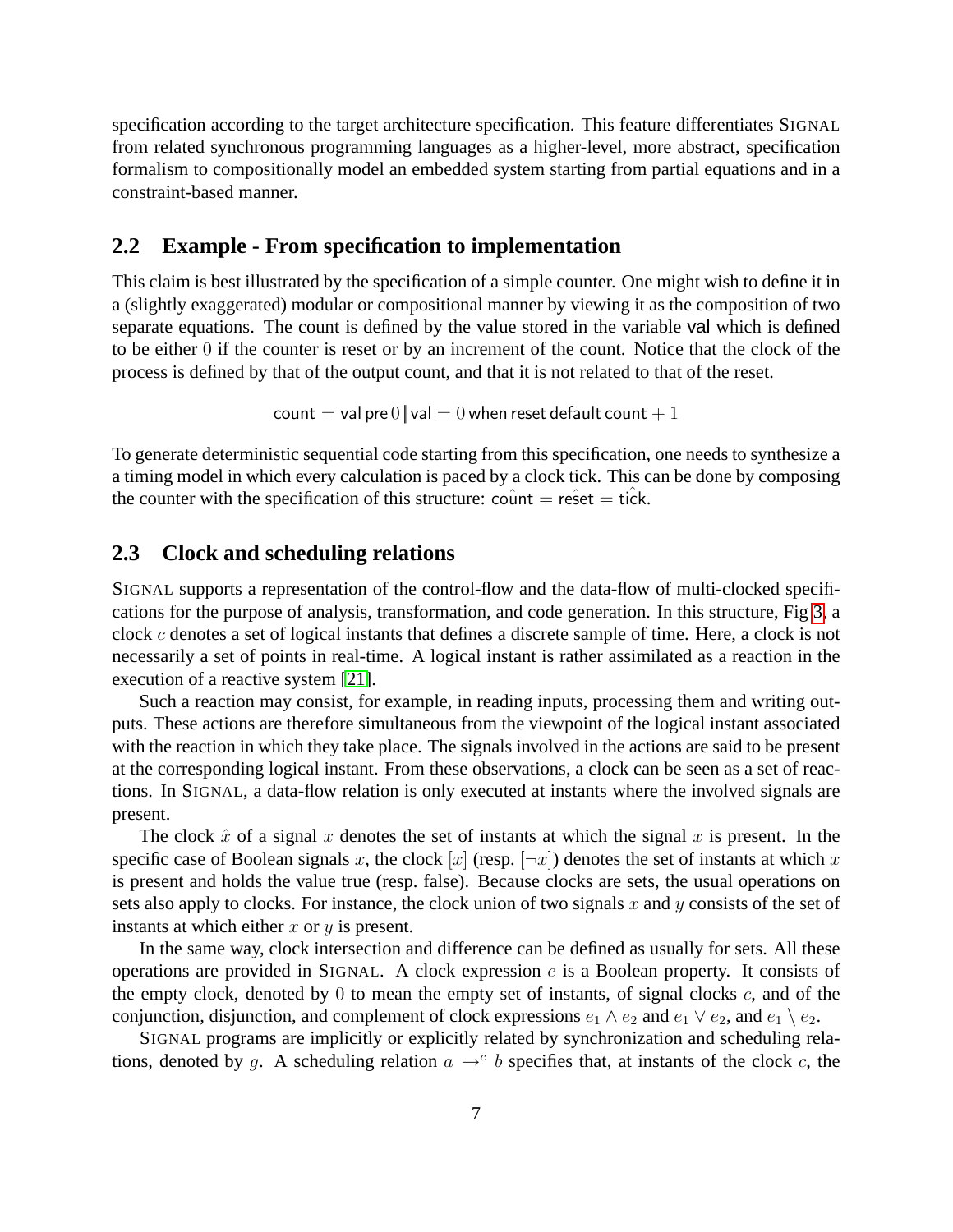calculation of the node  $b$ , which is either a signal or a clock, is scheduled after that of the node  $a$ . A clock relation  $c = e$  specifies that the clock c is present iff the clock expression e is true. The set of scheduling relations associated with a program forms a graph. Such graphs q and h are subject to the same composition  $q \mid h$  and scoping  $q \mid x$  as processes:

> $c := \hat{x} |x| |-\hat{x}|$  (signal clock)  $e$  ::= 0 | c |  $e_1 \wedge e_2$  |  $e_1 \vee e_2$  |  $e_1 \setminus e_2$  (clock expression)  $a, b \quad ::= \quad x \mid \hat{x}$  (graph node)  $g, h$  ::=  $c = e | a \rightarrow c$  $(scheduling graph)$

<span id="page-7-2"></span>Figure 3: A syntax for clock relations and scheduling graphs.

#### <span id="page-7-0"></span>**2.4 Clock inference**

Any SIGNAL process  $p$  corresponds to a system of implicit clock and scheduling relations  $q$  that denote its implied timing and scheduling structure, Fig. [4.](#page-7-3) It is specified by the inference system  $p : q$ . It can be interpreted as a logical relation saying that process p has graph q. The rules for composition  $p | q$  and restriction  $p/x$  are defined by induction on the deductions  $p : q$  and  $q : h$ made on the sub-terms of the expressions.

In a delay equation  $x = y$  pre v, the input and output signals are synchronous, written  $\hat{x} = \hat{y}$ , and do not have any scheduling relation. In a merge equation  $x = y$  default z the output signal x is present if either of the input signals y, z are (i.e.,  $\hat{x}$  is equal to the union of  $\hat{y}$  and  $\hat{z}$ ). Since the merge operation is deterministic,  $y$  is assumed in SIGNAL to have priority on  $z$  when both are present. For this reason, the input y is scheduled before the output x when it is present, written  $y \rightarrow^{\hat{y}} x$ , and otherwise z is, written  $z \rightarrow^{\hat{z}\backslash \hat{y}} x$ .

In a sampling equation  $x = y$  when z, the clock of the output signal x is defined by that of the input signal y at the sampling condition [z] (i.e.,  $\hat{x}$  is equal to the intersection of  $\hat{y}$  and [z]). The input y is scheduled before the output x when both  $\hat{y}$  and [z] hold, written  $y \rightarrow^{\hat{x}} x$ . A functional equation  $x = y f z$  synchronizes and serializes its input and output signals.

$$
\begin{array}{ccc}\np: g & q: h \\
\hline\np \mid q: g \mid h\n\end{array}\n\quad\n\begin{array}{ccc}\nx = y \text{ pre } v : & (\hat{x} = \hat{y}) \\
x = y \text{ default } z : & (\hat{x} = \hat{y} \vee \hat{z} \mid y \to^{\hat{y}} x \mid z \to^{\hat{z} \setminus \hat{y}} x) \\
\hline\nx = y \text{ when } z : & (\hat{x} = \hat{y} \wedge [z] \mid y \to^{\hat{x}} x) \\
x = y \text{ f } z : & (\hat{x} = \hat{y} = \hat{z} \mid y \to^{\hat{x}} x \mid z \to^{\hat{x}} x)\n\end{array}
$$

<span id="page-7-3"></span>Figure 4: Inference of clock and scheduling relations.

#### <span id="page-7-1"></span>**2.5 Example - Compiling a buffering protocol**

To outline the sequential code generation process in SIGNAL, we consider the specification and analysis of a one-place buffer that is very similar in purpose and behavior as the FIFO buffers of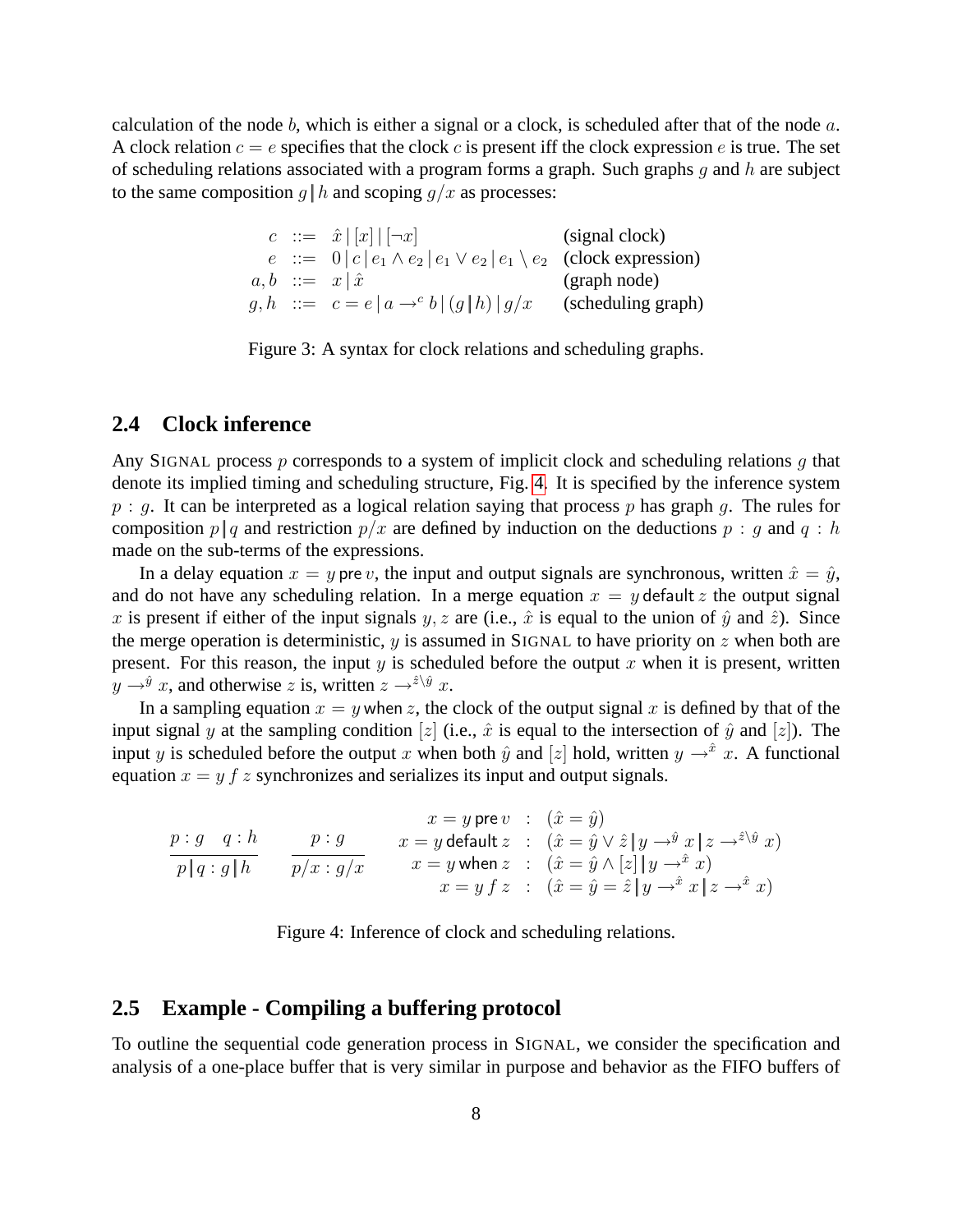the CMF application in Fig. [2.](#page-4-0) Our buffer uses two functionalities, alternate and current:

$$
x = \text{buffer}(y) \stackrel{\text{def}}{=} \big( \ x = \text{current}(y) \, | \, \text{alternate}(x, y) \ \big)
$$

The process alternate synchronizes the signals x and  $\gamma$  to the true and false values of an alternating Boolean signal  $t$ . The process current stores the values of an input signal  $y$  and sends them along the output signal  $x$  upon request:

$$
\mathsf{alternate}(x,y) \stackrel{\mathrm{def}}{=} \left( \begin{array}{ccc} s = t \ \mathsf{pre}\ \mathsf{true} \\ t = \ \mathsf{not}\ s \\ \begin{matrix} \hat{x} = [t] \\ \hat{y} = [\neg t] \end{matrix} \end{array} \right) / st \qquad x = \mathsf{current}(y) \stackrel{\mathrm{def}}{=} \left( \begin{array}{ccc} r = y \ \mathsf{default}\ u \\ \begin{matrix} u = (r \ \mathsf{pre}\ \mathsf{false}) \\ x = r \ \mathsf{when}\ \hat{x} \end{matrix} \end{array} \right) / ru
$$

The process buffer has three clock equivalence classes, each represented by equalities between clocks. The clocks  $\hat{s}$  and  $\hat{t}$  are synchronous and define the master clock equivalence class of buffer. Also note that  $\hat{r} = \hat{x} \vee \hat{y} = \hat{t}$ . The two other equivalence classes,  $\hat{x}$  and  $\hat{y}$ , correspond to the true and false values of the Boolean flip-flop variable  $t$  (the intermediate signal  $u$  is discarded). Program analysis defines scheduling relations between the input and output signals of process buffer. Notice that t is needed to compute  $\hat{x}, \hat{y}$ :

$$
\begin{array}{rcl}\n\hat{r} & = & \hat{s} = \hat{t} = \hat{u} = \hat{x} \vee \hat{y} \\
\hat{x} & = & [t] \\
\hat{y} & = & [\neg t]\n\end{array}\n\qquad\n\begin{array}{rcl}\n\hat{t} \rightarrow t \rightarrow \hat{x} \rightarrow x \leftarrow r \leftarrow \hat{r} \\
\uparrow & \uparrow \\
\hat{s} \rightarrow s\n\end{array}
$$

In the SIGNAL compiler, the above clock equivalence classes define three nodes in the controlflow graph of the generated code. This code describes a cyclic execution in which every cycle inputs are read and processed, and outputs are produced. For illustration, let us consider the following sketch of code associated with process buffer, generated in C, which corresponds to what is executed every cycle on a monoprocessor architecture:

Here, there has been a code expansion of processes alternate and current. So, they are no longer explicitly visible. At each execution cycle, t is calculated based on s, which has been initialized outside the scope of the buffer iterate block. At the sub-clock  $t=0$ , the value of signal y is read from the input interface (using function  $r$  buffer y). At the sub-clock  $t=1$ the value of signal x is written on output interface (using function w buffer  $x$ ). Finally, s is updated using t. The sequence of instructions follows the scheduling relations determined during clock inference.

```
buffer_iterate () {
t = 1siif (!t && !r_buffer_y(&y))
   { return FALSE; }
if (t)
   \{ w_buffer_x(x = y); \}s = \pm ireturn TRUE;
}
```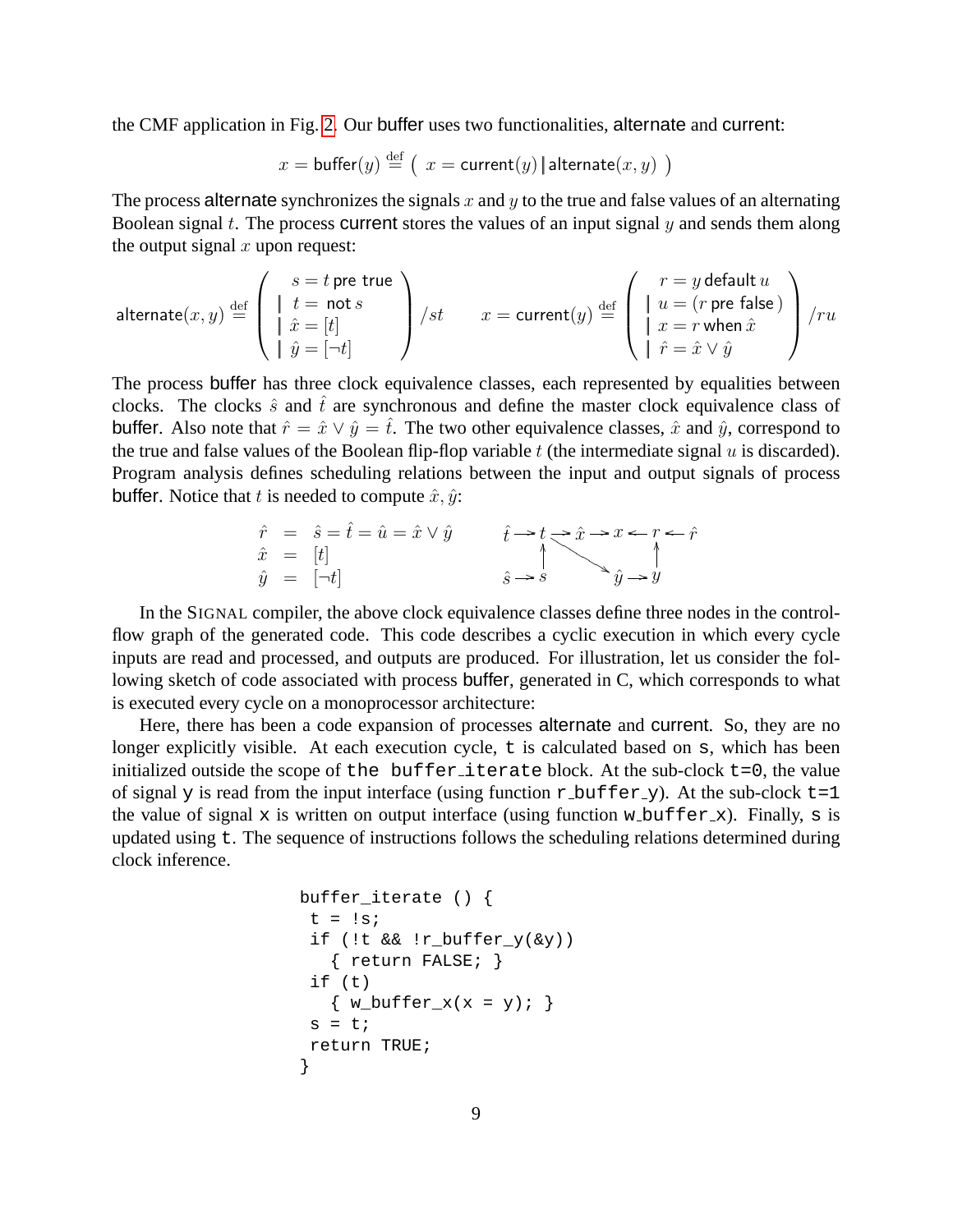## <span id="page-9-1"></span>**2.6 The** POLYCHRONY **workbench**

The POLYCHRONY workbench [\[43\]](#page-39-1) is the integrated development environment supporting the data-flow notation SIGNAL. It offers several tools including the SIGNAL batch compiler that provides a set of functionalities, such as program transformations, optimizations, formal verification, and code generation. It includes the SIGALI model checker that enables both verification and controller synthesis [\[29\]](#page-38-1).

In POLYCHRONY, the design approach proceeds in a compositional and refinement-based manner. It first consists of considering a weakly timed data-flow model of the system under consideration. Then, additional timing relations are provided to gradually refine the synchronization and scheduling structure of the system. Finally, the correctness of the refined specification is checked with respect to initial requirement specifications. That way, SIGNAL favors the progressive design of systems that are correct by construction using well-defined model transformations that preserve the intended semantics of early requirement specifications and provide a functionally correct deployment on the target architecture.

## <span id="page-9-0"></span>**3 The** SIGNAL **metamodel**

This section presents the definition of the SIGNAL metamodel, SIGNALMETA [\[13\]](#page-37-4), using the Generic Modeling Environment (GME). In the following, Section [3.1](#page-9-2) gives a brief overview of the GME. Then, Section [3.2.1](#page-11-0) introduces the basic concepts of SIGNALMETA. Then, Section [3.2.2](#page-13-0) presents the aspects associated with the metamodel.

### <span id="page-9-2"></span>**3.1 The Generic Modeling Environment**

GME is a configurable UML-based toolkit that supports the creation of domain-specific modeling and program synthesis environments [\[23\]](#page-38-2) [\[42\]](#page-39-0). It proposes a metamodeling framework that supports the definition of *modeling paradigms*, which are type systems that describe the roles and relationships between elements in a particular domain. It also includes all relationships between those concepts, their organization, and all rules governing the construction of models. In the following, note that the notation of GME-specific concepts begins with an uppercase.

#### **3.1.1 Main features**

Within GME, a new modeling paradigm has to be described using the MetaGME paradigm, available in the environment. The modeling paradigm is specified in terms of usual UML class diagrams, which are built with some predefined stereotypes of MetaGME [\[23\]](#page-38-2): Atom, Model, Set, Reference, and Connection. These stereotypes are all first class objects (or FCOs for short). Atoms are elementary objects in the sense that they cannot contain parts. Models are compound objects that can have parts and inner structure. Sets are used to specify a relationship among a group of objects that belong to the same Model. References are similar to pointers in object-oriented programming languages.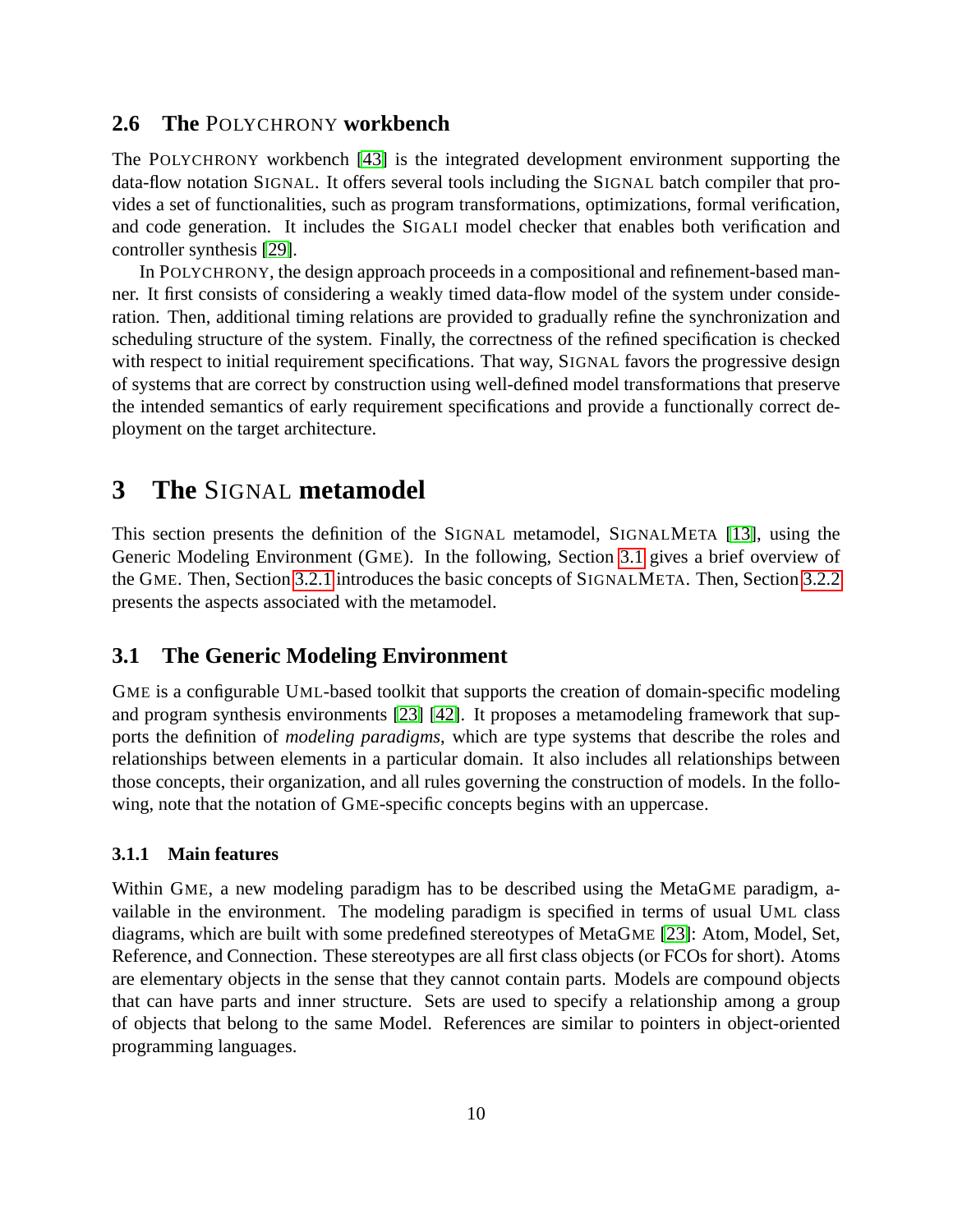There are different kinds of relationships, which can be expressed between classes that use the above stereotypes. Containment relation is characterized on the class diagram by a link ending with a diamond on the container side. Such a link is used in FIG. [5](#page-10-0) for example between the *Input* atom and the *InterfaceDefinition* Model. Inheritance relations are represented as in UML. All the other relationships are specified by classes that use a Connection stereotype.

In FIG. [5,](#page-10-0) some FCOs use a stereotype suffixed by "Proxy" (e.g. Module). These stereotypes are references to other FCOs declared in different paradigm *sheets* within the metamodel. Sheets allow one to define in a modular way complex metamodels by describing separately their different parts. Attributes can be added to classes. They are associated with various types: EnumAttribute (a finite list of choices), FieldAttribute (a typed text field, e.g., string, integer, or double), and BooleanAttribute. GME provides a means to express the visibility of FCOs within a model through the notion of Aspect (i.e. one can decide which parts of the descriptions are visible depending on their associated aspects).



<span id="page-10-0"></span>Figure 5: SIGNALMETA's Identifier class diagram

Finally, OCL constraints can be added to class diagrams in order to check *parametric* proper-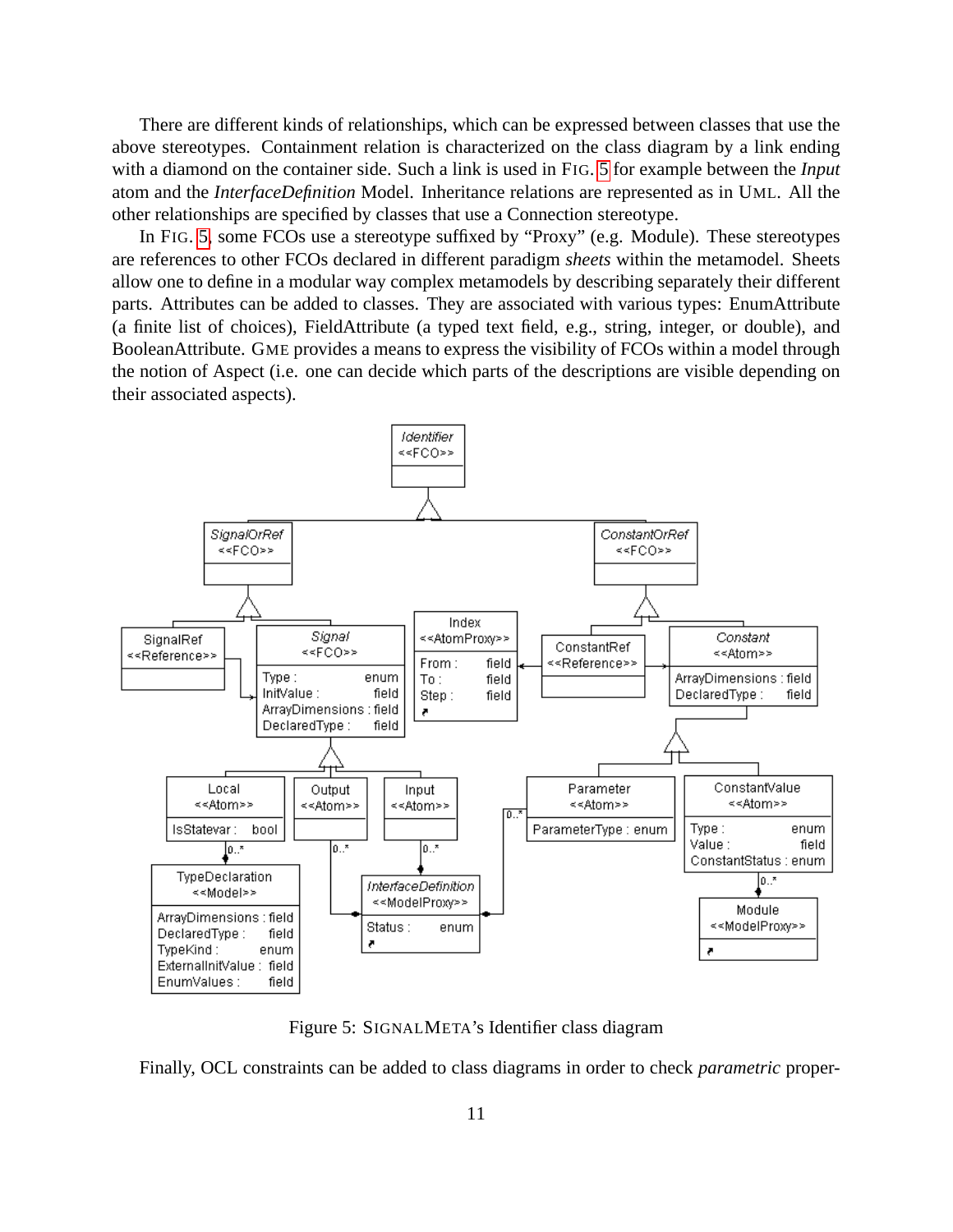ties, which depend on the values given during the edition of a model (e.g. some attribute values may restrict the number of possible connections to an FCO). The specified constraints are associated with events. Whenever these events occur, their corresponding constraints are checked. Typical actions achieved during model edition such as creation, connection, or value modification are all associated with such events.

#### **3.1.2 The Meta**GME **Interpreter**

The above features represent the basic building blocks in GME, which are used to define modeling paradigms. Every paradigm is associated with a paradigm file, produced automatically. GME uses this file to configure its environment for the creation of models using a new paradigm. This is achieved by the MetaGME *Interpreter*, a plug-in accessible via the GME Graphical User Interface (GUI). The MetaGME interpreter first checks the correctness of the metamodel, then generates the paradigm file, which is saved in GME.

More generally, model interpreters are high-level code associated with a given modeling paradigm, used to translate information found in the graphical models into specific formats (executable code, data streams, etc.). Similarly to the MetaGME Interpreter, other Interpreters can be developed and plugged into the GME environment. The role of such an Interpreter consists in interacting with the graphical designs. To achieve the connection between the Interpreter and GME, an executable module is provided with the GME distribution, which enables the generation of the Interpreter skeleton. It can be generated in  $C/C++$  or JAVA. In  $C++$ , the skeleton is written using the low-level COM language or the "Builder Object Network" (BON) API [\[23\]](#page-38-2).

### **3.2 Modeling** SIGNAL **in** GME

SIGNALMETA, the metamodel of the SIGNAL language in GME, describes all the syntactic elements defined in SIGNALv4 [\[10\]](#page-37-5). It is composed of several paradigm sheets that define relations between signals, operators, and process frame.

#### <span id="page-11-0"></span>**3.2.1 Basic notions**

The paradigm sheet associated with *Identifiers*, represented in FIG. [5,](#page-10-0) defines Atoms for the different kinds of signals (*Input*, *Output*, and *Local*), and constants (*ConstantValue* and *Parameter*). All these Atoms have several attributes including their types, which are an enumeration of all intrinsic types of SIGNAL.

The *DeclaredType* attribute may represent a type imported from a SIGNAL library or a type declared in GME. The declaration of a new type is done via the *TypeDeclaration* Model. The associated attribute *TypeKind* indicates if this type is an enumeration, a structure or a process model. Note that a type declaration depends on its nature. For instance, a structure type is specified by adding an ordered list of *Local* Atoms in the *TypeDeclaration* Model, while in the case of an enumerated type, all its possible values are specified in the *EnumValues* attribute.

To use in a Model some signals (resp. some constants or indexes of an iteration) declared in an upper-level Model, one can use a *SignalRef* (resp. a *ConstantRef*) with the same name.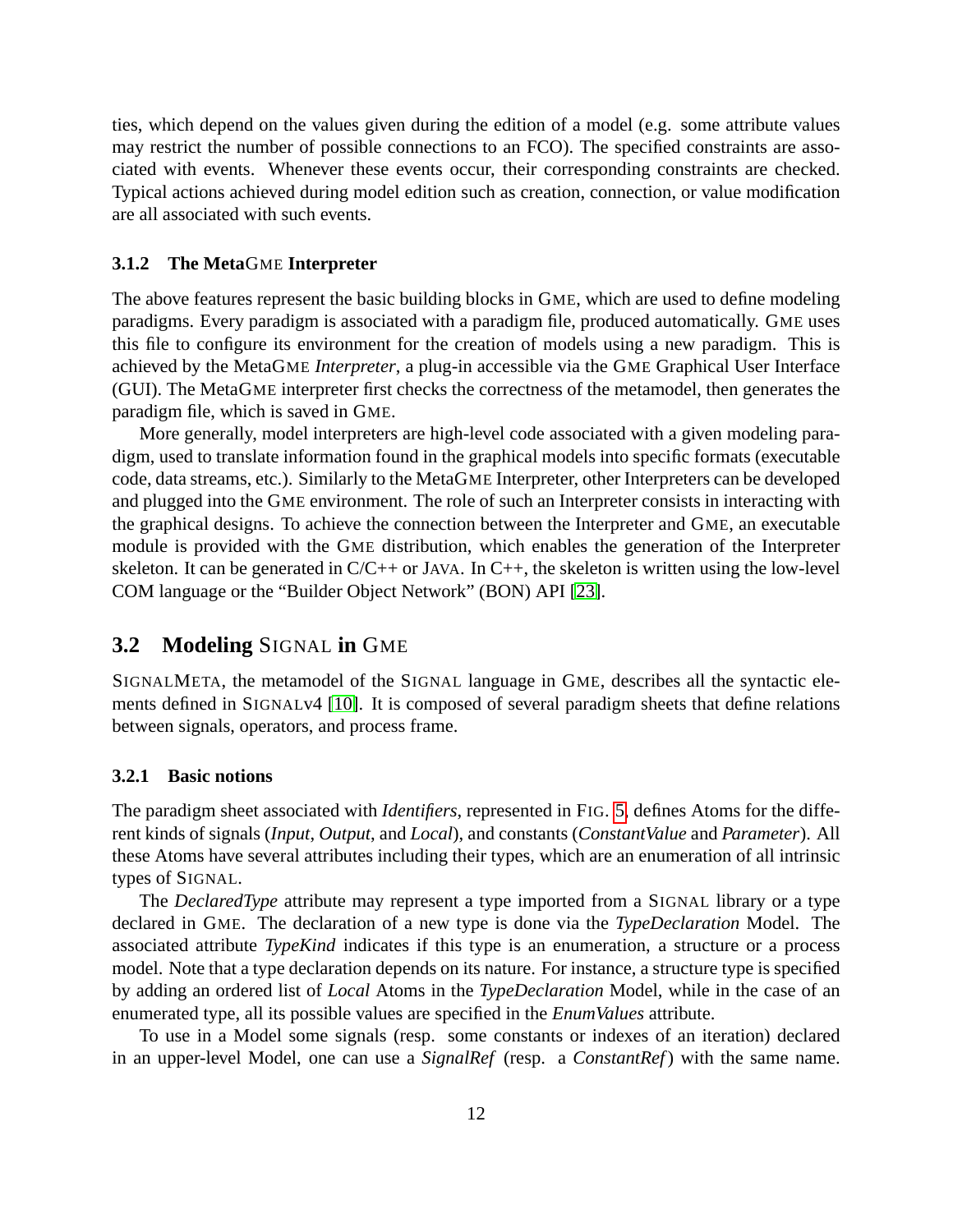Another way for different Model levels to communicate is to use *Input/Output/Parameter* Atoms. These kinds of Atoms are declared as ports in GME. This means that they are visible in the Model where they are added and in the upper-level Model, so that one can connect them to upper Atoms. *Input/Output/Parameter* Atoms can be added in all Models that inherit from the *InterfaceDefinition* abstract Model.

FIG. [6](#page-12-0) shows the graphical representation of these Atoms in SIGNALMETA. The second line represents some SIGNAL operators. The main constituent Models of SIGNALMETA are *ModelDeclaration*, *SubProcess*, and *Module*. A *ModelDeclaration* corresponds to a SIGNAL process model, which can be either an action, a function, a node, or a process. This characterization is done via a *ModelDeclaration* attribute. A *ModelDeclaration* consists of a container in which are declared *Input/Output/Local* signals, static *Parameters*, included *ModelDeclaration* and *TypeDeclaration* Models, and in which one can add FCOs corresponding to SIGNAL operators to express relations between signals. Finally, the *Module* Model is a library of *ModelDeclaration*, *TypeDeclaration*, and *ConstantValue* FCOs.



<span id="page-12-0"></span>Figure 6: Some concepts of SIGNALMETA and their associated icons.

Another interesting point is the way to represent SIGNAL process model instantiations. GME provides means to create Model instances. Such an instance is a deep copy of the Model in which no FCO can be added or removed, but in which attribute values can be modified. As a result, this can lead to some state incoherence between a Model and its instances. In SIGNALMETA, we consider a new notion of instance by defining a Reference, called *ModelInstance*, which offers exactly the same view as a Model without creating a deep copy (a deep copy results from the duplication of an object along with the objects to which it refers).

FIG. [7](#page-13-1) represents all relations between SIGNALMETA concepts, except clock relations (described in another paradigm sheet). Among them, we can highlight *Definition* whose destination is a *Signal* or a *SignalRef* (gathered in the *SignalOrRef* abstract concept - see FIG. [5\)](#page-10-0), and which allows to specify the definition of a signal. For a given signal, such a Connection can be used only once. SIGNAL offers a means, called partial definition, to avoid the syntactic single assignment rule for the definition of a signal, even if semantically, this single assignment rule applies. Similarly, SIGNALMETA offers the *PartialDefinition* Connection to be able to define, in different Models, the different parts of the signal definition.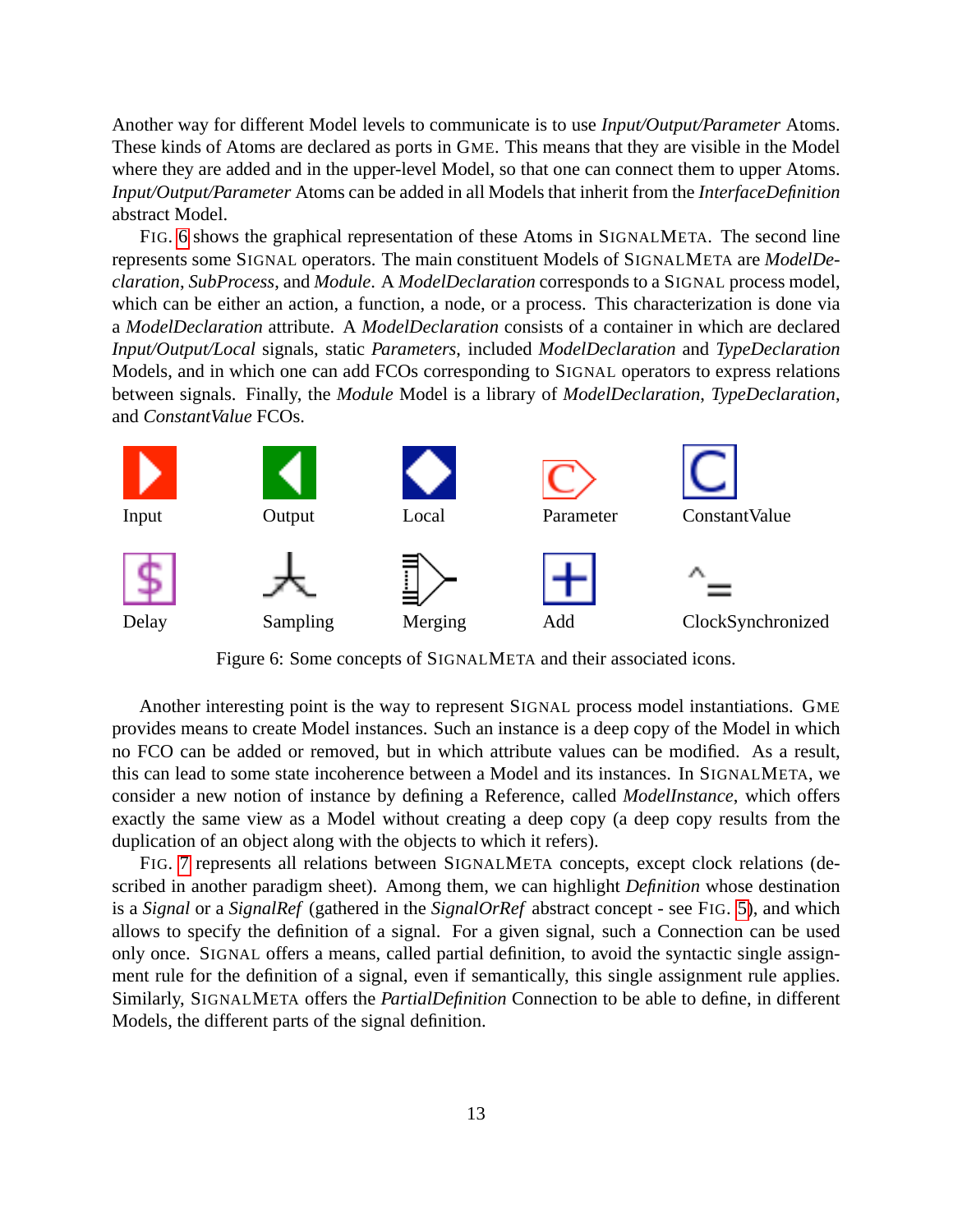

<span id="page-13-1"></span>Figure 7: SIGNALMETA's "Expression Connection" paradigm sheet

#### <span id="page-13-0"></span>**3.2.2 Aspects**

The concepts of SIGNALMETA are organized in four Aspects: *Interface*, *Dataflow*, *ClockAndDependence*, and *Library*. The *Interface* Aspect is dedicated to represent input/output signals of a *ModelDeclaration* and its static parameters. Moreover, *Specifications* can be added to describe clock and dependence relations between these signals. Signals and parameters are ordered according to their position in this Aspect.

The *Dataflow* Aspect is dedicated to the specification of computations and data flows within a process, whereas the *ClockAndDependence* Aspect contains all clock relations and dependencies between signals. Thus, the latter contains mainly clock constraint and relation operators (e.g. *ClockSynchronized*, *ClockUnion*), the *Dependence* Atom, signals (or references of signals), and all Connections to link them. The *Dataflow* Aspect can contain all other SIGNAL operators.

This separation of concerns makes the modeling more readable [\[22\]](#page-37-6). Indeed, Connections in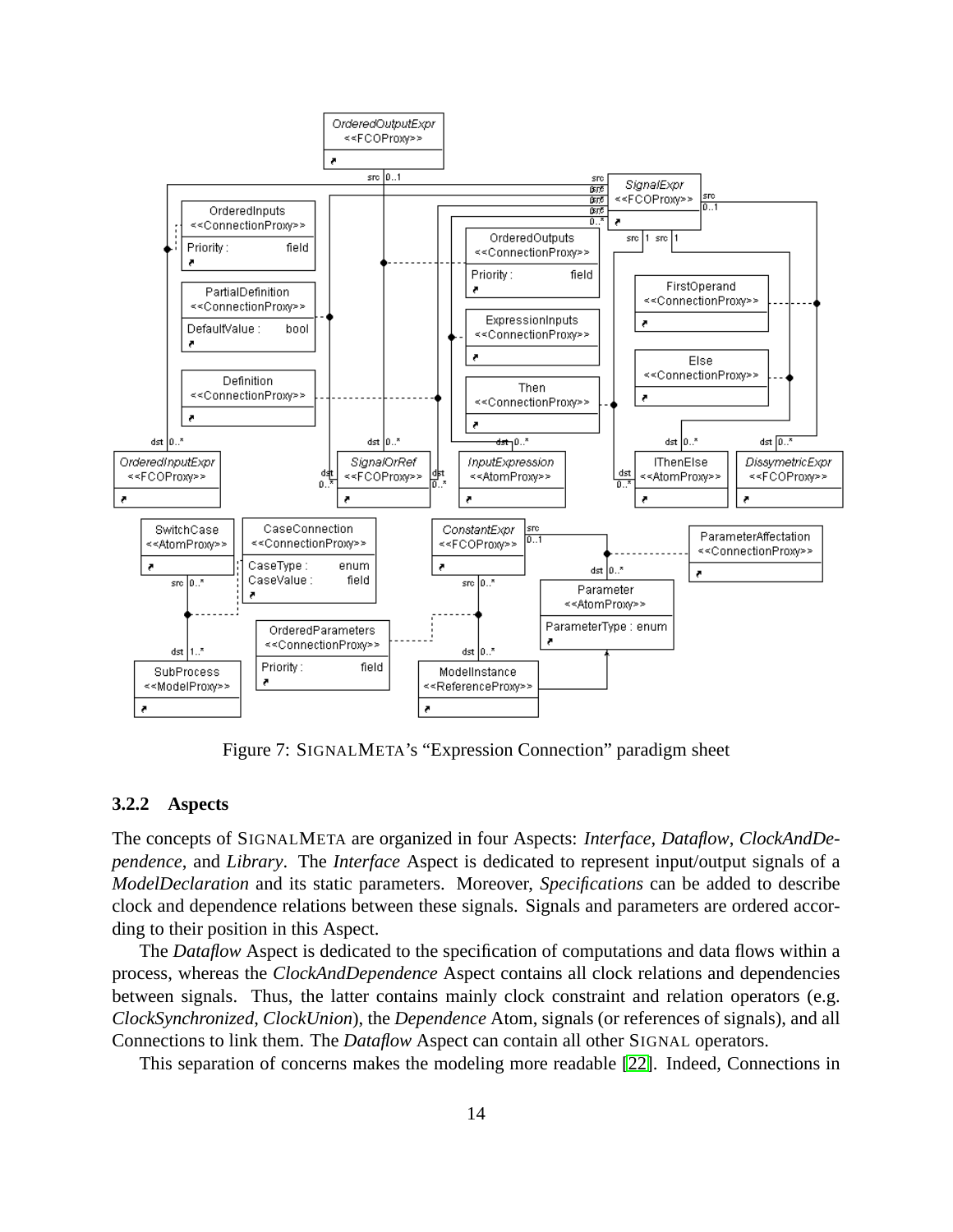the *Dataflow* Aspect represent data flows, while they represent only relations in the *Clock Relation* Aspect. However, this separation between the data-flow and the control parts is not so obvious in SIGNAL. Actually, SIGNAL primitives, such as the delay and arithmetic operators, synchronize automatically their inputs and their outputs. Thus, operators in the *Dataflow* Aspect also express part of the control dimension of the process. Finally, a *Library* Aspect is dedicated to SIGNAL modules, which consist of libraries of constants, types, and process model declarations.

### <span id="page-14-0"></span>**3.3 Model Interpretation**

Models described with SIGNALMETA may be transformed into corresponding SIGNAL programs so as to use the functionalities of POLYCHRONY. Such a transformation is achieved by a new GME "Interpreter". This Interpreter acts similarly for SIGNAL-META models as the MetaGME Interpreter for MetaGME metamodels.

The different steps of the "interpretation" can be described as follows: (i) creating the tree structure of the SIGNAL programs corresponding to the graphical representation; (ii) generating the SIGNAL equation for each level of this intermediate representation; (iii) and finally generating SIGNAL code.



### **3.4 Example - Modeling a watchdog protocol**

Another typical building block to help modeling the behavior of the CMF application in Fig. [2](#page-4-0) is a watchdog protocol. The watchdog is a perfect candidate to exemplify aspect oriented modeling with SIGNALMETA. Its goal is to control that some action is executed within a given delay. At all times, the action emits an order signal when it begins its execution, and a finish event when it terminates. If the job is not finished in time, the watchdog must emit an alarm signal to indicate at what time an error occurs. Moreover, if a new order occurs while the previous one is not finished, the time counting restarts from zero. A finish signal out of delay, or not related to an order, is ignored.

The Watchdog process can be specified in GME as shown in FIG. [8.](#page-15-0) FIG. [8\(a\)](#page-15-1) represents the *Interface* Aspect in which are described the input/output signals and the static parameters of the process. Thus, one has to drag and drop an *Input* Atom for the order and finish signals, and an *Output* Atom for the alarm.

In order to count the time, another input signal called tick, which is provided at regular intervals of instants, is added to the *Interface* Aspect to represent each tick of a clock. Finally, the delay to process an order is expressed as a number of ticks by a *Parameter* Atom. The types of these signals/parameters are specified in the attributes of the corresponding Atom.

In the Dataflow Aspect (FIG. [8\(b\)\)](#page-15-2), three local signals are declared: hour, cnt, and zcnt. The hour signal represents the internal clock to count the time. The cnt signal works as a countdown before emitting an alarm: when cnt is 0, the alarm is emitted with the value of hour. The value of cnt is fixed, by order of priority, to: (i) delay when an order is emitted, (ii) defValue when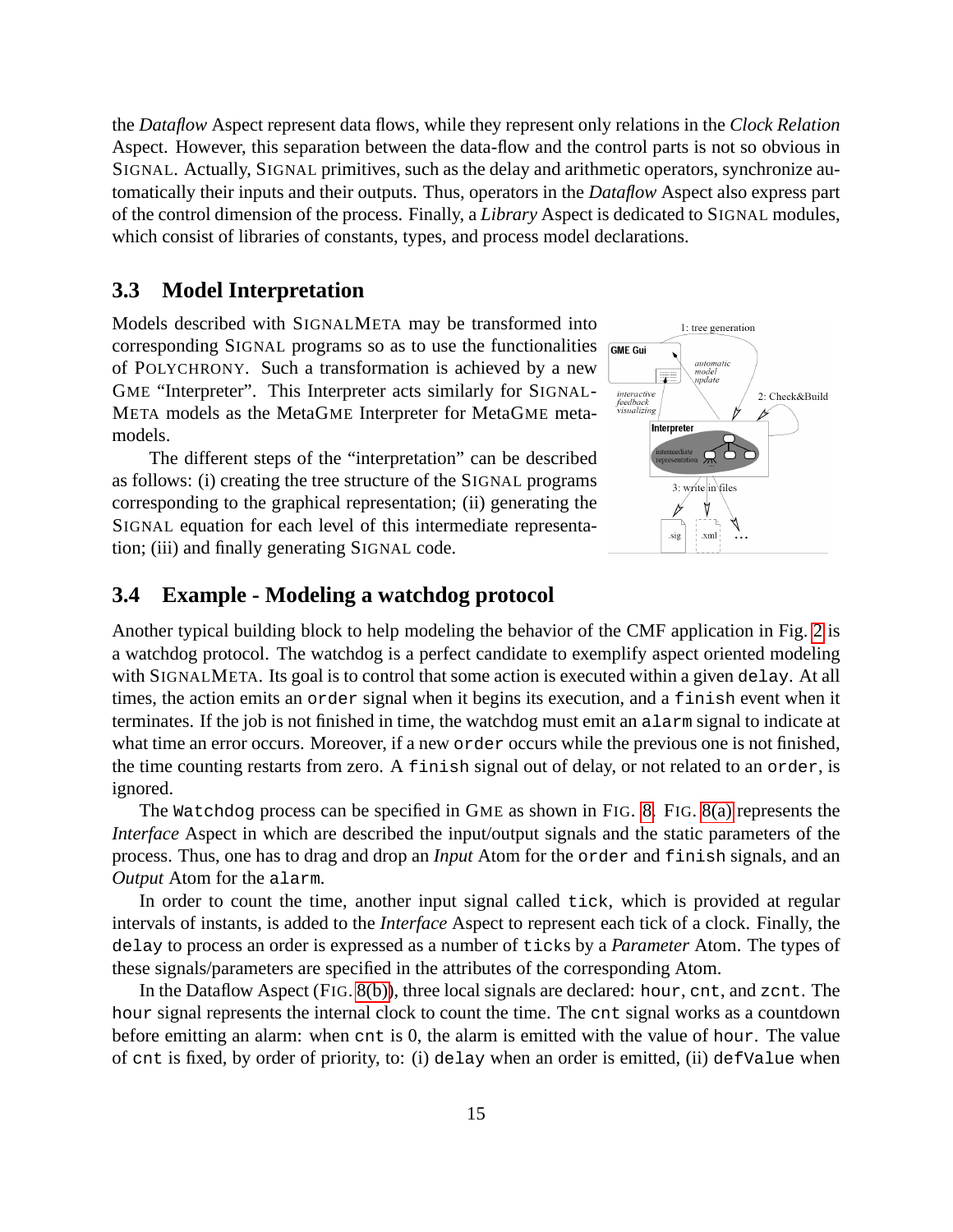finish is emitted, (iii) the previous value of cnt contained by zcnt decremented by one, or finally to (iv) the constant defValue.

<span id="page-15-1"></span>

<span id="page-15-3"></span><span id="page-15-2"></span><span id="page-15-0"></span>Figure 8: A SIGNALMETA model of the watchdog process.

This order is fixed using the *Priority* attribute of all incoming Connections on the *Merging* Atom. In FIG. [8\(b\),](#page-15-2) dashed arrows connect their source FCO as first operand of the destination FCO, plain links connect a Boolean expression to an *Extraction* Atom, plain arrows whose destination is a *Signal* Atom correspond to a *Definition* of this signal, and finally other plain arrows are specific *Connection*s for each operator (cf. FIG. [7\)](#page-13-1). In the Clock Aspect (FIG. [8\(c\)\)](#page-15-3), hour and tick are synchronized using the *ClockSynchronized* Atom. This leads hour to be incremented at each tick. Moreover, cnt has to be present each time one of the input signals is present. This is expressed with the *ClockUnion* Atom whose result is assigned to cnt.

```
1. process Watchdog =
2. { integer delay; }
3. ( ? integer order; event finish, tick;
4. ! integer alarm; )
5. (| alarm := (hour when (cnt = Zero))
6. | hour := (One + (hour \xi(1) init (0) ))7. \vert cnt \hat{ } = (order \hat{ } + tick \hat{ } + finish)
8. | cnt := ((delay when ^order) default (defValue when finish)
9. default ((zcnt - One) when (zcnt >= Zero))
10. default defValue)
11. | \t{z} \text{cnt} := (\text{cnt}(1) \text{init} (-1)) |12. | tick ˆ= hour
13. |)
14. where
15. constant integer One = (1), defValue = (-1), Zero = (0);
16. integer hour, cnt, zcnt;
17. end; %process Watchdog%
```
<span id="page-15-4"></span>Figure 9: Code generated for the watchdog SIGNALMETA model.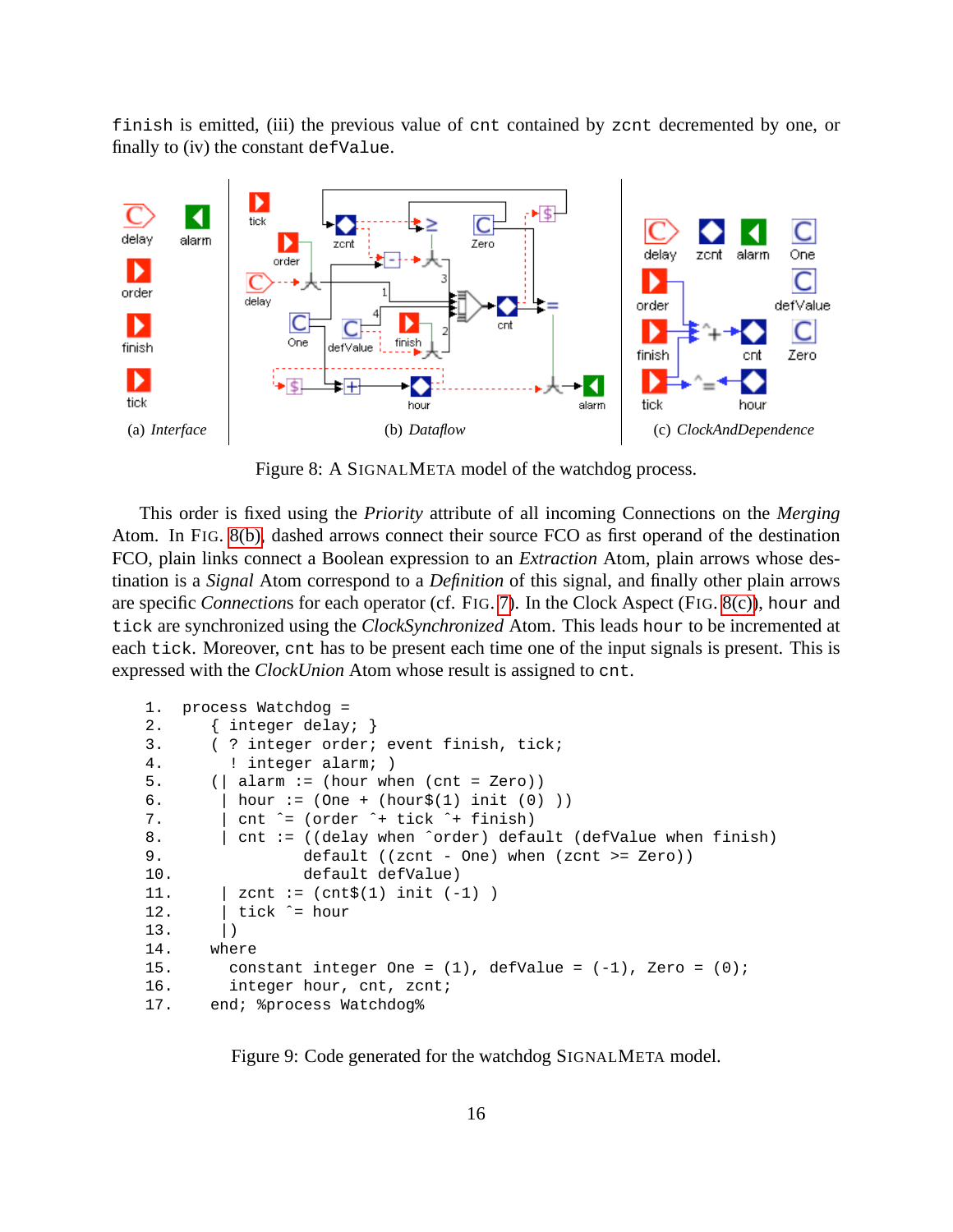It is important to notice that the purpose of SIGNALMETA goes beyond the definition of a graphical user interface. It makes available an expressive formal model and its related tool-suite for the design of multi-clocked embedded systems. This is a main difference with existing popular frameworks in embedded system domain such as Matlab/Simulink [\[39\]](#page-39-2) or Esterel Studio [\[45\]](#page-39-3), which also propose attractive environments for the same goals. Furthermore, by adopting a metamodeling approach, SIGNALMETA adheres more to the model-driven engineering philosophy.

The code of FIG. [9](#page-15-4) corresponds to the application of the SIGNALMETA Interpreter (cf. Section [3.3\)](#page-14-0) on the watchdog process described in FIG. [8.](#page-15-0) Note that, in the concrete SIGNAL syntax, y\$ init v is the notation for y pre v; the statement x^=y stands for  $\hat{x} = \hat{y}$ ; the operator ^+ designates the union of clocks. The interpreter generates files using the SIGNAL syntax. However, it is possible to specialize it to construct equations using, for example, XML syntax.

## <span id="page-16-0"></span>**4 Application to control-oriented design**

The hierarchical combination of heterogeneous programming models is a notion whose introduction dates back to early models and formalisms for the specification of hybrid discrete/continuous systems. The most common example is Matlab [\[39\]](#page-39-2), which supports the Stateflow notation to describe modes in event-driven and continuous systems. Similarly, Ptolemy [\[25\]](#page-38-3) allows for the hierarchical and modular specification of finite state machines hosting heterogeneous models of computation. Worth noticing is Hyscharts [\[6\]](#page-36-4), which integrates discrete and continuous modeling capabilities within the same model-driven engineering framework.

In the same vein, mode automata were originally proposed by Maraninchi et al. [\[28\]](#page-38-4) to gather advantages of declarative and imperative approaches. The authors therefore extended the functionality-oriented data-flow paradigm of Lustre with the capability to model transition systems easily. Similar variants and extensions of the same approach to mix multiple programming paradigms or heterogeneous models of computation [\[25\]](#page-38-3) [\[27\]](#page-38-5) have been proposed until recently, the latest advance being the combination of stream functions with automata [\[14\]](#page-37-7). Nowadays, commercial tool-sets such as the Esterel Studio's Scade or Matlab/Simulink's Stateflow are largely inspired by similar concepts.

## **4.1 Principle**

We extend SIGNALMETA with polychronous mode automata [\[35\]](#page-38-6) so as to enable the design of control-oriented applications. To fit it within the polychronous design methodology presented in Section [1.1,](#page-1-4) we shall propose high-level and abstract modeling or programming means to compositionally model functionalities (the modes) and control (automata) in a system. Therefore, we choose to give automata an implicit clock that is defined by that of its transitions and of its modes.

## <span id="page-16-1"></span>**4.2 Example - a flip-flop switch**

To illustrate this paradigm, our first example is once again one of the typical building blocks found in embedded software such as the CMF of Fig. [2.](#page-4-0) It implements a flip-flop or crossbar switch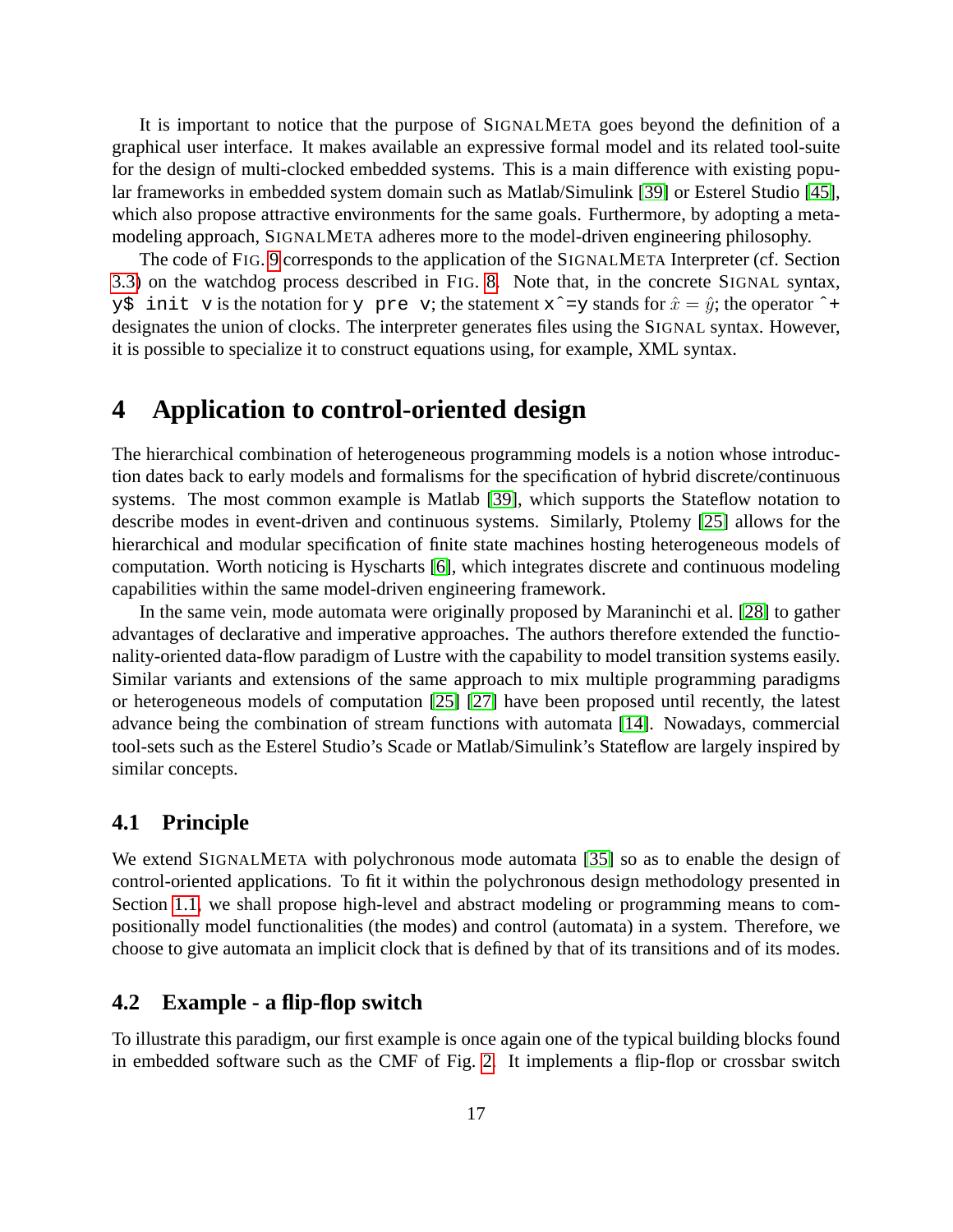controlling the activation of two sub-systems. The mode automaton of the switch, described in Fig. [12,](#page-21-0) consists of two modes flip and flop, in which routing is performed from  $y_{1,2}$  to either  $x_{1,2}$ or  $x_{2,1}$  depending on the current mode of the automaton. The mode toggles from flip to flop, or converse, upon an occurrence of  $r$ .

To elaborate on our principle, one notices that the activity of the automaton is triggered by several possible events. Transitions are triggered by occurrences of the input event  $r$ . In either of the modes flip and flop, two concurrent and independent activities are performed upon each occurrence of the signals  $y_1$  and  $y_2$ .

$$
(x_1, x_2) = \text{switch}(y_1, y_2, r) \stackrel{\text{def}}{=} \left( \begin{array}{c} \text{init } & \text{flip } : (x_1 = y_1 \, | \, x_2 = y_2) \\ \text{flop} : (x_1 = y_2 \, | \, x_2 = y_1) \\ \text{r} \Rightarrow \text{flip} \rightarrow \text{flop} \\ \text{r} \Rightarrow \text{flop} \rightarrow \text{flip} \end{array} \right)
$$

Our switch typically has a polychronous behavior. As such, and in the same spirit as in Sec[.1.1,](#page-1-4) we might want to refine and compile it into a sequential program, but we could also deploy it on a distributed architecture (and calculate  $x_1$  and  $x_2$  on two separate locations) to implement a multiclocked system. Its above specification allows us to perform both implementation choices in an automated and correct manner.

### **4.3 Formal syntax**

We define a formal syntax for mode automata and specify the function that maps objects in this syntax to Signal equations. To express mode automata, we consider four additional elements. First, init s specifies the initial state (mode) of an automaton a and the expression  $s : p$  labels the behavior  $p$  by the mode  $s$ .

A weakly preemptive transition  $e \Rightarrow s \rightarrow t$  defines the clock or guard e of the transition from mode s (the present state) to mode t (the next state). By contrast, a strongly preemptive  $e \Rightarrow s \rightarrow t$ immediately transfers control from mode  $s$  to mode  $t$  upon the condition  $e$  (most likely a condition on input signals such as an alarm). Automata a and b naturally compose synchronously with  $a \mid b$ .

$$
a, b \ ::= \text{init } s \mid (s : p) \mid a \mid b \mid (e \Rightarrow s \rightarrow t) \mid (e \Rightarrow s \rightarrow t)
$$

#### **4.4 Formalization of the transformation**

The main technical difficulty is to interpret mode automata by data-flow equations. To tackle it, we use a feature of the Signal compiler enabling multiple signal definitions using partial equations (noted  $\cdot$  : = in the example of figure [13\)](#page-21-1). The principle of partial equations is to allow the notation

$$
x = y_1 \text{ when } z_1 | \dots | x = y_n \text{ when } z_n
$$

to stand for the equation  $x = y_1$  when  $z_1$  default ... default  $y_n$  when  $z_n$  provided that the conditions  $z_{1..n}$  which guard the definitions  $y_{1..n}$  are exclusive, i.e., that  $[z_i] \wedge [z_j] = 0$  holds for all  $0 \lt i \neq j$  $j \leq n$ . We shall also make use of the converse notation p when c to condition (all equations in)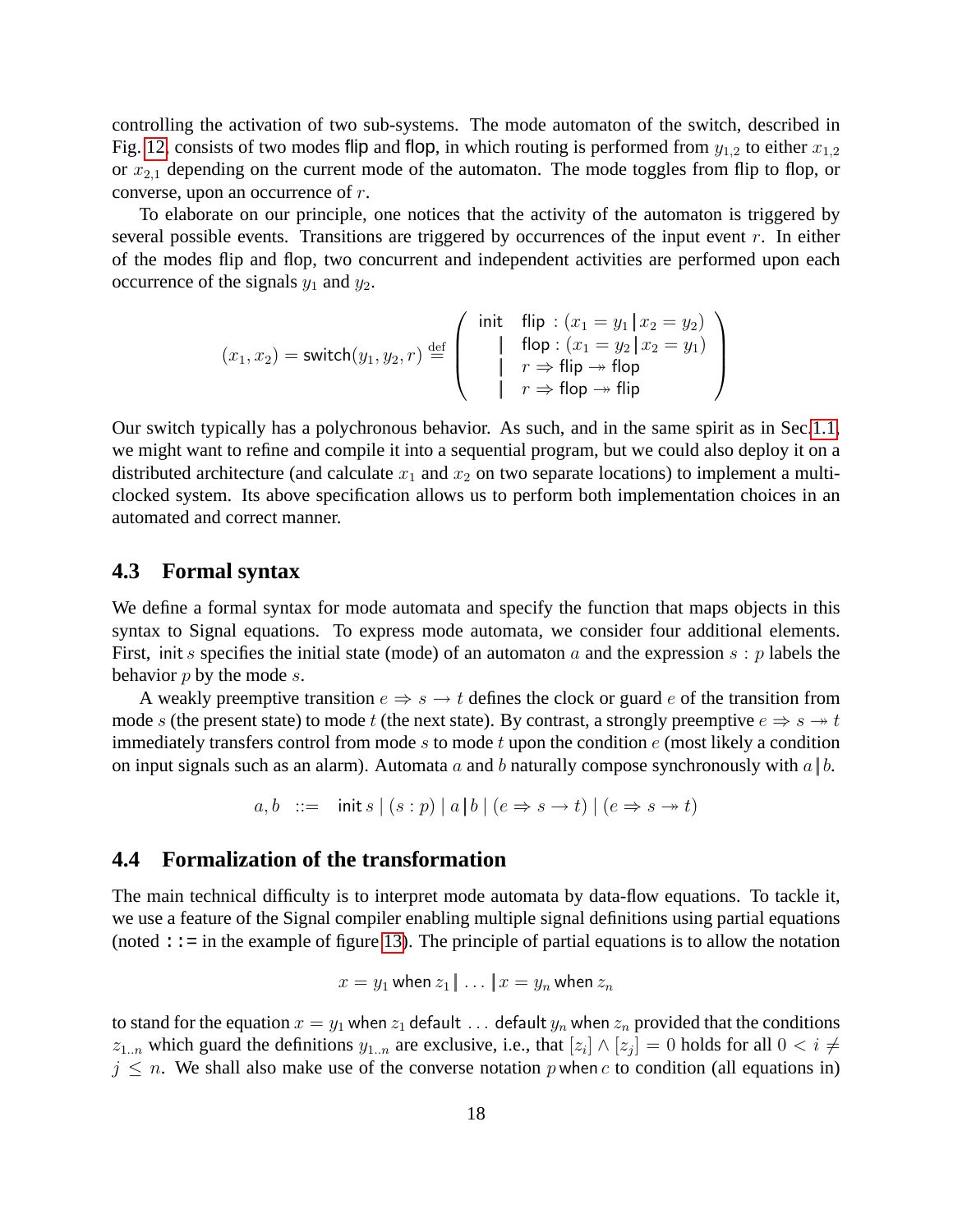a process p by a clock c (that defines its guard). A conditioned process p when c translates into a regular process q by using the following structural translation rules:

$$
(p|q)
$$
 when  $c = (p$  when  $c)$  |  $(q$  when  $c)$ 

Now that all formal syntactic elements are defined, we specify the function that translates a mode automaton by the composition of data-flow equations.

The top-level rule  $\mathcal{C}[\![a]\!]$  defines the current state of a by a signal x. Its next value is defined by the signal  $x'$ . The clock of the mode automaton is noted  $\hat{x}$ . It is defined by the clock expression  $e_x=\bigvee_{y\in\text{def}(a)}\hat{y}$  to mean that if at least one signal  $y$  defined by the automaton (i.e. s.t.  $y\in\text{def}(a)$ ) is active then so is the automaton. The auxiliary function  $\mathcal{C}^x\llbracket \mathbb{I} \rbrack$  structurally decomposes the translation of all declarations in an automaton with respect to the name  $x$  of the automaton's state.

$$
\mathcal{C}\llbracket a \rrbracket = ((\mathcal{C}^x \llbracket a \rrbracket)(\hat{x} = \hat{x}'))(\hat{x}, x')
$$
  

$$
\mathcal{C}^x \llbracket a \rfloor b \rrbracket = (\mathcal{C}^x \llbracket a \rrbracket) \mathcal{C}^x \llbracket b \rrbracket)
$$
  

$$
\mathcal{C}^x \llbracket \text{init } s_0 \rrbracket = (x = (x' \text{ pre } s_0) \text{ when } (\hat{x} \setminus f_x))
$$
  

$$
\mathcal{C}^x \llbracket c \Rightarrow s \rightarrow t \rrbracket = (x' = t \text{ when } ([x = s] \land c))
$$
  

$$
\mathcal{C}^x \llbracket c \Rightarrow s \rightarrow t \rrbracket = (x = t \text{ when } ([x' \text{ pre } s_0) = s] \land c))
$$
  

$$
\mathcal{C}^x \llbracket s : p \rrbracket = (p \text{ when } [x = s])
$$

Figure 10: Interpretation of mode automata by data-flow equations.

The declaration of the initial state init  $s_0$  of the automaton corresponds to the partial definition of x, the current state of the automaton, by its next value  $x'$  and initially by  $s_0$ . This is the default definition of the state x. It defines the behavior of stuttering: when no transition takes place, the automaton should remain in the same state. The condition of that behavior is defined by the clock  $\hat{x} \setminus f_x$ . Clock  $\hat{x}$  means that the automaton is active. Clock  $f_x$  means that some transition takes place. It is defined by the union  $f_x = \bigvee_{e \in \text{lab}(a)} e$  of all clock expressions e labelling a transition  $e \Rightarrow s \rightarrow t$  in a.

The rule for a weakly preemptive transition  $c \Rightarrow s \rightarrow t$  defines the next state x' by t if the current state  $s$  is  $x$  and the condition  $c$  holds. The rule for a strongly preemptive transition  $\mathcal{C}^x$ [ $c \Rightarrow s \rightarrow t$ ] defines the current state x by t when the condition c holds upon entering state s (i.e. when the previous value of the next state  $x'$  is s). The rule  $\mathcal{C}^x \llbracket s : p \rrbracket$  defines a mode s by guarding the process p with the condition  $[x = s]$ . A clock expression noted  $[x = s]$  can be regarded as the clock [y] where the signal y is defined by the equation  $y = eq(x, s)$  meaning that x is present and equals s.

#### **4.5 Extending** SIGNALMETA **with modes**

To manage mode automata, we extend SIGNALMETA with a new class diagram represented in FIG. [11.](#page-19-0) An *Automaton* is a Model composed of states, transitions, local signals, and *StateObservers*. We put an emphasis on simplicity both for the specification (half a page, FIG. [11\)](#page-19-0) and for the implementation of these mode automata.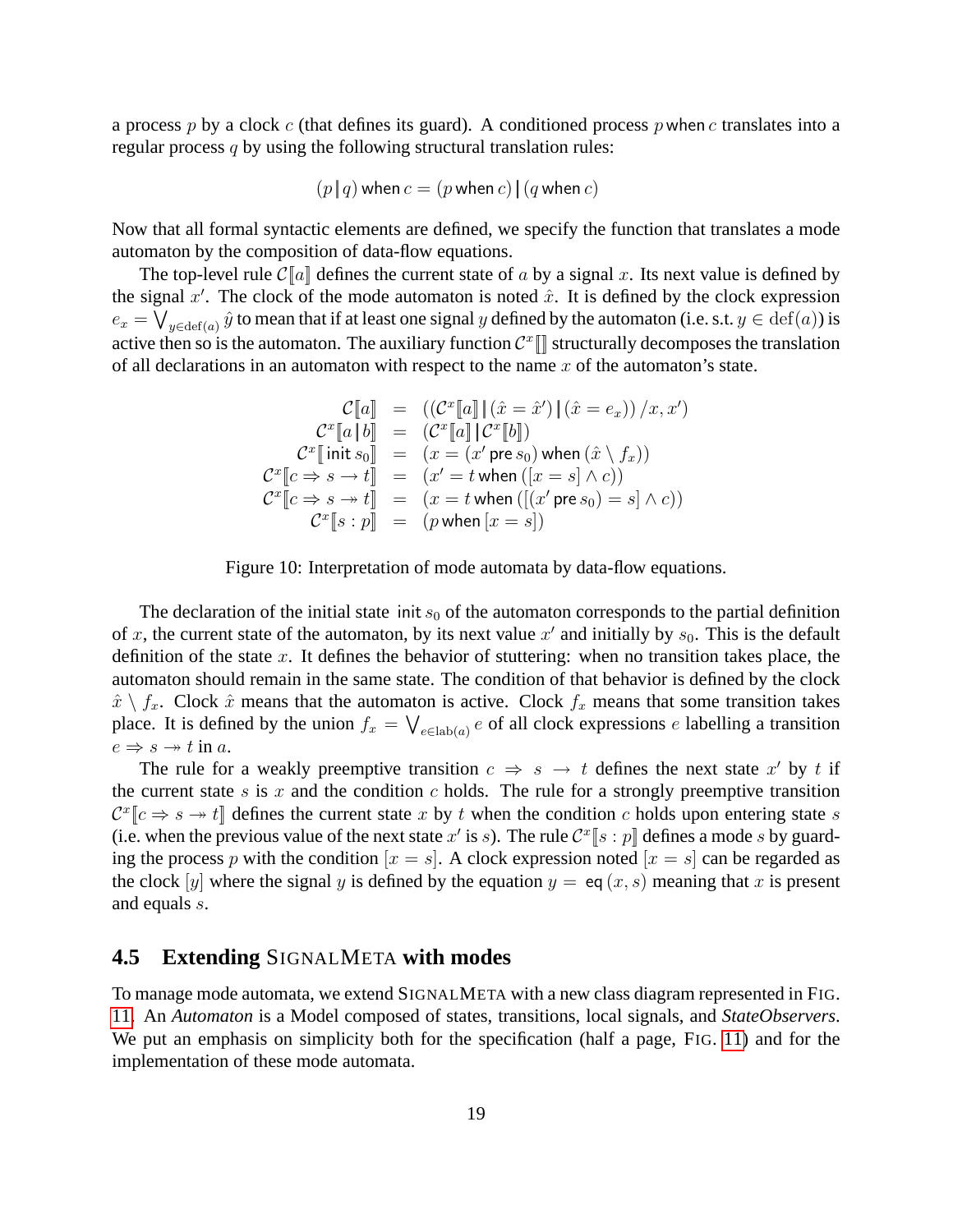As for classical Statecharts [\[20\]](#page-37-2), or SyncCharts [\[4\]](#page-36-1), there are three kinds of states: *AndState*, *Automaton*, and *State*. The two former are Models composed of other states (*CompoundState*), whereas the latter is a terminal state describing SIGNAL equations. An *AndState* consists of several states composed in parallel.

An *Automaton* can be added to another *Automaton* as a state (to create hierarchical automata), or to one of the SIGNALMETA Models (represented in the class diagram by the *ModelsWith-Dataflow* Model). Thus, mode automata can be composed of SIGNAL programs or of sub-mode automata. *State* inherits from the *ModelsWithDataflow* Model to be able to describe SIGNAL equations. Finally, the *InitState* Atom is intended to be connected to the initial state of the *Automaton*.



<span id="page-19-0"></span>Figure 11: Extension of the SIGNAL metamodel taking into account mode automata.

The automata transitions are represented as Connections in the metamodel. Two kinds of transitions are considered: *StrongTransition*, and *WeakTransition*. *StrongTransition*s are used to compute the current state of the *Automaton* (before entering the state), whereas *WeakTransition*s are used to compute the state for the next instant.

More precisely, the guards of the *WeakTransition*s are evaluated to estimate the state for the next instant, and the guards of the *StrongTransition*s whose source is the state estimated at the previous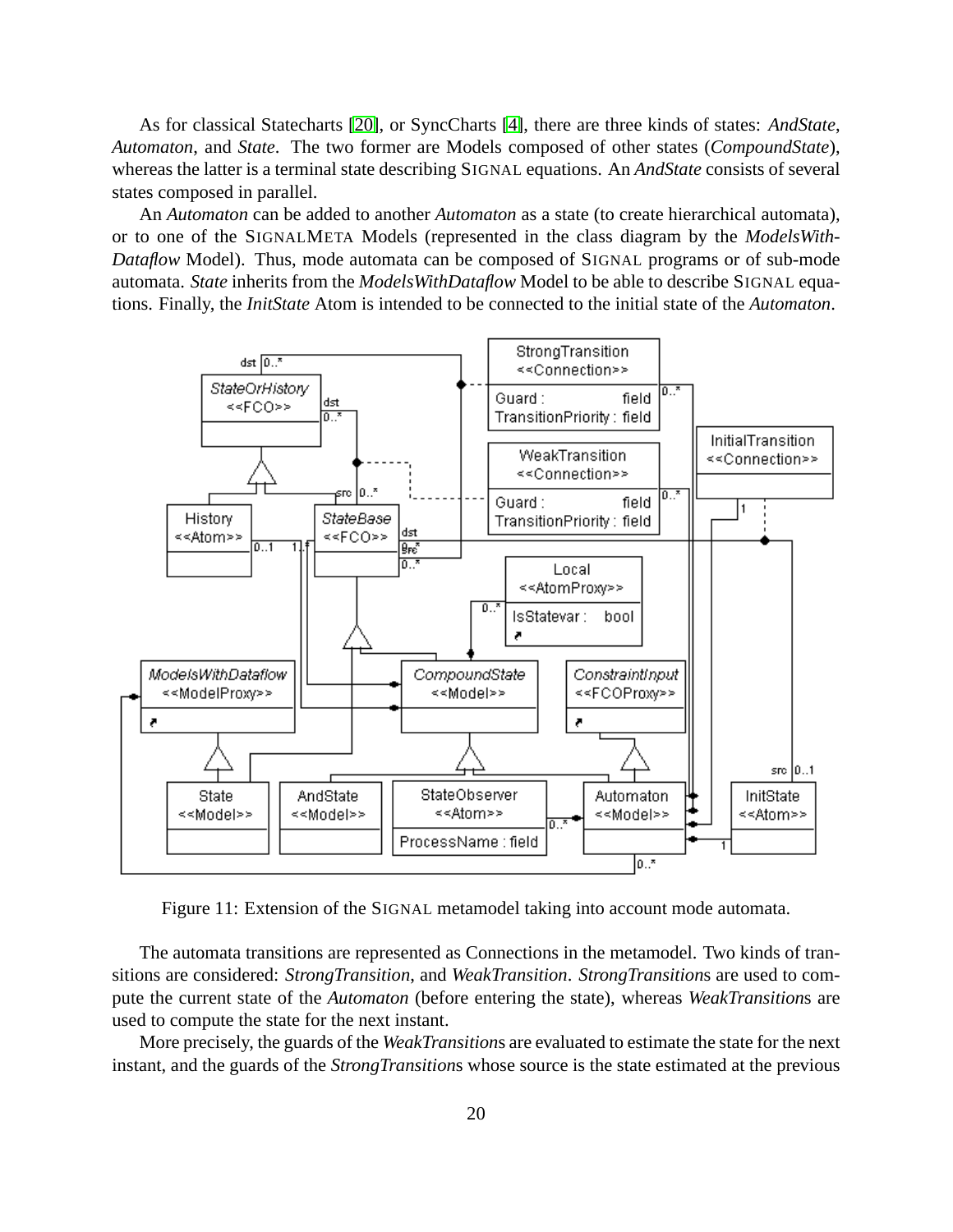instant, are evaluated to determine the current state. However, note that for each *Automaton*, at most one *StrongTransition* can be taken at each instant.

Contrarily to SyncCharts [\[4\]](#page-36-1), in which as many transitions as possible can be taken, in our model, at most two transitions can be taken during one reaction: one *StrongTransition* and/or one *WeakTransition*. It is also the case in [\[14\]](#page-37-7). This guarantees that there is no infinite loop when determining the current state of an automaton. For example, the determination of the current state for the Atm *Automaton* represented in FIG. [12\(a\)](#page-21-2) when the event r is emitted would be impossible if we allowed to take as many transitions as possible. Note also that the guard of a *StrongTransition* should not depend on signals defined in the state connected to this transition.

Both kinds of transitions link, inside an *Automaton*, a state to another one, or to the *History* Atom of one of the *CompoundState* sub-state of this *Automaton*. If the transition taken to arrive at a *CompoundState* is connected to the state itself, this *CompoundState* is automatically reinitialized. This reinitialization corresponds, for an *Automaton*, to re-execute it from its initial state, and for an *Andstate*, to reinitialize all its sub-states. On the contrary, the *CompoundState* retains its previous state if the transition is connected to its *History*.

Each kind of transition has two attributes: *Guard*, in which the guard of the transition is expressed, and *TransitionPriority*, in which an integer expresses the priority of this transition among all transitions of the same kind (*WeakTransition* or *StrongTransition*) with the same source state. The smaller the value associated with the transition is, the higher the priority of the transition is. Thus, we can guarantee the determinism of the automaton. An OCL constraint checks that for each state, all outgoing *WeakTransition*s (resp. *StrongTransition*s) have different priorities. A third kind of Connection (*InitialTransition*) has been added to link the *InitState* of an *Automaton* to any state that corresponds to the initial one. There can be only one such Connection in an *Automaton*.

To observe the state of an automaton, we add a *StateObserver* Atom, which allows to call a process having the current state of the automaton as input signal. The name of this process is provided through the attribute *ProcessName*. If this attribute is not defined, the current state is written on the standard output. Basically, the clock of an automaton depends on the clocks of the signals used in all its transitions and states. Alternatively, the clock of an automaton can be explicitly specified.

#### **4.6 Example - Modeling the flip flop switch**

We exemplify the modeling of a mode automaton in GME by reconsidering the example of Sec. [4.2.](#page-16-1) The model of the switch consists of an interface, an automaton and two modes. Its interface is composed of two input data signals  $y_1$  and  $y_2$  and a reset input signal r. Data signals are routed along the output data signals  $x_1$  and  $x_2$  upon the internal state s of the switch. The state is toggled using the reset signal  $r$ .

FIG. [12\(a\)](#page-21-2) represents the mode automaton of the switch in GME. Atm contains two terminal states (flip and flop). *StrongTransitions* are guarded by the value of the event r, as labeled on the middle of transitions. The 0 indicates the transition priority (it can be omitted here). The content of  $f$ lip (resp.  $f$ lop) state is represented in FIG. [12\(c\)](#page-21-3) (resp. [12\(d\)\)](#page-21-4). In these figures, dotted arrows correspond to partial definitions in SIGNAL.  $x_1$ ,  $x_2$ ,  $y_1$ ,  $y_2$  are references to signals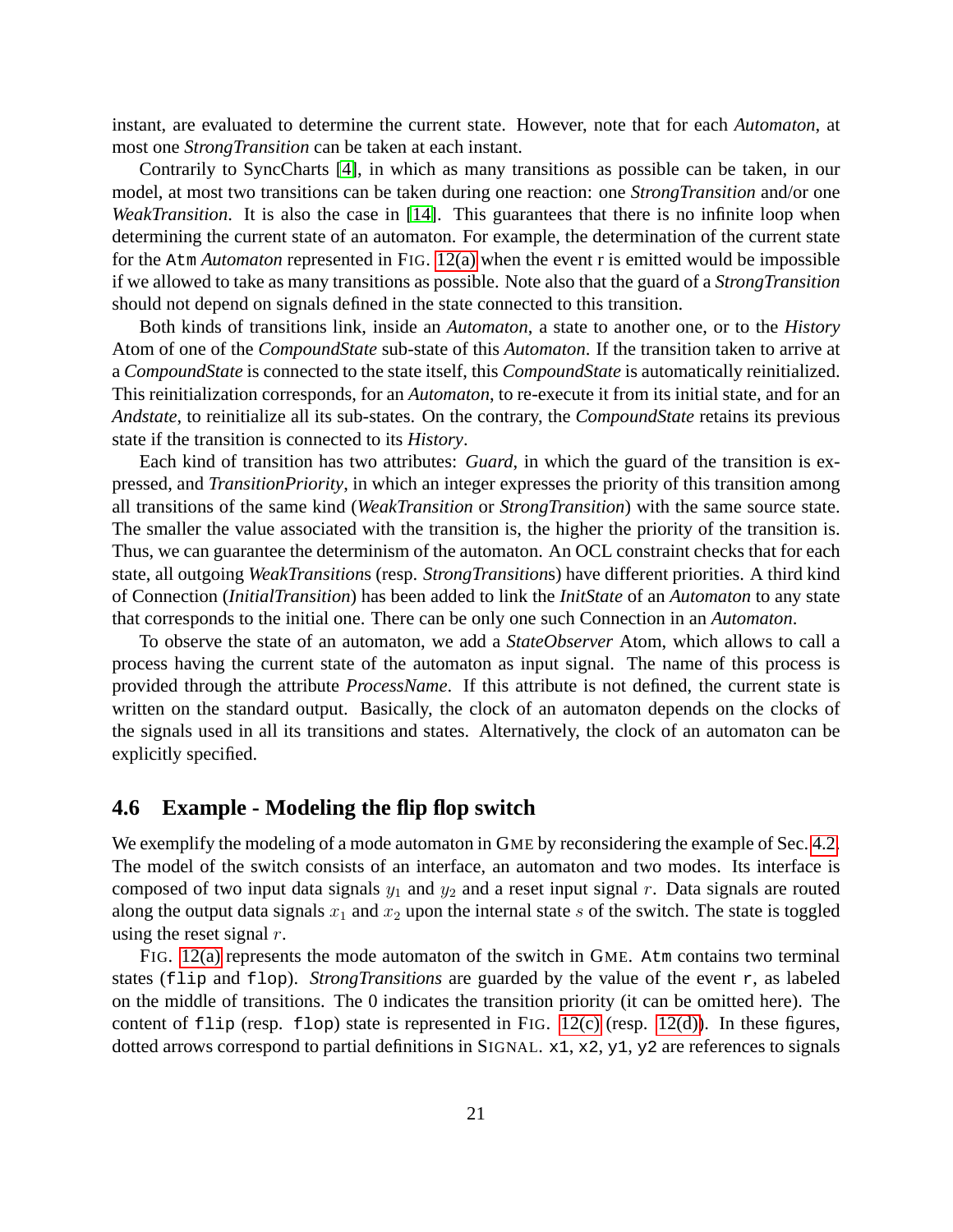from an upper Model. The upper Model is that of the switch, and Atm and all the signals it uses are declared there. In this Model,  $y_1, y_2$ , and r are input signals, and  $x_1$  and  $x_2$  are output signals.

<span id="page-21-2"></span>

<span id="page-21-5"></span><span id="page-21-4"></span><span id="page-21-3"></span><span id="page-21-0"></span>Figure 12: Refinement of the Atm *Automaton* in GME.

In FIG. [12\(b\),](#page-21-5) we have generated code for sequential execution of the automaton. The clock of Atm is defined as the union of the clocks of  $y1$ ,  $y2$ , and r. The clocks of  $x1$  and  $x2$  have to be specified explicitly because they are defined using partial definitions: SIGNAL is a single assignment language, however it allows one to define several assignments to the same signal in a program (see lines 14 and 15 in FIG. [13\)](#page-21-1), provided that these assignments are exclusive in time, i.e. at any time only one assignment is at most valid. So, a *MinClock* operator is used to define the clock of  $x1$  and  $x2$  as the union of clocks of their partial definitions. The DATA TYPE parameter is used to associate a generic type with input and output signals.

```
1.process Switch =
2. { type DATA_TYPE; }
3. ( ? DATA_TYPE y1,y2; event r; ! DATA_TYPE x1, x2; )
4. (| min_clock(x2) | min_clock(x1)
5. | \t{3Atm%}| \_\ST_0_flop\_T_0_flip := \text{when} (r) \text{when} (\_\Atm_0\_zNextState = \#flop)6. \vert _ST_1_flip_To_flop := when (r) when(_Atm_0_zNextState = #flip)
7. |\quad \text{Atm\_0\_currentState} \sim (y1 \rightarrow y2 \rightarrow r)8. \vert _Atm_0_nextState := _Atm_0_currentState
9. \vert Atm_0_currentState := #flip when __ST_0_flop_To_flip
10. \text{default \#flop when } \_\text{ST\_1\_flip\_To\_flop}11. default _Atm_0_zNextState
12. | _Atm_0_previousState := _Atm_0_currentState$ init #flip
13. | _Atm_0_zNextState := _Atm_0_nextState$ init #flip
14. \vert case _Atm_0_currentState in
15. {#flop}: (| x2 := y1 | x1 ::= y2 |)16. \{\text{#flip}\}: (| x2 ::= y2 | x1 ::= y1 |)
17. end
18. |)
           where
20. event __ST_0_flop_To_flip, __ST_1_flip_To_flop;
21. type _Atm_0_type = enum(flop, flip);
22. _Atm_0_type _Atm_0_currentState, _Atm_0_previousState;
23. \text{Atm\_0\_type\_Atm\_0\_nextState}, \text{Atm\_0\_zNextState};<br>24. end
24.25. |); %process Switch%
```
<span id="page-21-1"></span>Figure 13: The SIGNAL code generated by the Interpreter from the model of the switch.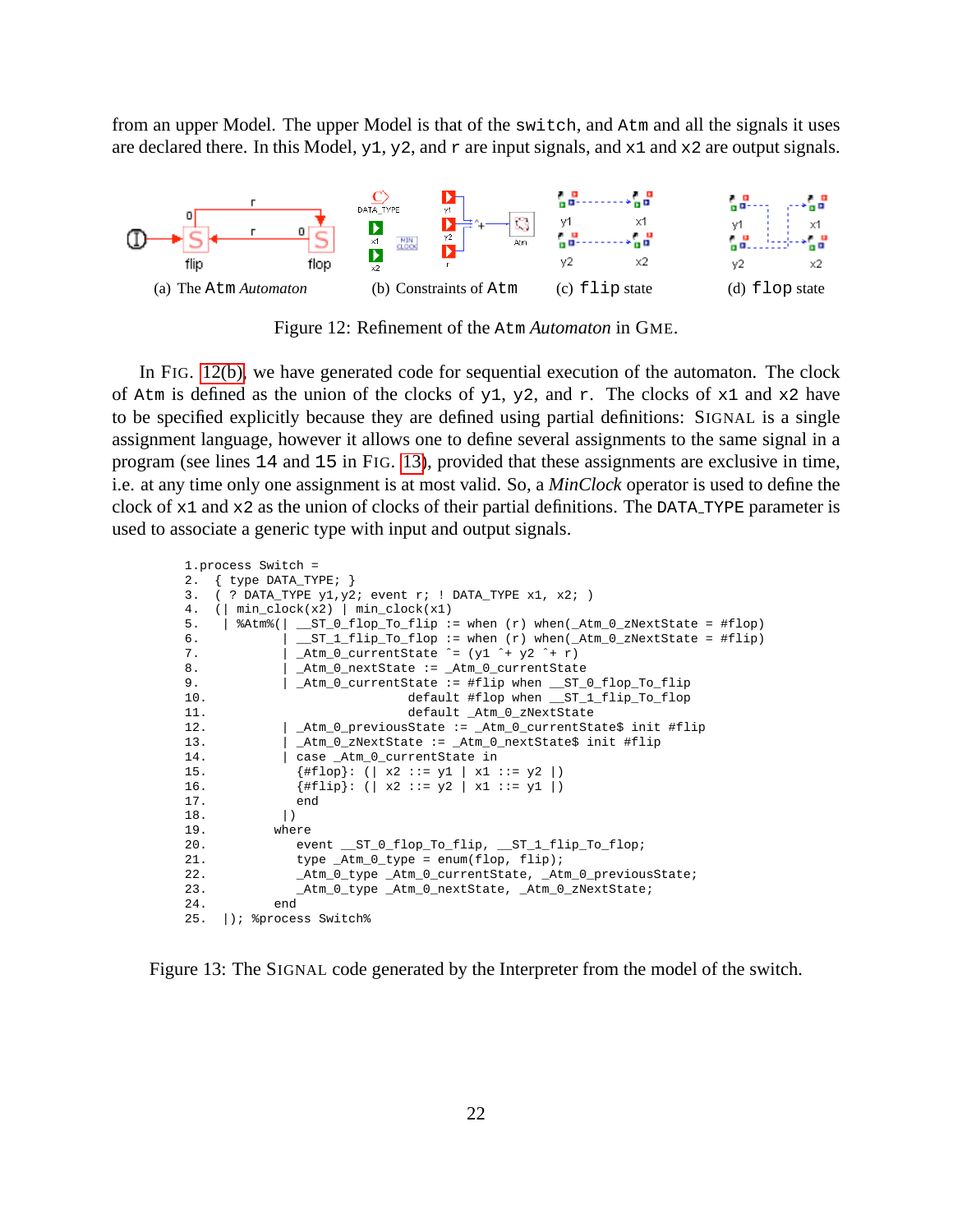## **4.7 Implementation in** GME

The GME Interpreter used to analyze SIGNALMETA Models and produce the corresponding SI-GNAL programs is extended to produce the SIGNAL equations corresponding to mode automata descriptions. The transformation, illustrated by the code (cf. [13\)](#page-21-1), works as follows. For each automaton:

- One enumeration type is built (line 21). Each value of the enumeration is the name of a state (the uniqueness of names is checked).
- Four signals of this type are created. They correspond to the current state (current State), the previous state (previousState), the next state (nextState) of the *Automaton* (lines 22-23) and its previous value (zNextState).
- An event is created for each transition of the *Automaton* (line 20). For a *WeakTransition* (resp. *StrongTransition*), this event is present when its guard is true and when the currentState (resp. zNextState) is equal to the source state of the transition. In this example, we have only *StrongTransition*s (lines 5-6).
- If the *Automaton* contains *CompoundState*s (it is not the case in our example), then two Boolean signals are added: history, and nextHistory. They are true if the *StrongTransition* (resp. *WeakTransition*) taken to determine the currentState (resp. nextState) is connected to the *History* Atom of the destination *CompoundState*.
- The previous State and zNext State are defined respectively by the last value of currentState (line 12) and nextState (line 13).
- To define the next State (line 8) (resp. current State (lines 9-11)), the destinations of all *WeakTransition*s (resp. *StrongTransition*s) are conditioned by the event of the corresponding transition. The default values of the nextState and the currentState are respectively the currentState and the zNextState. If the *Automaton* is a sub-state of another one, the currentState is defined by the initial state of this *Automaton* if the history signal of the upper level *Automaton* is false. In our example, there is no *WeakTransition*, thus nextState is always defined by the currentState. Note that the order of the transitions is not important, except for states with several outgoing transitions. In this case, transitions are ordered according to their priority.
- Mode changes are defined by the value of currentState (lines 9-11).

In a given *Automaton*, the clock of currentState is synchronized to that of nextState. Nonetheless, it may be defined by that of another *Automaton*. At the top-level, the clock of currentState is synchronized (line 7) only if there is some explicit synchronization in the Model, such as the Connection to Atm on the right of FIG. [12\(b\).](#page-21-5) For *AndState*s, the Interpreter has just to compose the equations of all sub-states. Finally, for *State*s, equations are produced as for any SIGNALMETA Model.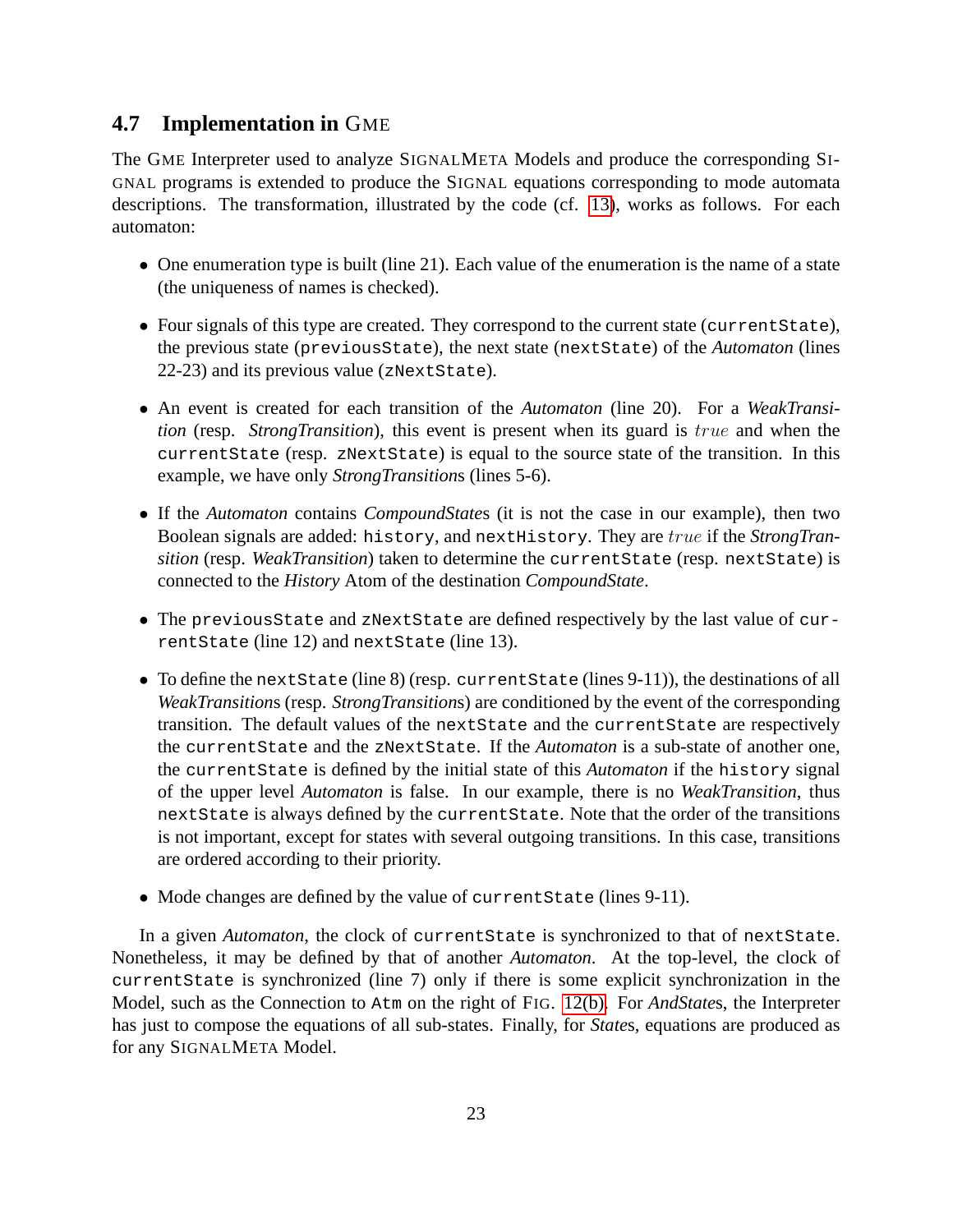# <span id="page-23-0"></span>**5 Application to avionics system design**

The idea of the specialized avionics model-driven environment is illustrated in FIG. [14.](#page-23-1) Two description layers are distinguished. The first one (on the top) is entirely object-oriented. It encompasses the MIMAD paradigm defined within GME. The other one (on the bottom) is dedicated to domain specific technologies. Here, we consider the POLYCHRONY environment. However, one can observe that the approach is extensible to other technologies or models of computation that offer specific functionalities to the UML layer.

As GME allows to import and export XML files, information exchange between the layers can rely on this intermediate format. This favors a high flexibility and interoperability of the approach. GME also proposes specific facilities that enable to connect new environments to its associated platform. This latter possibility permits to implement the code generation directly from GME models without exporting them in XML. It also facilitates the interactive dialog between GME and the connected environments.



<span id="page-23-1"></span>Figure 14: Connection of MIMAD to POLYCHRONY.

The object-oriented layer aims at providing a user with a graphical framework allowing to model applications using the components offered in MIMAD. Application architectures can be easily described by just selecting components via drag and drop. Component parameters can be specified (e.g. period and deadline information for an IMA process model). The resulting model is transformed into SIGNAL (referred to as **Mimad2Sig** in FIG. [14\)](#page-23-1) based on the intermediate representation (e.g. XML files).

In the synchronous data-flow layer, the intermediate description obtained from the upper layer is used to generate a corresponding SIGNAL model. This is achieved by using the IMA-based components already defined in POLYCHRONY [\[17\]](#page-37-8). Thereon, the formal analysis and transformations techniques available in POLYCHRONY can be applied to the generated SIGNAL specification.

Finally, a feedback is sent to the object-oriented layer to notify the user about possible incoherence in initial descriptions. In this way, a user can quite easily design applications based on the IMA modeling approach proposed in POLYCHRONY.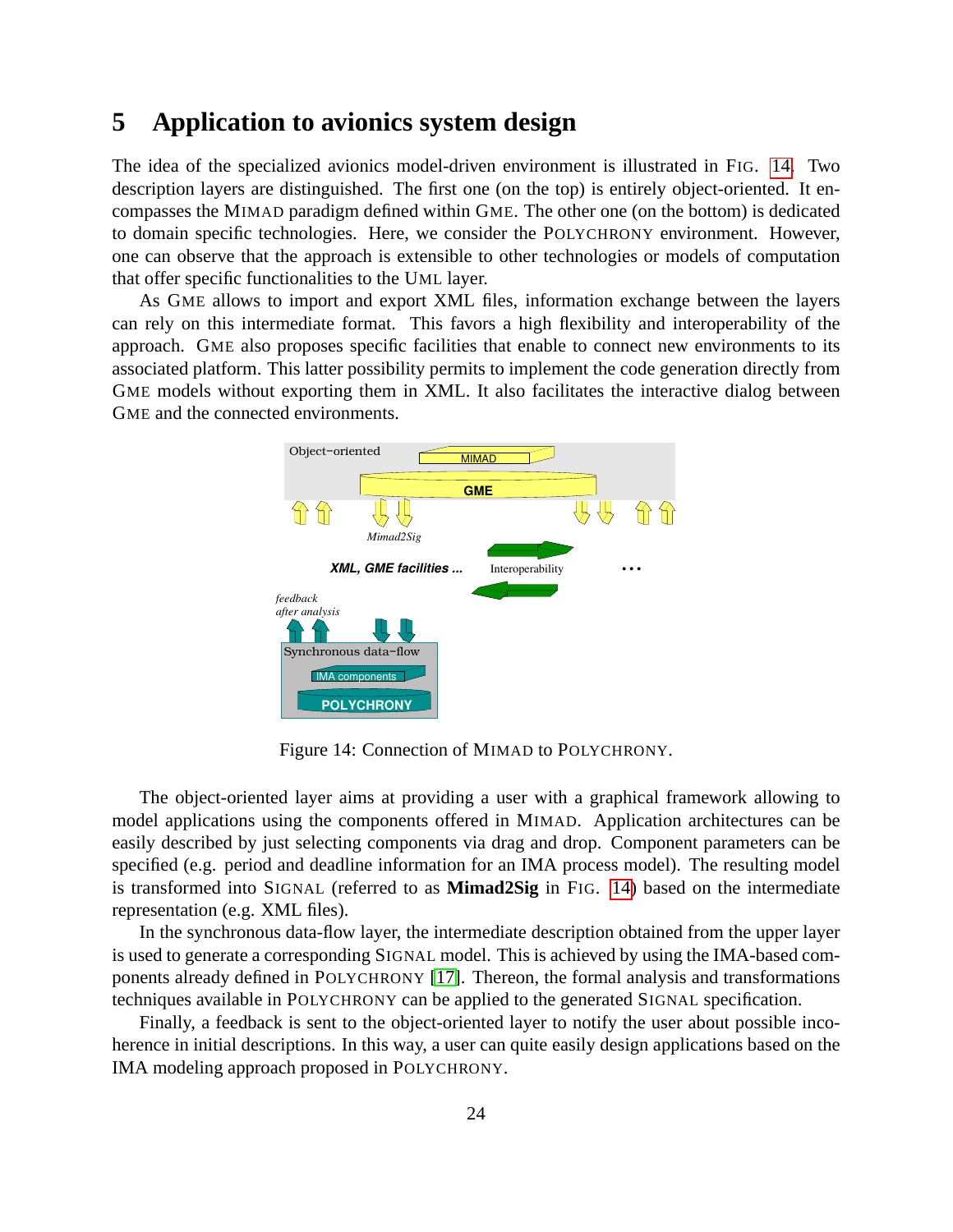## **5.1 Definition of** MIMAD **in** GME

The description of an IMA system in GME is done in a modular way. Each level of the MI-MAD paradigm is defined by a class diagram and inherits from the *InterfaceDefinition* Model of SIGNALMETA. This means that *ImaSystem*, *ImaModule*, *ImaPartition*, and *ImaProcess* Models (see FIG. [15\)](#page-24-0) can contain *Input*, *Output*, and *Parameter* Atoms.

*ImaPartition* also includes a *PartitionLevelOS* Atom, which allows to specify the scheduling policy. The most complex class diagram is the *ImaProcess* Model shown in FIG. [15.](#page-24-0) It contains *Block* References, which refer to APEX-ARINC services or other functions defined by the user in a *ModelDeclaration* Model. The control and computation parts of an *ImaProcess* Model are separated into two Aspects. In the computation part, Connections between inputs and outputs of *Block*s are explicitly described. The control part is represented by a mode automaton (see Section [4\)](#page-16-0) in which states are the *Blocks* specified in the other Aspect<sup>[3](#page-24-1)</sup>.



<span id="page-24-0"></span>Figure 15: The *ImaProcess* paradigm sheet.

To complete the metamodel, we have defined a GME library, which contains a *ModelDeclaration* for each APEX-ARINC service. These services are required to describe communications and synchronization between processes and partitions, time management, scheduling issues. The overall metamodel results from the above component models: IMA architectural elements (process, partition, etc.) and APEX-ARINC services.

<span id="page-24-1"></span> $3$ This separation of concerns is illustrated in FIG. [17](#page-26-0) and [18](#page-27-1) for the CORRELATION process of the CMF avionic application (Section [5.2\)](#page-25-0)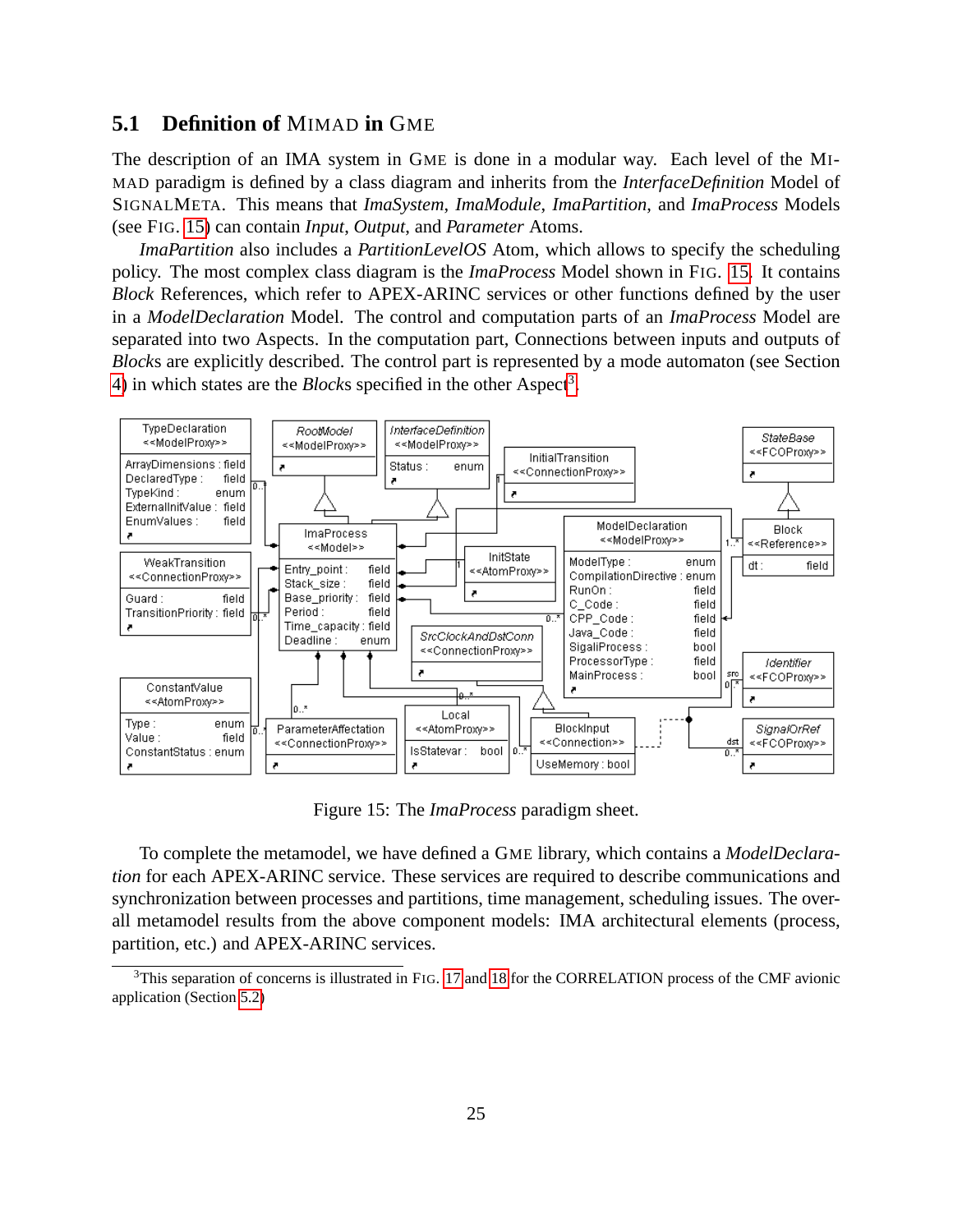## <span id="page-25-0"></span>**5.2 Example - Modeling of an avionic application**

The use of MIMAD to model avionic applications is illustrated by considering the CMF application introduced in Section [1.4.](#page-3-0) This application has been specified and already modeled in SI-GNAL [\[18\]](#page-37-9). For more details on the adopted approach to model such an application in SIGNAL, the reader may refer to the mentioned paper. Here, the given illustration mainly shows how the same approach is described using the MIMAD extension of SIGNALMETA. A partition is composed of two Aspects. The first one is the *Interface* Aspect of SIGNALMETA. The second Aspect (*ImaAspect*) specifies the architecture of applications based on IMA concepts. The elements of the *ImaAspect* are the following (see FIG. [16,](#page-25-1) left frame): the partition-level OS, processes and mechanisms required for communication and synchronization between processes.



<span id="page-25-1"></span>Figure 16: A MIMAD model of CMF.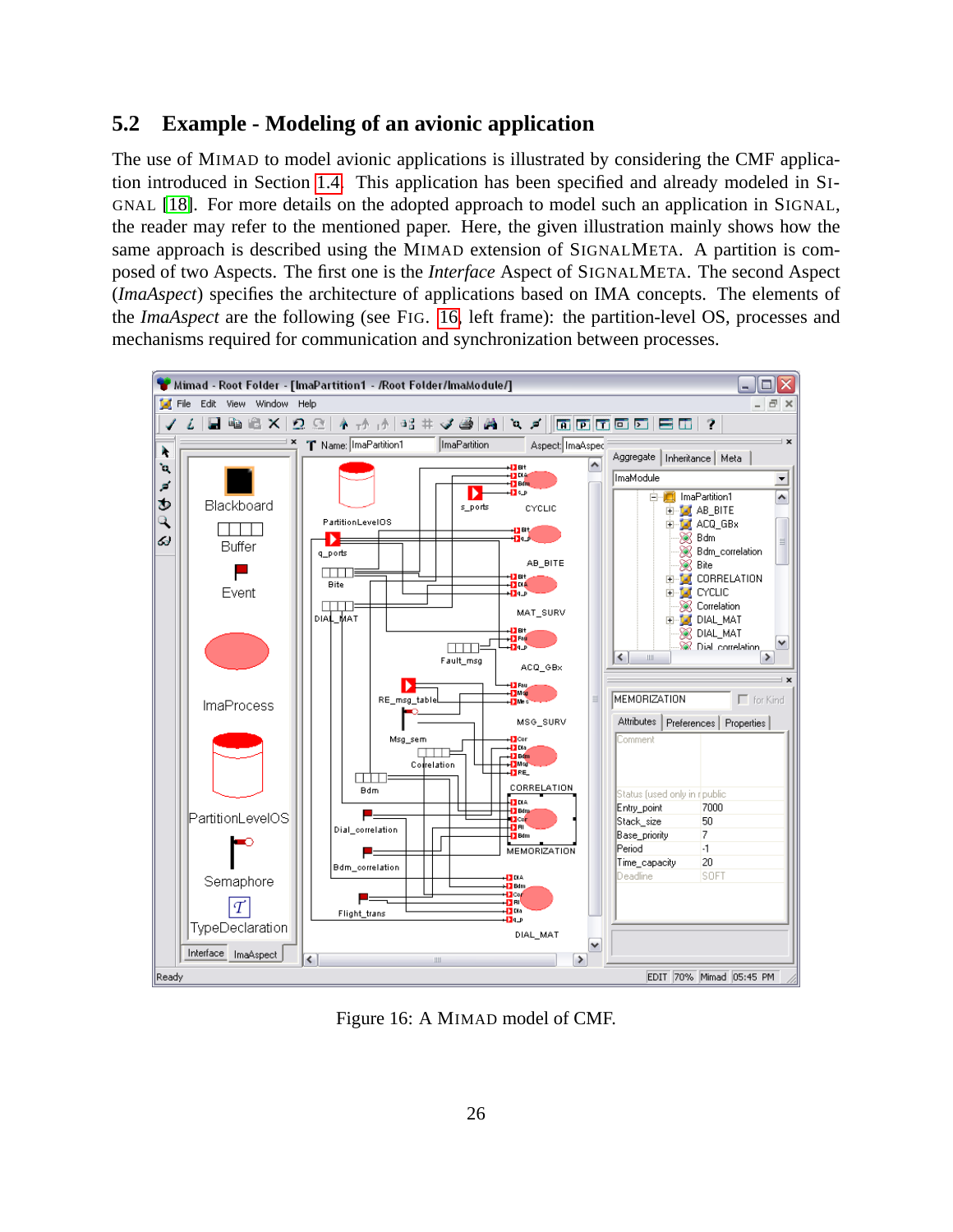#### **5.2.1 Partition Level Design**

The *PartitionLevelOS* is represented by an Atom whose attribute specifies the scheduling policy adopted by the partition (e.g. *Rate Monotonic Scheduling, Earliest Deadline First*). We observe at this stage that the presence of this element is more for structural and visual convenience. However, the scheduling information it carries will be necessary in the resulting executable description of the application after transformations. An IMA process is described by a Model whose attributes are used by the partition level OS for process creation and management (Section [5.2.2](#page-26-1) focuses in a more detailed way on the modeling of IMA processes).

There are four kinds of inter-process communication and synchronization mechanisms: Blackboards, Buffers, Events, and Semaphores. The attributes of their associated models are those needed by the partition level OS for their creation. The Model of the CMF partition is shown in FIG. [16.](#page-25-1) The partition contains eight IMA processes, several communication and synchronization mechanisms, and the partition level OS. The global parameters managed by the partition are represented by the input  $RE_m$  sq\_table. Finally, the inputs s\_port and q\_port respectively identify sampling and queuing ports used for the communications with the other partitions

#### <span id="page-26-1"></span>**5.2.2 Process Level Design**

The SIGNAL model of an IMA process consists of two sub-parts [\[17\]](#page-37-8): a *control* part that selects a subset of actions, called block, to be executed, and a *compute* part, which is composed of blocks. With MIMAD, IMA processes are designed using three aspects: the Interface as in the partition level, the ImaAspect, which includes the computation subpart, and the ImaProcessControl, containing the control flow of the process. We focus on the CORRELATION process in CMF to illustrate the process level design. The role of this process is to treat the failure messages and to produce the maintenance information that must be retrieved by an operator.



<span id="page-26-0"></span>Figure 17: A SIGNALMETA model of process CORRELATION - Computation (*ImaAspect*)

The computation part of the process model shown in FIG. [17](#page-26-0) consists of a data-flow graph. It contains Blocks of data-flow equations. These Blocks are References to *ModelDeclaration* specified in the same Aspect or in some library (e.g. APEX-ARINC services). It also contains constant values, local signals, and type declarations. The connections between the Interface and the Blocks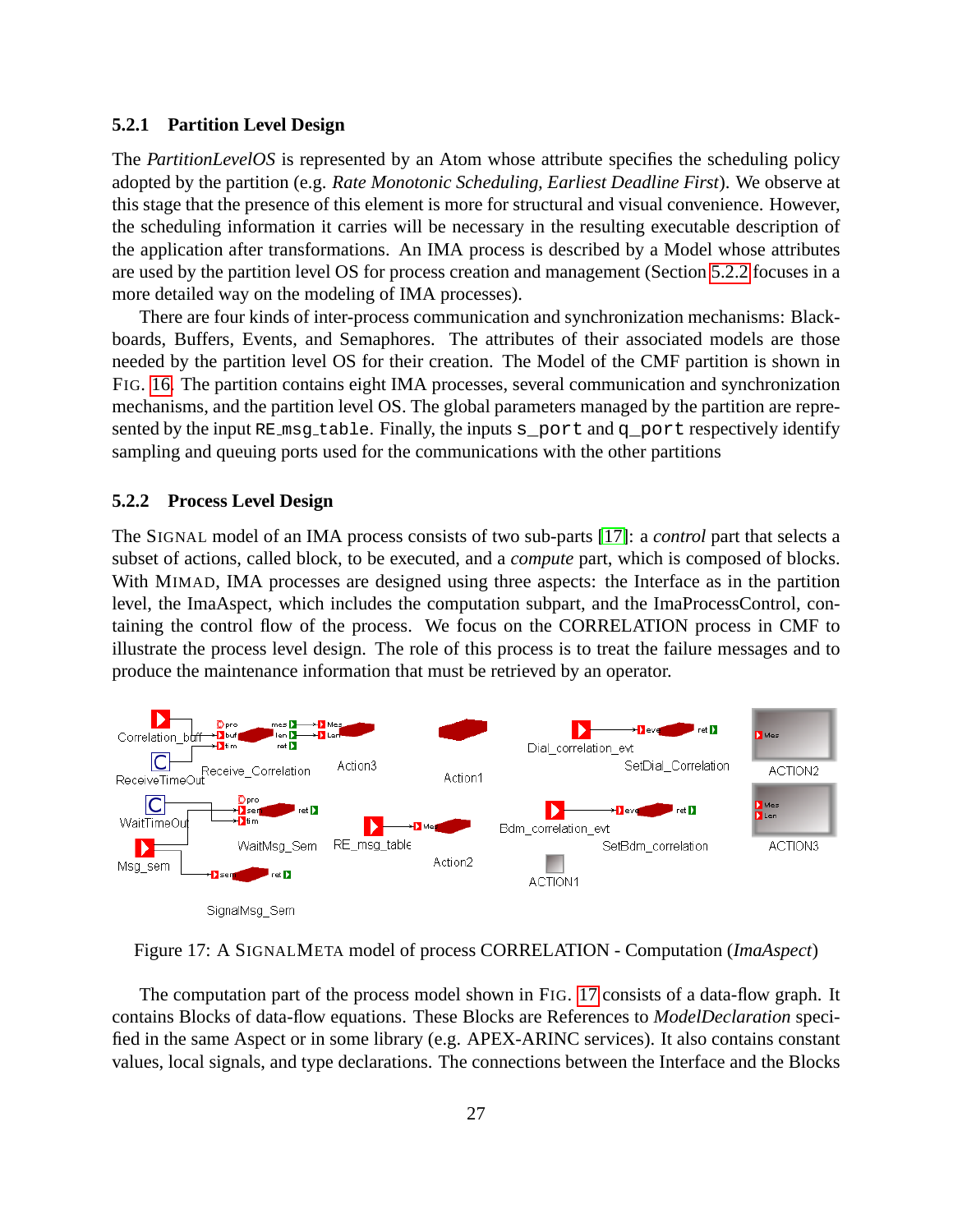on the one hand, and between Blocks on the other hand are also specified in this Aspect. The control part of the process is described with the mode automaton depicted by FIG. [18.](#page-27-1) Each time the process CORRELATION is active, the current state of the automaton indicates which Block in the computational part is executed.



<span id="page-27-1"></span>Figure 18: A SIGNALMETA model of process CORRELATION - Control (*ImaProcessControl*)

From these MIMAD descriptions, a corresponding SIGNAL program can be automatically generated. The functionalities of POLYCHRONY can be used in order to formally analyze the application model. The reader will find further details on the code generation process in [\[12\]](#page-37-10). We have already addressed the temporal analysis of the hand coded SIGNAL program corresponding to the CMF application in [\[18\]](#page-37-9). We showed how the scalability issue is dealt with for such huge applications by proposing a modular approach.

## <span id="page-27-0"></span>**6 Migration to Eclipse**

With the objective of integrating the environment presented so far into the open-source platforms TopCased [\[36\]](#page-38-7) and OpenEmbeDD [\[44\]](#page-39-4), Eclipse plug-ins have been created. Section [6.1](#page-27-2) presents the editors built around the SME metamodel, which corresponds to the SIGNALMETA metamodel under Eclipse. Section [6.2](#page-29-0) describes how these editors are connected to the POLYCHRONY compiler to make it available from the Eclipse environment.

### <span id="page-27-2"></span>**6.1 Eclipse editors for** POLYCHRONY

The Eclipse plug-ins rely on the Eclipse Modeling Framework (EMF) [\[41\]](#page-39-5). From a metamodel, this framework generates a plug-in allowing one to visualize and create models, conform to this metamodel, as a tree leading to what is referred to as a *reflexive* editor. For that, the metamodel must be specified using the Ecore metametamodel language provided with EMF. To build this metamodel, some preliminary work has been done to realize a bridge between GME and EMF. This work, described in [\[11\]](#page-37-11), uses the ATL tool [\[5\]](#page-36-5) to transform MetaGME metamodels into Ecore metamodels. SIGNALMETA has been used as a test case for this transformation, which gave a first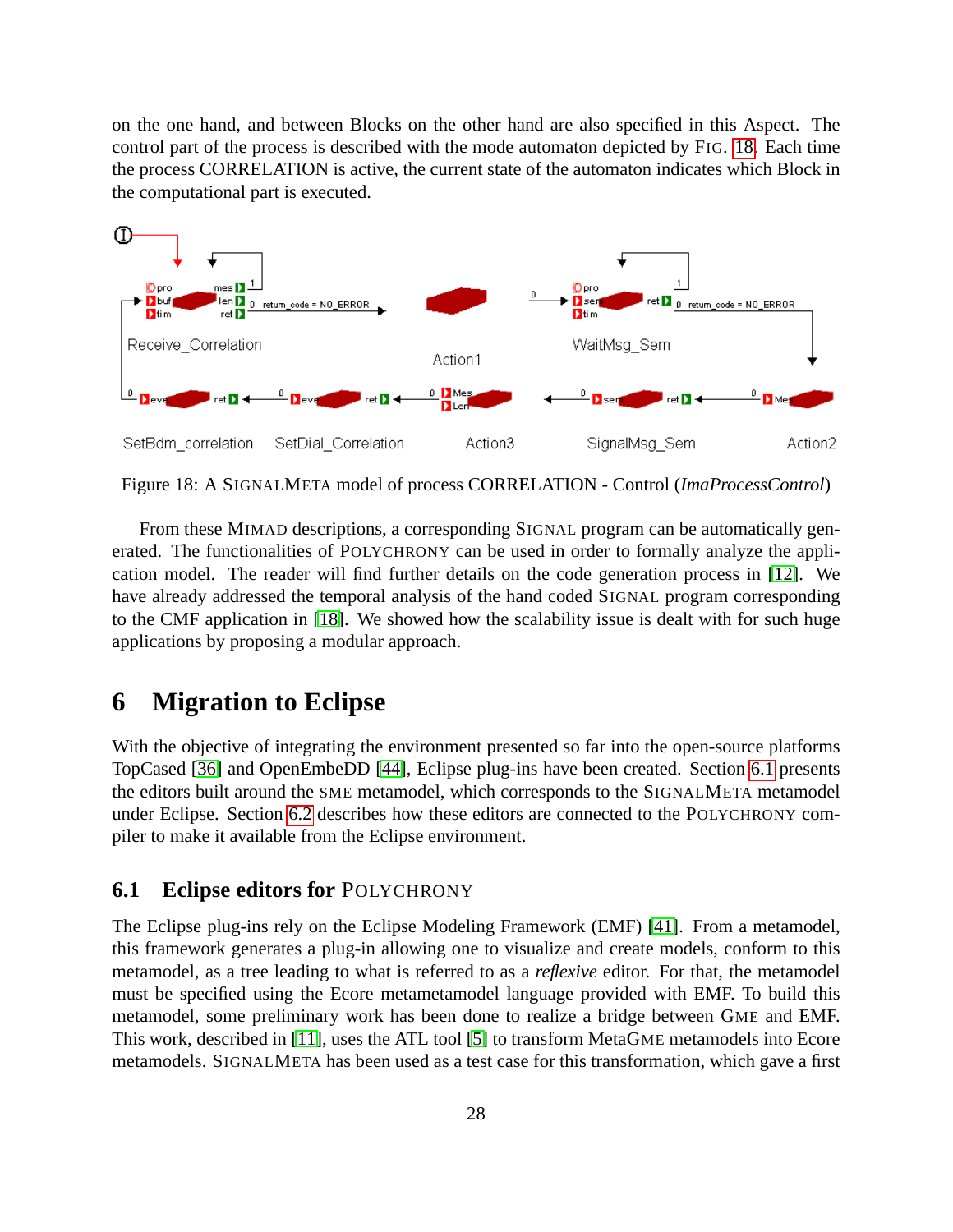metamodel for Eclipse. However, the Ecore language is more abstract than the MetaGME one, since one manipulates only generic metaclasses and relations.

As a consequence, while all concepts and their associated relations are kept during the automatic transformation, the graphical and Aspect information are lost. Moreover, the abstractness of the Ecore language has been exploited to model more precisely a few concepts that would be difficult to represent graphically in GME. In this way, the initial metamodel obtained through the ATL transformation has been modified to obtain SME.



Around the SME metamodel, the SME reflexive editor has been built using the EMF facilities. To obtain a graphical modeler as in GME, we have used the modeling facilities of TopCased. A set of graphical modeler plug-ins has been generated from a file where each concept of an Ecore metamodel is mapped to graphical information.



<span id="page-28-0"></span>Figure 19: SME graphical modeler.

This graphical environment is represented in FIG. [19.](#page-28-0) The notion of *Aspect*, which is present in GME, has been reproduced so as to obtain the same approach for modeling. For this purpose,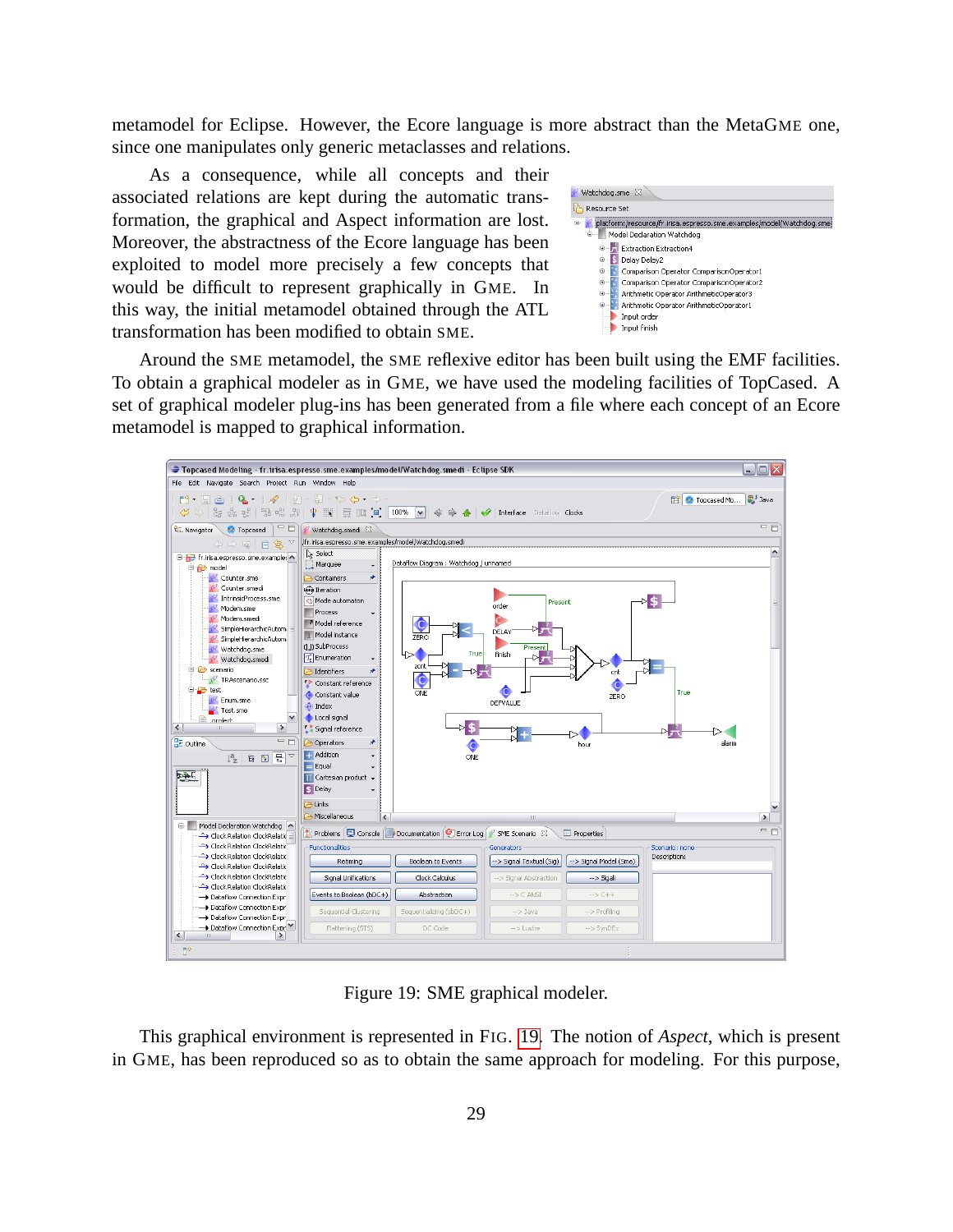the modeling is divided into several diagrams that correspond to the Aspects defined in GME:

- for a process, one diagram to model its interface, one for the computation part, and one for all explicit clock relations and dependencies,
- for a module, one diagram to describe a library,
- one diagram for mode automata extension.

## <span id="page-29-0"></span>**6.2 Connection to the** POLYCHRONY **compiler**

The SME plug-ins go further than SIGNALMETA for the connection to POLYCHRONY. We deeply connect the reflexive editor and the graphical environment with the compiler in order to dynamically check the correctness of the model. Our main goal for this connection is to obtain a traceability between the SME models and the results returned by the compiler. Thus, it becomes possible to indicate directly on the source model the compilation errors.



<span id="page-29-1"></span>Figure 20: SME compilation metamodel.

To build this connection, the POLYCHRONY services have been described in another simple metamodel (see FIG. [20\)](#page-29-1). This allows users to create compilation scenarios by defining the order in which the different functionalities and generators are called. From this metamodel, a reflexive editor has been generated as for the SME one, and a specific view, shown under the diagram in FIG. [19,](#page-28-0) has been added. This view favors services of interactive "intelligent" compilation: it allows to build a compilation scenario by selecting the different services of the compiler. But it enables progressively functionalities and generators when they are applicable or disables them when they are forbidden or useless.

The second issue about the connection between the SME Eclipse editors and the POLYCHRONY compiler consists of a Java/C interface to communicate with the compiler through native libraries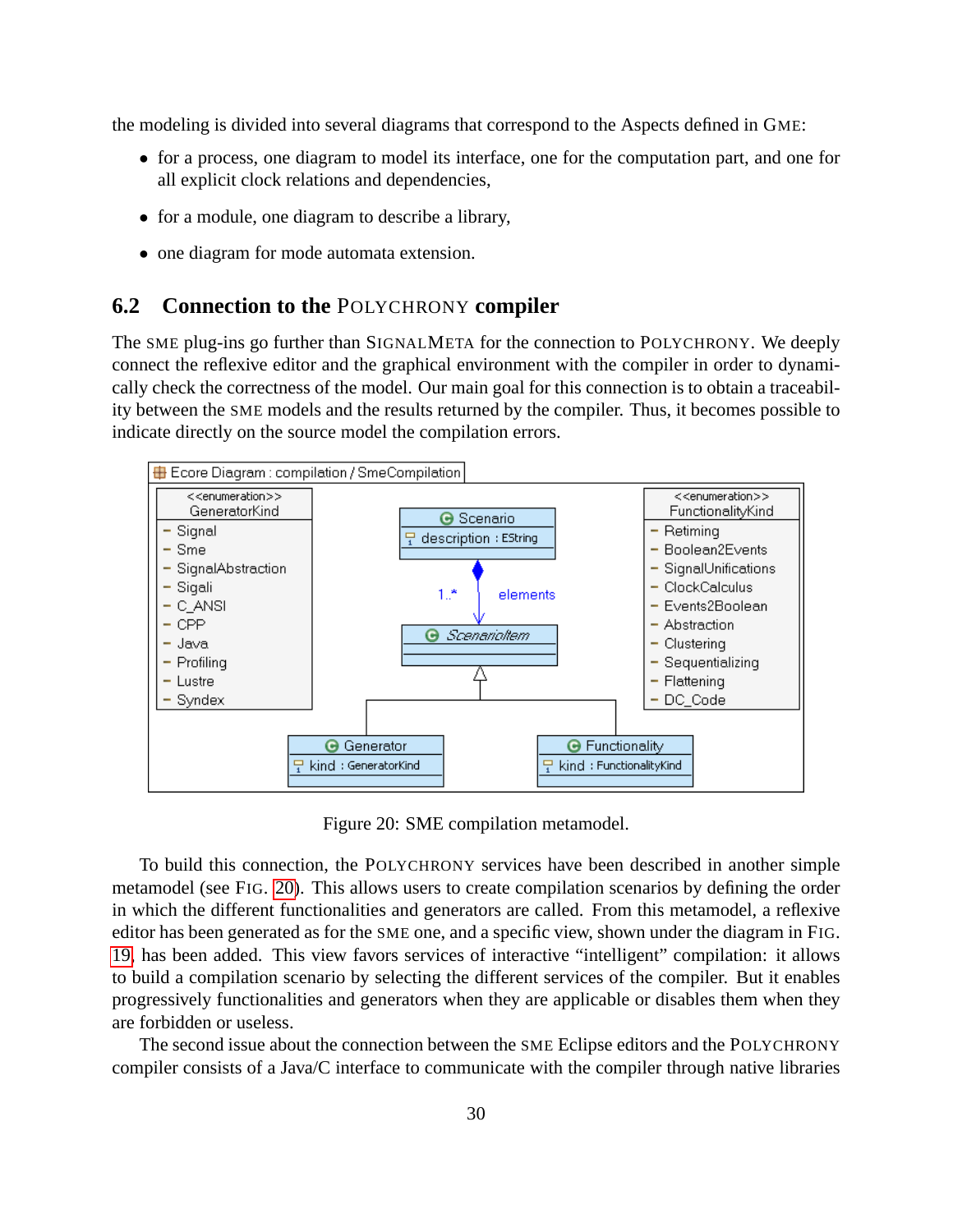(for Linux, Windows, and MacOS X/Intel). The principle of the communication (represented on figure [21\)](#page-30-0) is the following:

- 1. First, the SME model is transformed into the abstract syntax tree (AST) representation inside the compiler. A SME model parser that makes this translation has been developed. At this step, the parser can report all errors concerning the well-formedness of the model and the parsing errors (for attributes that contain SIGNAL syntax).
- 2. Then, this AST representation is transformed into an internal graph structure. This step consists in resolving all references specified inside the AST, checking the type errors, and making explicit all implicit clock constraints and clock relations. This means that new signals, which do not exist in the source model, are created. The traceability consists in linking each new signal to the corresponding original AST object.
- 3. The third step consists in applying to this graph the different POLYCHRONY services specified in the compilation scenario (clock resolution, code generation...). These operations also modify the graph obtained at the previous step.
- 4. Finally, by analyzing the graph obtained after these transformations, errors can be reported in the graphical part. This part is partially implemented.



<span id="page-30-0"></span>Figure 21: Interaction with Polychrony.

All these tools are packaged inside Eclipse plug-ins available in the current OpenEmbeDD platform and in the TopCased distribution. In order to easily reuse all existing programs and libraries proposed in the SIGNAL distribution, we have also developed a transformation of SIGNAL textual files into SME model files.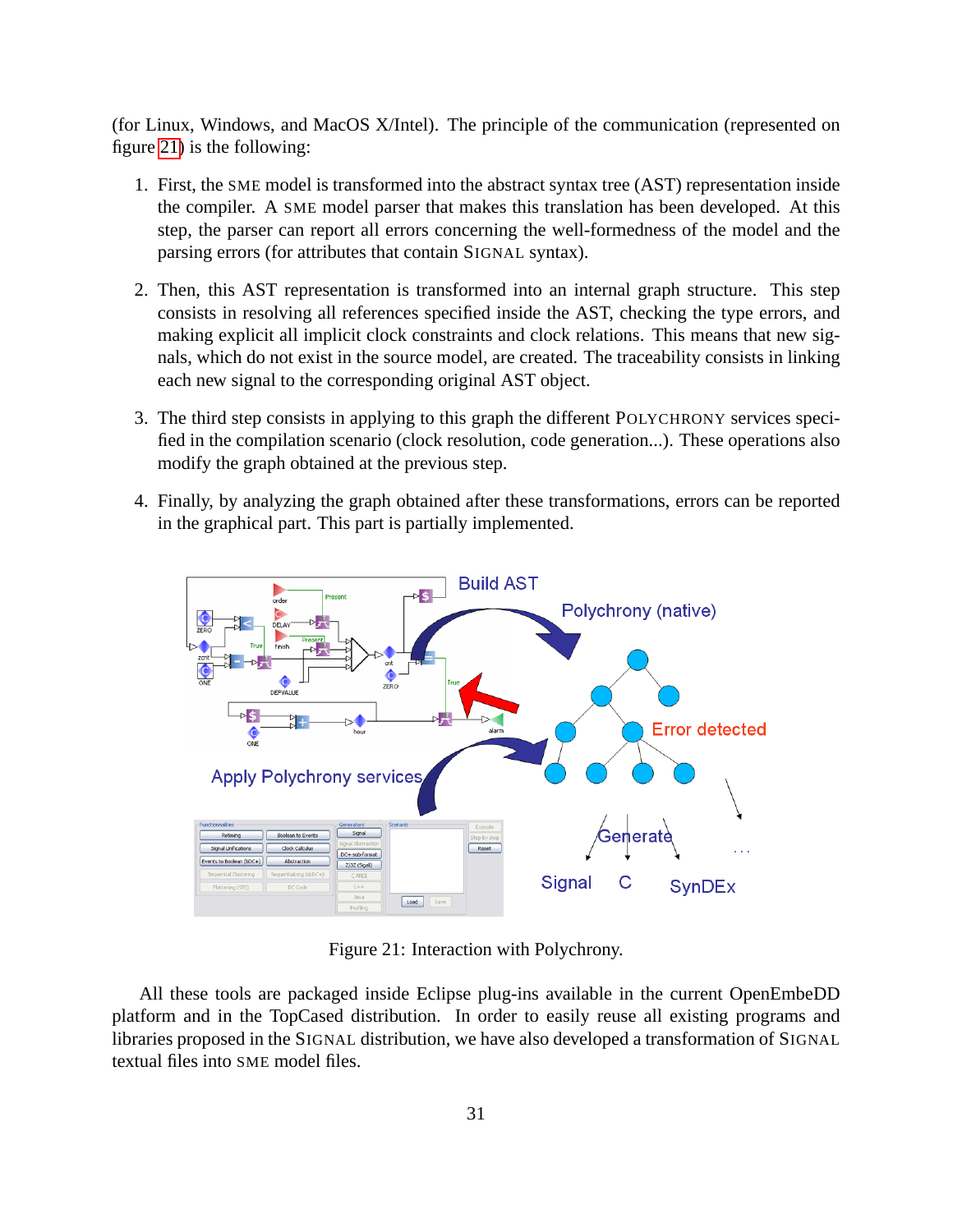# <span id="page-31-0"></span>**7 Discussions and related work**

We shall qualitatively assess our approach with respect to the three main aspects addressed during the presentation: model-driven engineering, control-oriented and avionic system design. We also mention a few words on closely related studies.

## **7.1 On model-driven engineering**

The approach presented in this article is the first attempt to open the use of the formal methods supported by POLYCHRONY in the context of a model-driven engineering. The synchronous multiclock language SIGNAL is tailored via metamodeling to precisely match its semantics and syntax, and to extend its features with new constructs (such as mode automata).

Indeed, model-driven software development is based on a number of common concepts such as XMI, OCL and UML, that can be mapped to different environments. In this case, we have chosen GME to develop our metamodel because it enables rapid creation of metamodels, and it offers customized modeling environments for free. Moreover, GME promotes a generic description of models, which favors a relative independence from specific modeling platforms. The higher the abstraction level is, the more adaptable to various operational environments the specified concepts will be.

SIGNALMETA plays the role of a new graphical front-end for POLYCHRONY. It enables to automatically transform graphical specifications into SIGNAL programs based on its associated interpreter. Structural information of the graphical specification, such as cyclic definitions or the well-formedness of designed models, can be checked. Type consistency and clock constraints are addressed at a lower level with the SIGNAL compiler. Future improvements of the environment aim at automatically enriching higher level description with results of the analysis achieved in lower levels. These results could be displayed graphically and dynamically during the modeling process so as to facilitate the earlier design exploration for users.

Finally, our metamodel has been used as an experiment towards the development of the generalpurpose UML profile for modeling real-time and embedded systems, called MARTE [\[38\]](#page-39-6), which has been adopted by the OMG. The insights gained from the definition of SIGNALMETA have been very useful to us during our participation to the working group for the definition of the MARTE standard.

### **7.2 On polychronous mode automata**

Mode automata were originally proposed by Maraninchi et al. [\[28\]](#page-38-4) to gather advantages of declarative and imperative approaches to synchronous programming. They have been recently combined with stream functions in Lucid Synchrone in [\[14\]](#page-37-7).

In a previous work, the introduction of preemption mechanisms in the multi-clocked data-flow formalism SIGNAL was studied by Rutten et al. [\[33\]](#page-38-8). This was done by associating data-flow processes with symbolic activation periods. However, no attempt has been made to extend mode automata with the capability to model multi-clocked systems, which is one of the issues addressed in this article.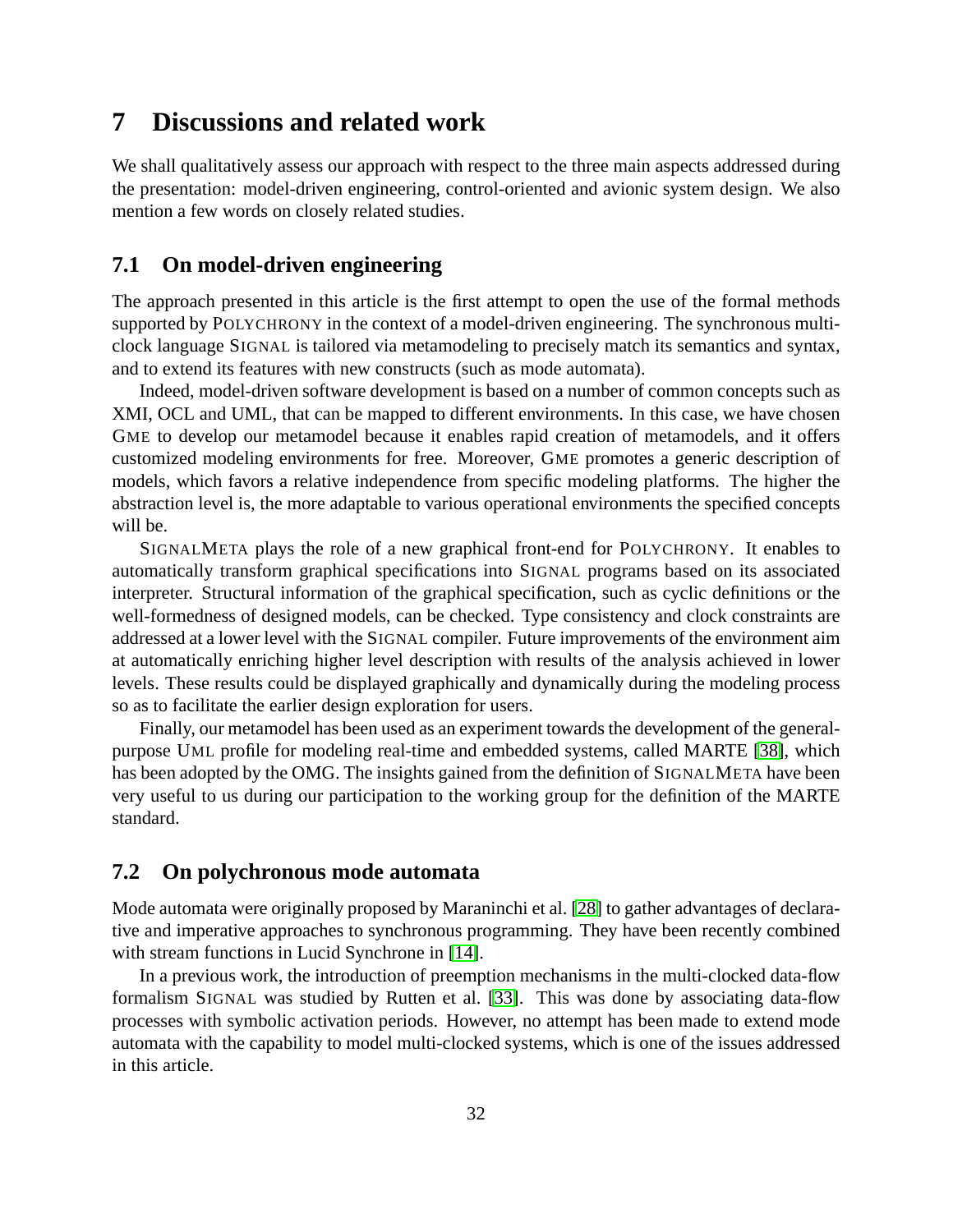The main advantage of the polychronous approach over previous installments of mode automata principles lies in the capabilities gained for rapid prototyping: not only functionalities and components may be abstracted with multi-clocked specifications but mode describing early control requirements may then allow rapid prototyping of the system, while offering automated program transformation and code generation facilities to synthesize the foreseen implementation in a correct-by-construction manner. SIGNALMETA offers such a capability through its extension with mode automata for control-oriented applications.

#### **7.3 On polychrony versus multi-clocked synchrony**

To this very last respect, and in light of previous examples, one observes that polychrony differs very much from related synchronous, multi-clocked or  $GALS<sup>4</sup>$  $GALS<sup>4</sup>$  $GALS<sup>4</sup>$  models of computation (MoC), proposed in related works.

In a synchronous MoC such as that of Scade [\[45\]](#page-39-3), the specification of the system is paced by an input clock which governs the execution of the system and of all its components. The reaction of all synchronous components are synchronized to a tick of that very clock that paces execution across the system. The specified timing model is the implemented timing model. In the polychronous MoC, the specified timing model is a partial order and the implemented timing model can automatically be synthesized from this partial order.

In a multi-clocked MoC, e.g. multi-clocked Esterel [\[9\]](#page-37-12) or in a GALS MoC, e.g. communicating reactive processes or CRP [\[7\]](#page-36-6), the timing structure of the system implements the actual distribution of its clocks across the system. Each reactive process owns an execution clock. The communication across clock domains supports concurrency.

In the polychronous MoC, two processes  $A \mid B$  communicating via a signal x are partially synchronized: clock  $\hat{x}$  is necessarily included in  $\hat{A}$  and in  $\hat{B}$ , but no relation between  $\hat{A}$  and  $\hat{B}$ is supposed to pre-exist. Hence, the specified structure (modules) and the implemented structure (architecture) are not necessarily the same.

The polychronous MoC allows one to refine such a specification in order to either synchronize A and  $B$ , for sequential execution, or to partition them, by adding some extra protocol to support its actual distribution. Both refinements define strictly more precise specification (i.e. characterized by a reduced set of possible behaviors) and can be performed by the user with the assistance of automation algorithms.

### **7.4 On modular avionics design**

The central feature of the MIMAD extension of SIGNALMETA is to allow integrated modular avionic system designers and engineers to describe both the system architecture and functionalities based on platform-independent models, within a component-oriented design framework. MI-MAD proposes an open modeling framework that ideally complements general-purpose UML profiles such as the AADL [\[37\]](#page-39-7) or MARTE [\[38\]](#page-39-6) with an application-domain-specific model of computation suitable for the trusted avionics architecture design.

<span id="page-32-0"></span><sup>4</sup>globally asynchronous locally synchronous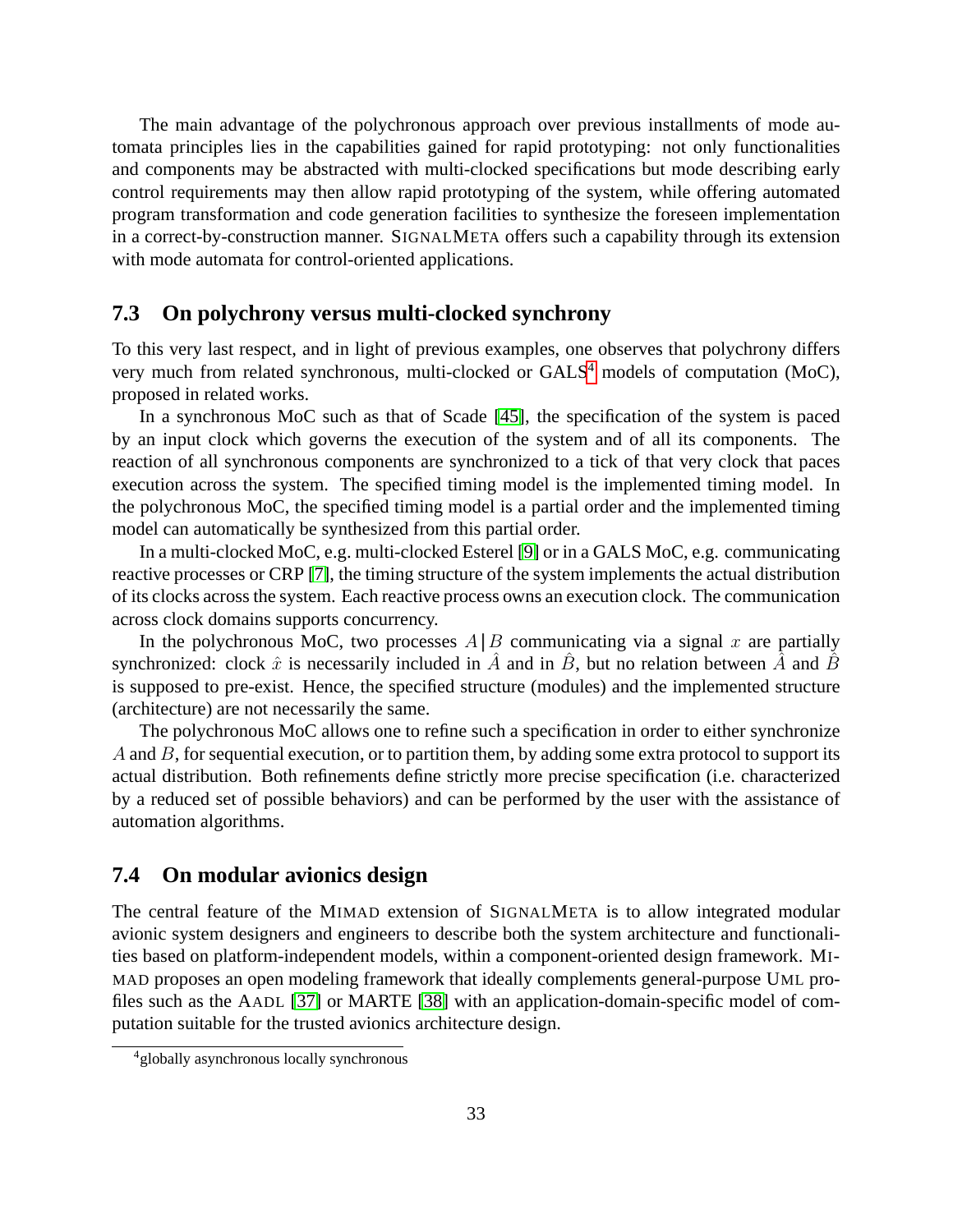MIMAD is extensible with heterogeneous domain-specific tools for the analysis of properties that are foreign to the polychronous model of computation, e.g., timed automata and temporal property verifiers such as UPPAAL.

Another interesting characteristic of MIMAD is that its visual components, which allow a user to describe IMA concepts, serve as a learning framework for IMA design as well as synchronous programming. There are a few studies that also aim at similar goals with GME, but in different domains. In [\[32\]](#page-38-9), the facilities of GME are applied to define a visual language dedicated to the description of instruction sets and generating decoders, while in [\[31\]](#page-38-10), authors define a visual modeling environment for complex embedded systems, where multiple models of computation together with their interaction are captured. In [\[34\]](#page-38-11), GME is merely used to teach the design of domain-specific modeling environments.

### **7.5 Overall assessment**

The SIGNALMETA environment inherits from the *usability* and *portability* inherent to GME. This is very interesting from a practical point of view. In addition, we can mention the following highly desirable criteria according to which SIGNALMETA can be also distinguished from similar approaches.

*Reusability*. The GME environment enables to define SIGNALMETA models and to store them as XML files in a repository. These models could be further reused in different contexts, allowing the user to reduce costs in time as promoted in MDE.

*Analyzability*. The key properties of application models designed with SIGNALMETA are those addressed by tools available in the lower layers (see FIG. [14\)](#page-23-1): functional properties (e.g. safety, liveness) and non functional properties (e.g. response times). The SIGNAL code generated from SIGNALMETA can be analyzed using tools available in POLYCHRONY. Static properties are checked with the compiler and dynamic properties with the SIGALI tool [\[29\]](#page-38-1).

*Scalability*. GME plays an important role in the scalability of SIGNALMETA. Indeed, it enables modular designs so that the designer becomes able to model large scale applications in an incremental way. However, one must take care of the code generation process for lower layers, from GME Models, especially when the application size is important. The solution adopted in order to overcome this problem consists in a modular generation approach. The current version of GME enables to select and generate sub-parts of a model. Afterward, they can be stored in repositories without re-generating them when reused.

Regarding the scalability of the programs that are analyzable with the SIGNAL compiler, a detailed experiment can be found in [\[3\]](#page-36-7). In the presented case studies, the authors give the time and memory limits computed during the analysis, depending on the size of each considered application. These limits obviously hold for the analysis of SIGNAL programs generated from SIGNALMETA and its extensions. In the particular case of the CMF application illustrated in Fig. [16,](#page-25-1) some abstractions have been necessary in order to make its temporal analysis possible [\[18\]](#page-37-9).

*Flexibility*. Starting from the core, open-source, implementation of SIGNALMETA, we demonstrated the facility of designing model extensions for application-specific purposes. Our first extension was to incorporate a model of polychronous mode automata. Such automata describe the control of a system in a relational manner, in the spirit of the original SIGNAL language. In each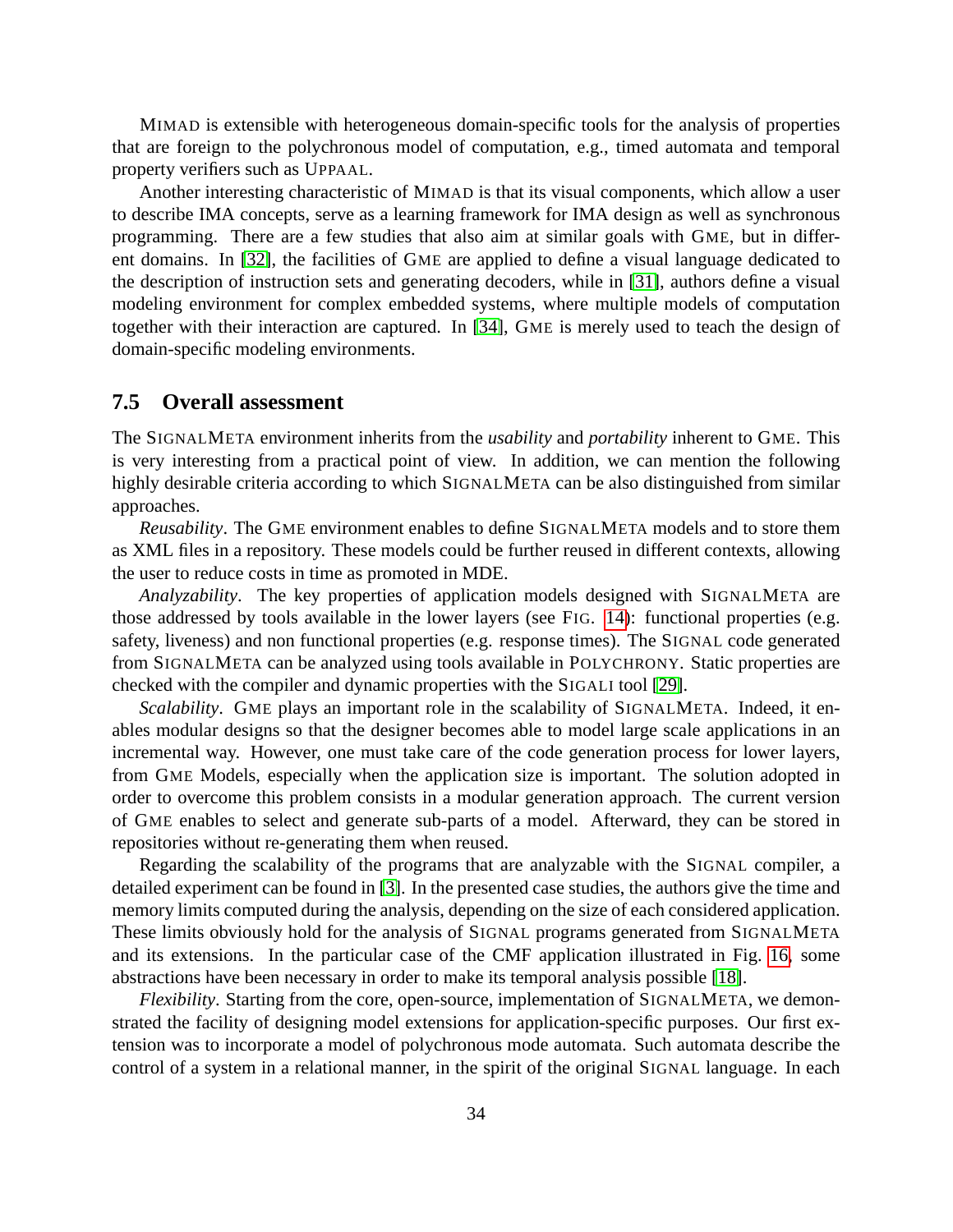state of the automaton, SIGNAL equations are built in SIGNALMETA. The second extension, called MIMAD, introduce specific modeling concepts for the design of avionics systems based on the Integrated Modular Avionics (IMA) architecture. We also reported extensions to simulate AADL specifications [\[30\]](#page-38-12) or to design a domain-specific language for space software [\[46\]](#page-39-8).

*Interoperability*. SIGNALMETA promotes interoperability by exploiting the possibility of generating, from GME descriptions, XML files as intermediate representation (see FIG. [14\)](#page-23-1). This feature has been clearly shown in the MIMAD extension. An example of closed framework is the AMMA infrastructure developed on top of EMF [\[5\]](#page-36-5). It achieves interoperability between different environments by extending the facilities of EMF.

*GME or Eclipse*. The current SME plug-in suites built within the Eclipse environment is a more achieved tool than SIGNALMETA in the sense that the graphical modeling is more accurate and that the editors are connected directly to POLYCHRONY. The advantage of using GME is that a graphical environment conform to a metamodel is obtained more quickly. Thus, one can easily build its metamodel incrementally, and observe rapidly the result on a graphical model.

The advantage of using Eclipse comes from the separation of the metamodel concepts from the graphical notation. So the specification of the metamodel can be more accurate without thinking of the way the models will be represented graphically.

Due to all above features of SIGNALMETA, we believe that it brings several interesting answers to the high demand of pragmatic frameworks where formal methods can be used for the safe development of embedded systems. In particular, the central role played by metamodeling to achieve the answers has been largely exhibited.

## <span id="page-34-0"></span>**8 Ongoing and future works**

The SME plugins are primarily designed to provide the model transformation and code generation services of the Polychrony tool-chain. These services are best suited for being integrated with visual modeling standards, such as the UML profile MARTE [\[38\]](#page-39-6), or customized for applicationspecific purposes, as in the Synoptic DSL [\[46\]](#page-39-8), or interfaced with the Eclipse plugins of related tool-sets, such as Syndex [\[40\]](#page-39-9).

**Virtual prototyping** As an example, in [\[30\]](#page-38-12), we present a model transformation tool that uses SME to produce simulation code for the purpose of virtual prototyping AADL architectures [\[37\]](#page-39-7). The tool accepts an AADL specification of a distributed embedded system, written using the Topcased-AADL plugin [\[47\]](#page-39-10), and uses the model transformation language ATL [\[5\]](#page-36-5) to produce a semantically equivalent, distributed, specification of the architecture in POLYCHRONY.

**Domain-specific language design** In the RNTL project Spacify [\[46\]](#page-39-8), led by CNES and ONERA, we are developing a domain-specific programming environment called Synoptic for the development of embedded software in mission-critical spatial applications. The design of Synoptic starts from the modeling concepts that engineers actually use, borrowed from Simulink, StateFlow or AADL, to specialize and enhance these modeling concepts with features that are specific to the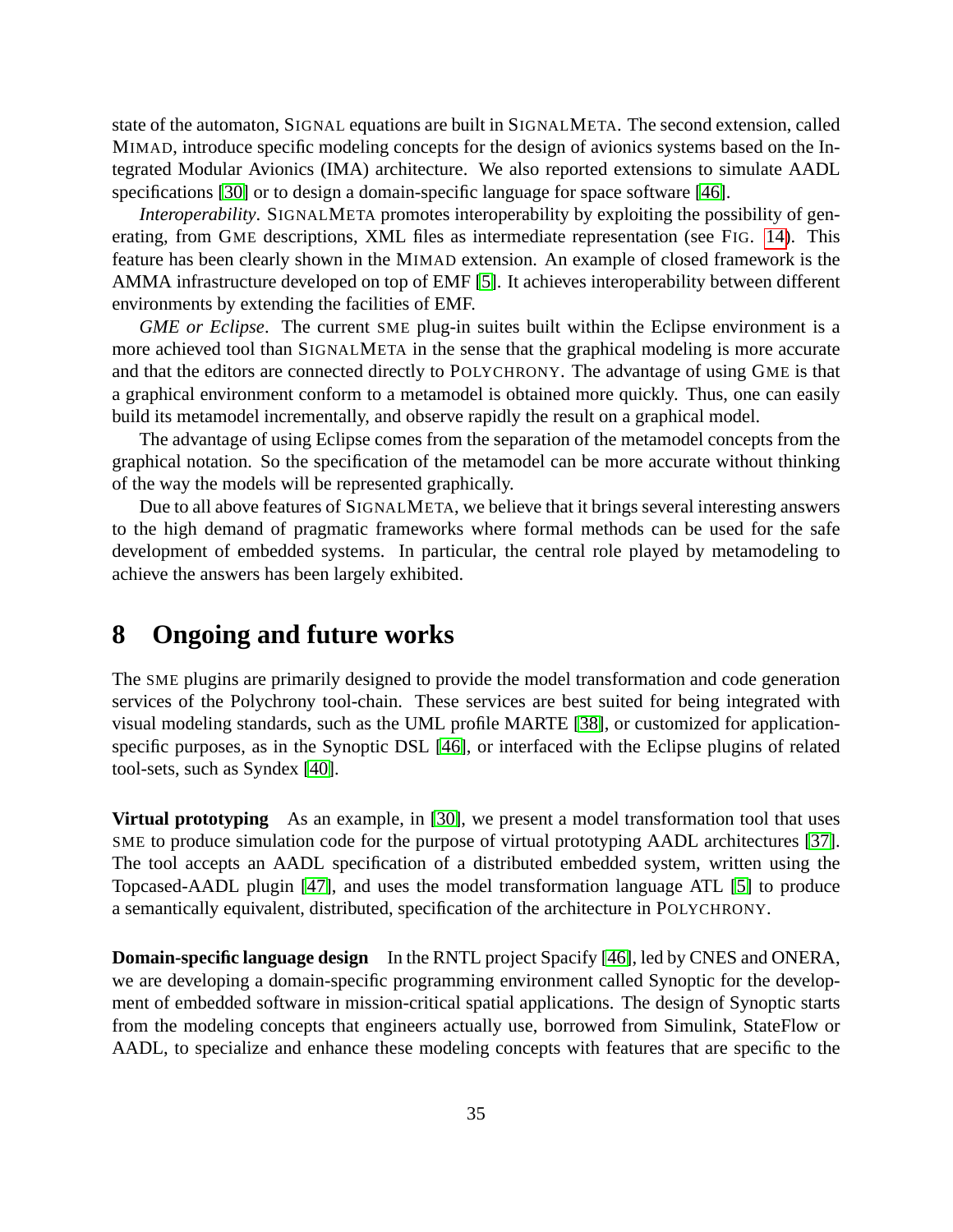domain of space applications. In this framework, the SME plugins are used as an implementation platform, which hosts the chosen model of computation and the modular and distributed code generation services.

**An open-source embedded system design platform** Finally, in the ANR project OpenEmbeDD [\[44\]](#page-39-4), INRIA is developing an open-source platform for model-driven embedded system design. In this context, we are further developing the SME plugin to inter-operate it with the Syndex tool [\[40\]](#page-39-9), which provides a back-end infrastructure to generate target-specific, real-time executives.

All these experiments put forward the polychronous model of computation of SME to host prototyping, formal verification, code generation from high-level and heterogeneous visual formalisms. So far, the SME plugins have proved agility for its rapid adaptation and inter-operation within large and industry-scale development platforms.

Our aim is to further promote polychrony as a pivot model of computation for the modular and compositional capture of heterogeneous high-level specifications. In that aim, Polychrony offers semantic-preserving refinement and transformation algorithms tailored by optimizing modular, sequential and distributed code generation services.

## <span id="page-35-0"></span>**9 Conclusions**

We have presented a metamodel, SIGNALMETA defined in the GME tool, for the design of multiclocked systems on top of the POLYCHRONY workbench, which relies on the synchronous language SIGNAL. We have also shown how this metamodel can easily be extended so as to provide designers with adequate concepts for the design of both control-oriented and avionic systems. This work promotes MDE in a formal framework. It therefore allows us to take advantage of key features inherent to MDE such as flexibility and reusability, while being able to address validation issues using available tools.

The definition of the extension of SIGNALMETA for the design of control-oriented applications is based on a model of multi-clocked mode automata. A salient feature of the presentation of this extension is the simplicity incurred by the separation of concerns between data-flow (that expresses structure) and control-flow (that expresses a timing model) that is characteristic to the design methodology of SIGNAL. From a user point of view, this simplicity translates into the ease of hierarchically and modularly combining data-flow blocks and imperative modes and significantly accelerates specification by making its structure closer to design intuitions.

While the specification of mode automata in related works requires a primary address on the semantics and on compilation of control, the use of SIGNAL as a foundation allows to transfer this specific issue to its analysis and code generation engine POLYCHRONY. Furthermore, it exposes the semantics and transformation of mode automata in a much simpler way by making use of clearly separated concerns expressed by guarded commands (data-flow relations) and by clock equations (control-flow relations).

The modeling paradigm for integrated modular avionics (IMA) design, presented in this article, best demonstrates the combined need for a model of computation featuring multi-clocked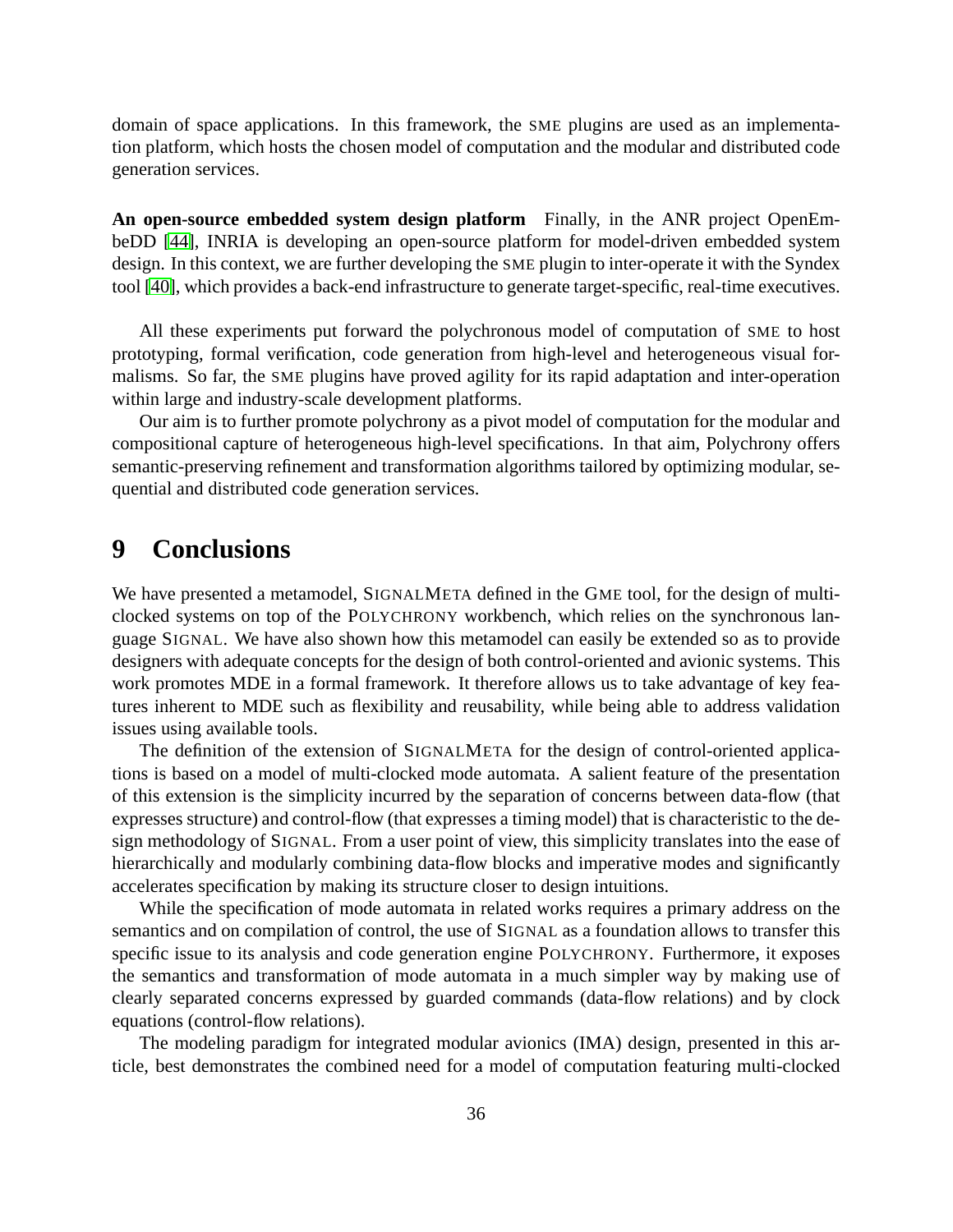synchrony through partially ordered clock relations, as well as the need for combining data-flow and control-flow in order to achieve compositional and ergonomic graphical modeling capabili-ties<sup>[5](#page-36-8)</sup>.

The IMA further illustrates the usefulness of SIGNALMETA and its associated extensions to provide developers with a practical and component-based modeling framework that favors rapid prototyping for design exploration. This is very interesting in the perspective of answering the growing industry demand for higher levels of abstraction in system design process. Moreover, the results obtained from our previous studies on IMA architectures using the synchronous technology available in POLYCHRONY have been fully reused.

The SME environment that is the result of the migration of SIGNALMETA into the Eclipse environment, has also been described. Integrated in the OpenEmbeDD and TopCased platforms, SME communicates with a set of other tools to model, verify, and build embedded systems.

Finally, we can mention the substantial advantage of metamodels, such as SIGNALMETA and SME, in that they allow the abstraction and description of different critical aspects of embedded systems in a structured, flexible and formal way.

# **References**

- <span id="page-36-3"></span>[1] Airlines Electronic Engineering Committee, "ARINC Specification 653: Avionics Application Software Standard Interface," Aeronautical radio, Inc., Annapolis, Maryland, January 1997.
- <span id="page-36-2"></span>[2] Airlines Electronic Engineering Committee, "ARINC Report 651-1: Design Guidance for Integrated Modular Avionics," Aeronautical radio, Inc., Annapolis, Maryland, November 1997.
- <span id="page-36-7"></span>[3] , T.P. Amagbegnon, L. Besnard and P. Le Guernic, "Arborescent Canonical Form of Boolean Expressions", INRIA, Research Rep. RR-2290, June 1994.
- <span id="page-36-1"></span>[4] C. André, "Representation and analysis of reactive behaviors: A synchronous approach," in *Computational Engineering in Systems Applications (CESA)*. Lille (F): IEEE-SMC, July 1996, pp. 19–29.
- <span id="page-36-5"></span>[5] ATLAS Transformation Language, <http://www.eclipse.org/m2m/atl>. The Eclipse Consortium, 2008.
- <span id="page-36-4"></span>[6] K. Bender, M. Broy, I. Peter, A. Pretschner, T. Stauner. Model-based development of hybrid systems: specification, simulation, test case generation. In *Modeling, Analysis, and Design of Hybrid Systems*. Lectures notes in computer science, 279. Springer, 2002
- <span id="page-36-6"></span>[7] G. Berry, S. Ramesh, R. K. Shyamasundar. "Communicating reactive processes". 20th ACM SIGPLAN-SIGACT symposium on Principles of programming languages. ACM, 1993.
- <span id="page-36-0"></span>[8] G. Berry. "The Foundations of Esterel", *Proof, Language and Interaction: Essays in Honour of Robin Milner, MIT Press*, 2000.

<span id="page-36-8"></span><sup>&</sup>lt;sup>5</sup>In the same spirit, a commercial implementation of POLYCHRONY (RT-Builder, commercialized by Geensys) allows for the real-time, hardware-in-the-loop, simulation of all electronic equipments connected around a CAN bus on-board a commercial car.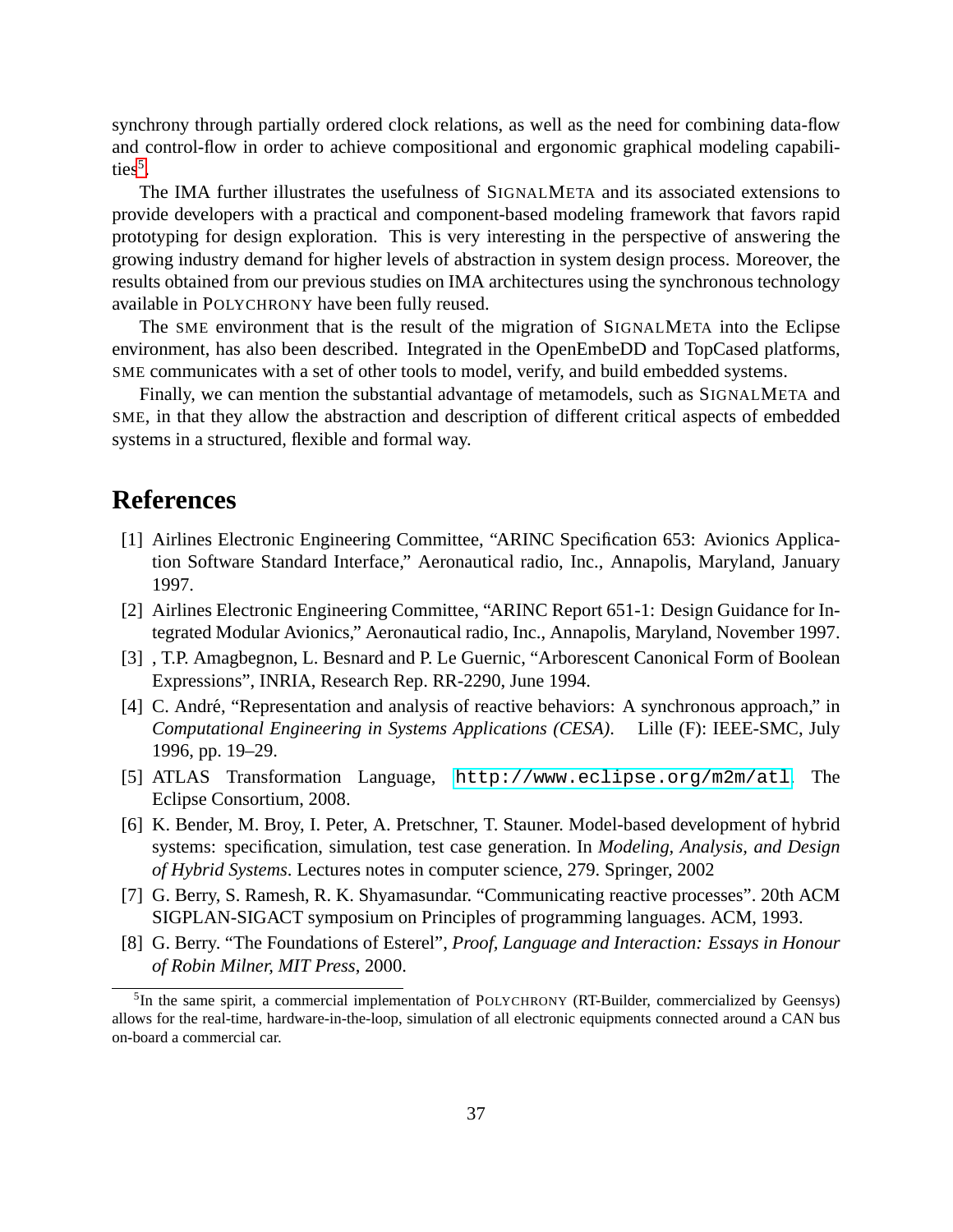- <span id="page-37-12"></span>[9] G. Berry, H. Sentovich. "Multiclock Esterel". 11th IFIP WG 10.5 Advanced Research Working Conference on Correct Hardware Design and Verification Methods. Lecture Notes In Computer Science, v. 2144. Springer, 2001.
- <span id="page-37-5"></span>[10] L. Besnard, T. Gautier, and P. Le Guernic. SIGNAL v4 Reference Manual, [www.irisa.](www.irisa.fr/espresso/Polychrony/doc/document/V4_def.pdf) [fr/espresso/Polychrony/doc/document/V4](www.irisa.fr/espresso/Polychrony/doc/document/V4_def.pdf) def.pdf. INRIA, 2008.
- <span id="page-37-11"></span>[11] J. Bezivin, C. Brunette, R. Chevrel, F. Jouault, and I. Kurtev, "Bridging the Generic Modeling ´ Environment and the Eclipse Modeling Framework," in *Proceedings of the 4th workshop in Best Practices for Model Driven Software Development, OOPSLA*, October 2005.
- <span id="page-37-10"></span>[12] C. Brunette, R. Delamare, A. Gamatié, T. Gautier, and J.-P. Talpin, "A Modeling Paradigm for Integrated Modular Avionic Design," INRIA, Research Rep. RR-5715, October 2005.
- <span id="page-37-4"></span>[13] C. Brunette, J.-P. Talpin, L. Besnard, and T. Gautier. Modeling multi-clocked data-flow programs in the Generic Modeling Environment. Synchronous Languages, Applications, and Programming (SLAP'06). Elsevier, 2006.
- <span id="page-37-7"></span>[14] J.-L. Colaço, B. Pagano, and M. Pouzet, "A conservative extension of synchronous data-flow with state machines," in *EMSOFT '05: Proceedings of the 5th ACM International Conference on Embedded Software*. New York, NY, USA: ACM Press, 2005, pp. 173–182.
- <span id="page-37-1"></span>[15] J.-L. Colaço, A. Girault, G. Hamon, and M. Pouzet. Towards a higher-order synchronous dataflow language. In Embedded Software Conference, Springer Verlag lectures notes in computer science, 2004.
- [16] A. Gamatié and T. Gautier, "Synchronous Modeling of Modular Avionics Architectures using the SIGNAL Language," *INRIA research report*, no. 4678, December 2002.
- <span id="page-37-8"></span>[17] A. Gamatié and T. Gautier, "Synchronous Modeling of Avionics Applications using the SI-GNAL Language." in *RTAS '03: Proceedings of the The 9th IEEE Real-Time and Embedded Technology and Applications Symposium*. Washington D.C., USA: IEEE Computer Society, May 2003, p. 144.
- <span id="page-37-9"></span>[18] A. Gamatié, T. Gautier, and P. Le Guernic, "An Example of Synchronous Design of Embedded Real-Time Systems based on IMA," in *Proceedings of the 10th International Conference on Real-time and Embedded Computing Systems and Applications (RTCSA'2004)*, vol. 88. Gothenburg, Sweden. August 2004.
- <span id="page-37-0"></span>[19] N. Halbwachs. "A Synchronous Language at Work: the Story of Lustre", *Proceedings of the third ACM-IEEE International Conference on Formal Methods and Models for Codesign, MEMOCODE'2005*, Verona, Italy, july 2005.
- <span id="page-37-2"></span>[20] D. Harel, "Statecharts: A visual formalism for complex systems," *Science of Computer Programming*, vol. 8, no. 3, pp. 231–274, June 1987.
- <span id="page-37-3"></span>[21] D. Harel and A. Pnueli, "On the Development of Reactive Systems," in *Logics and Models of Concurrent Systems (K. R. Apt, ed.), NATO ASI Series*, Vol. F-13, pp. 477-498, Springer-Verlag, New York, 1985.
- <span id="page-37-6"></span>[22] E. K. Jackson and J. Sztipanovits, "Using separation of concerns for embedded systems design," in *EMSOFT '05: Proceedings of the 5th ACM international conference on Embedded software*. New York, NY, USA: ACM Press, 2005, pp. 25–34.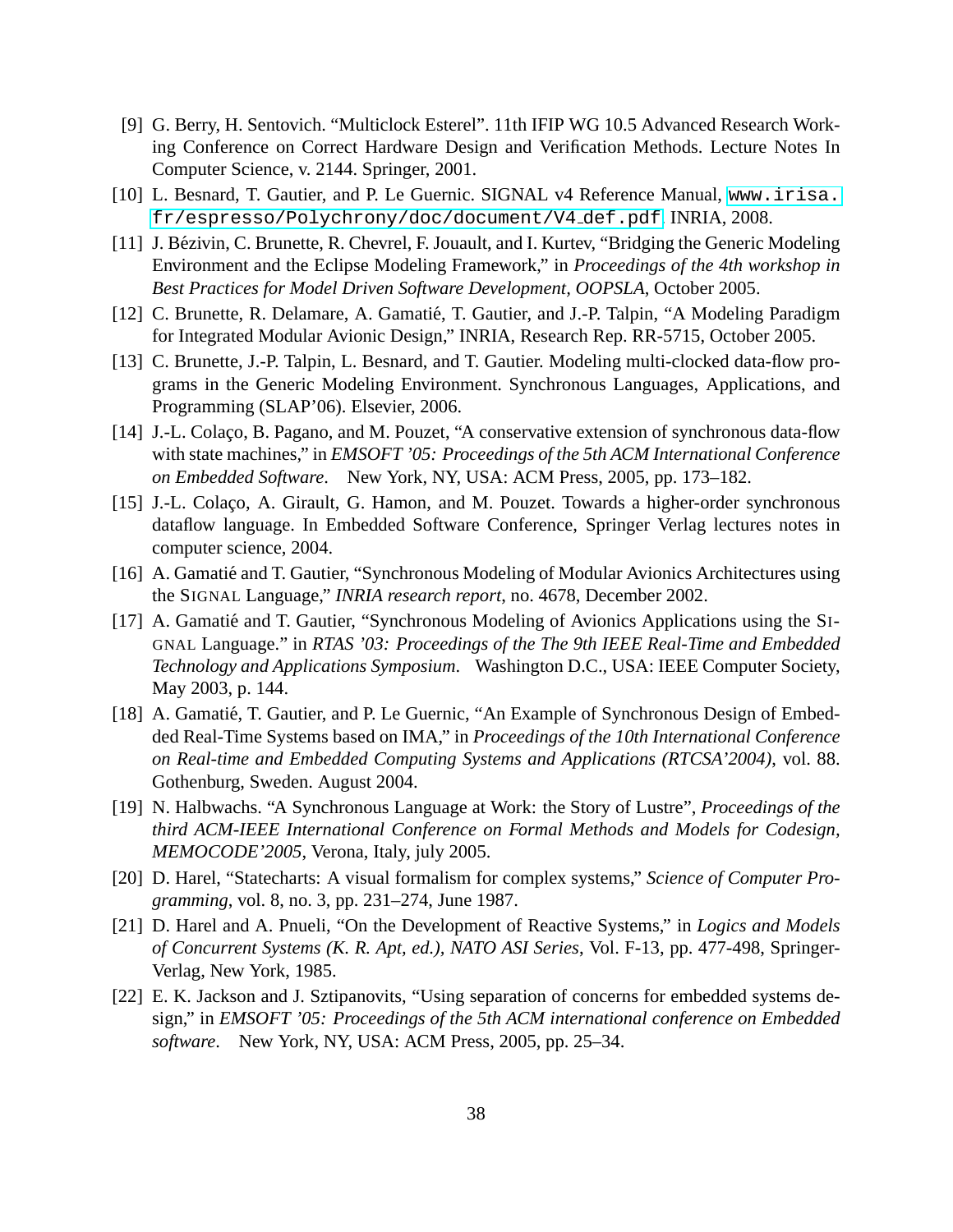- <span id="page-38-2"></span>[23] A. Ledeczi, M. Maroti, and P. Volgyesi, "The Generic Modeling Environment," in *Proceedings of the IEEE Workshop on Intelligent Signal Processing (WISP'01)*, May 2001.
- [24] Lee, E. A., Sangiovanni-Vincentelli, A. "A framework for comparing models of computation". In *IEEE transactions on computer-aided design*, v. 17, n. 12. IEEE Press, December 1998.
- <span id="page-38-3"></span>[25] E.A. Lee "Overview of the Ptolemy Project," *Technical Memorandum No. UCB/ERL M03/25, University of California, Berkeley, CA, 94720*, USA, July 2, 2003.
- <span id="page-38-0"></span>[26] P. Le Guernic, J.-P. Talpin, and J.-C. Le Lann, "POLYCHRONY for system design," *Journal of Circuits, Systems, and Computers - Special Issue: Application Specific Hardware Design*, vol. 12, no. 3, pp. 261–303, december 2003.
- <span id="page-38-5"></span>[27] X. Liu, J. Liu, J. Eker, and E. A. Lee. Heterogeneous Modeling and Design of Control Systems. In Software-Enabled Control: Information Technology for Dynamical Systems. IEEE Press, 2002.
- <span id="page-38-4"></span>[28] F. Maraninchi and Y. Remond, "Mode-automata: a new domain-specific construct for the ´ development of safe critical systems," *Science of Computer Programming*, vol. 46, no. 3, pp. 219–254, 2003.
- <span id="page-38-1"></span>[29] H. Marchand, E. Rutten, M. Le Borgne, M. Samaan. Formal verification of programs specified with SIGNAL : application to a power transformer station controller. Science of Computer Programming, v. 41(1). Elsevier, 2001.
- <span id="page-38-12"></span>[30] Ma, Y., Talpin, J.-P.,Gautier, T. Virtual prototyping AADL architectures in a polychronous model of computation. ACM-IEEE Conference on Methods and Models for Codesign. IEEE, June 2008.
- <span id="page-38-10"></span>[31] D. Mathaikutty, H. Patel, S. Shukla and A. Jantsch, "EWD: A Metamodeling Driven Customizable Multi-MoC System Modeling Environment," *Virginia Polytechnic Institute and State University research report*, no. 2004-20, 2004.
- <span id="page-38-9"></span>[32] T. Meyerowitz, J. Sprinkle and A. Sangiovanni-Vincentelli, "A Visual Language for Describing Instruction Sets and Generating Decoders," *4th ACM OOPSLA Workshop on Domain Specific Modeling, Vancouver, BC*, pp. 23–32, October 2004.
- <span id="page-38-8"></span>[33] E. Rutten and F. Martinez, "SIGNAL GTI: implementing task preemption and time intervals in the synchronous data flow language signal," in *Proceedings of the 7th Euromicro Workshop on Real-Time Systems*. IEEE Press, 1995.
- <span id="page-38-11"></span>[34] J. Sprinkle, J. Davis and G. Nordstrom, "A Paradigm for Teaching Modeling Environment Design," *OOPSLA'04 Educators Symposium (Poster Session), Vancouver, BC*, pp. 24–28, October 2004.
- <span id="page-38-6"></span>[35] J.-P. Talpin, C. Brunette, T. Gautier, A. Gamatie. Polychronous mode automata. International ´ Conference on Embedded Software. ACM Press, 2006.
- <span id="page-38-7"></span>[36] Vernadat, F., Percebois, C., Farail, P., Vingerhoeds, R., Rossignol, A., Talpin, J.-P., and Chemouil, D. The Topcased project - a toolkit in open-source for critical application and system development. International Space System Engineering Conference - Data Systems in Aerospace. Eurospace, 2006. More information on <http://www.topcased.org>.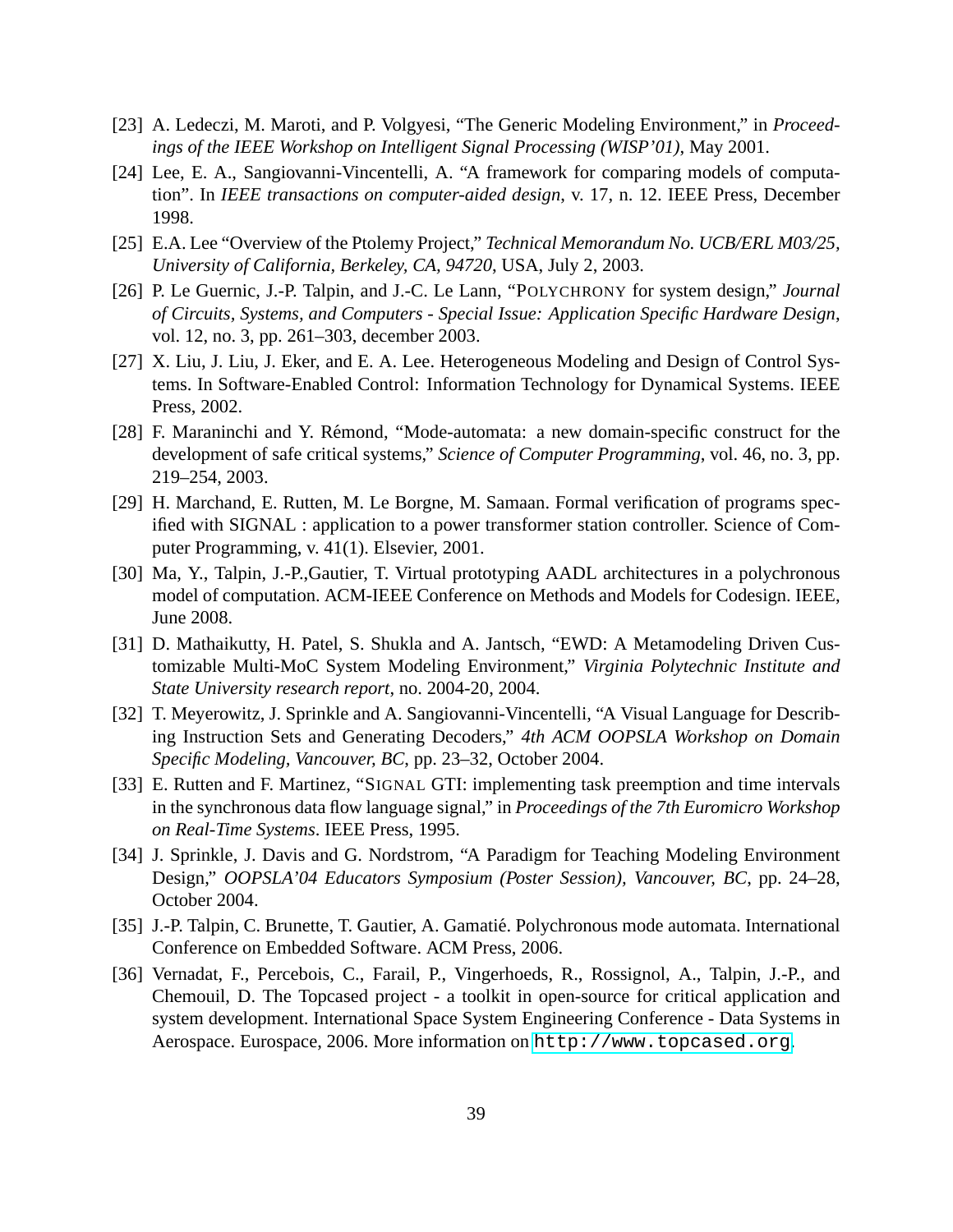- <span id="page-39-7"></span>[37] The SAE AADL Information Site, <http://www.aadl.info>. Society of Automotive Engineers Standard, 2008
- <span id="page-39-6"></span>[38] The OMG. UML Profile for modeling and analysis of real-time and embedded systems (MARTE). OMG document realtime/05-02-06, 2006.
- <span id="page-39-2"></span>[39] The Mathworks, Matlab's Simulink and Stateflow, <http://www.mathworks.com>, 2008.
- <span id="page-39-9"></span>[40] Syndex - System-level CAD software for distributed real-time system design, [www-rocq.](www-rocq.inria.fr/syndex) [inria.fr/syndex](www-rocq.inria.fr/syndex). INRIA, 2008.
- <span id="page-39-5"></span>[41] The Eclipse Modeling Framework, <http://www.eclipse.org/emf>. The Eclipse Consortium, 2008.
- <span id="page-39-0"></span>[42] The Generic Modeling Environment (GME), [http://www.isis.vanderbilt.edu/](http://www.isis.vanderbilt.edu/Projects/gme/) [Projects/gme/](http://www.isis.vanderbilt.edu/Projects/gme/). Vanderbilt University, 2008.
- <span id="page-39-1"></span>[43] The POLYCHRONY website, <http://www.irisa.fr/espresso/Polychrony>. IN-RIA, 2008.
- <span id="page-39-4"></span>[44] The RNTL project OpenEmbeDD, <http://www.openembedd.org>. INRIA, 2008.
- <span id="page-39-3"></span>[45] The Scade Suite, [http://www.esterel-technologies.com/products/](http://www.esterel-technologies.com/products/scade-suite) [scade-suite](http://www.esterel-technologies.com/products/scade-suite). Esterel technologies, 2008.
- <span id="page-39-8"></span>[46] The Spacify project, <http://spacify.gforge.enseeiht.fr>. CNES, 2008.
- <span id="page-39-10"></span>[47] The TopCased project, <http://www.topcased.org>. Airbus, 2008.

## **A Model of computation**

We describe the semantics of SIGNAL in the polychronous model of computation (see [\[26\]](#page-38-0) for more detail). In this model, symbolic tags t or u denote periods in time during which execution takes place. Time is defined by a partial order relation  $\leq$  on tags:  $t \leq u$  stipulates that t occurs before  $u$ . A chain is a totally ordered set of tags. It corresponds to the clock of a signal: it samples its values over a series of totally related tags. The domains for events, signals, behaviors and processes are defined as follows:

- an *event* is a pair consisting of a tag  $t \in \mathbb{T}$  and a value  $v \in \mathbb{V}$ ,
- a *signal* is a function from a *chain* of tags to a set of values,
- a *behavior b* is a function from a set of signal names to signals,
- a *process* p is a set of behaviors that have the same domain.

**Notations** We write  $T(s)$  for the chain of tags of a signal s and min s and max s for its minimal and maximal tag. We write  $V(b)$  for the domain of a behavior b (a set of signal names). The restriction of a behavior b to X is noted  $b|_X$  (i.e.  $V(b|_X) = X$ ). Its complementary  $b_{/X}$  satisfies  $b = b|_X \oplus b_{X}$  (i.e.  $\mathcal{V}(b_{X}) = \mathcal{V}(b) \setminus X$ ).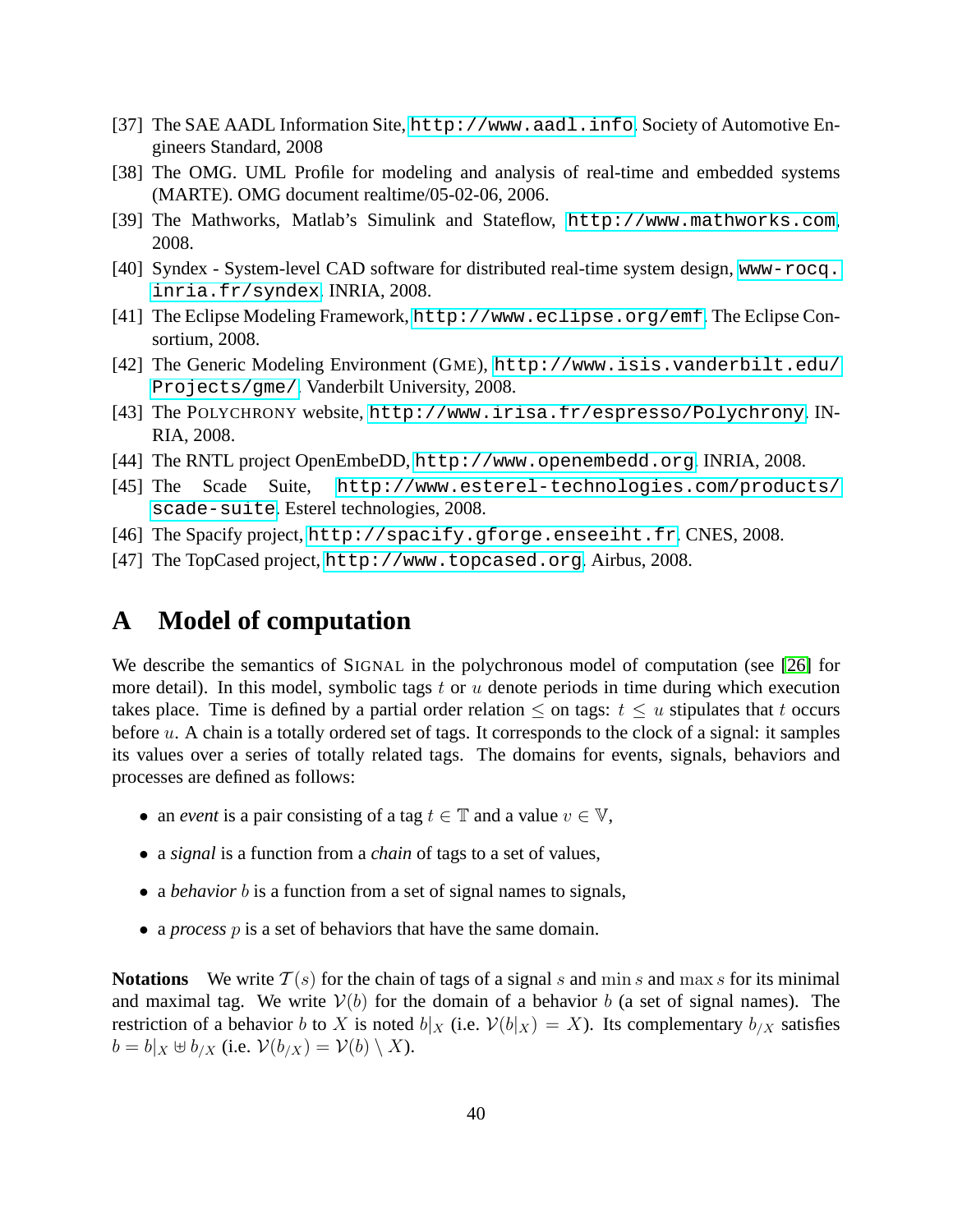**Synchrony** The synchronization of a behavior b with a behavior c is noted  $b \leq c$  and is defined as the effect of "stretching" its timing structure. A behavior c is a *stretching* of a behavior b, written  $b \leq c$ , iff  $V(b) = V(c)$  and there exists a bijection f on tags s.t.

$$
\forall t, u, t \le f(t) \land (t < u \Leftrightarrow f(t) < f(u))
$$

 $\forall x \in \mathcal{V}(b), \mathcal{T}(c(x)) = f(\mathcal{T}(b(x))) \land \forall t \in \mathcal{T}(b(x)), b(x)(t) = c(x)(f(t))$ 

*b* and *c* are *clock-equivalent*, written *b* ∼ *c*, iff there exists a behavior *d* s.t. *d* ≤ *b* and *d* ≤ *c*. The synchronous composition  $p | q$  of two processes p and q is defined by combining behaviors  $b \in p$ and  $c \in q$  that are identical on  $I = V(p) \cap V(q)$ , the interface between p and q.

$$
p \mid q = \{ b \cup c \mid (b, c) \in p \times q \land b \mid_I = c \mid_I \land I = \mathcal{V}(p) \cap \mathcal{V}(q) \}
$$

**Asynchrony** Desynchronization is defined as the effect of "relaxing" the timing structure of a behavior: a behavior c is a *relaxation* of b, written  $b \sqsubseteq c$ , if  $\mathcal{V}(b) = \mathcal{V}(c)$  and, for all  $x \in \mathcal{V}(b)$ ,  $|b|_x \leq c|_x$ . Two behaviors b and c are *flow-equivalent*, written  $b \approx c$ , iff there exists a behavior d s.t.  $b \supset d \sqsubset c$ . The asynchronous composition p || q of two processes p and q is defined by the set of behaviors d that are flow-equivalent to behaviors  $b \in p$  and  $c \in q$  along the interface  $I = \mathcal{V}(p) \cap \mathcal{V}(q)$ .

$$
p \parallel q = \{d \mid (b, c) \in p \times q \land b_{\textit{II}} \cup c_{\textit{II}} \leq d_{\textit{II}} \land b_{\textit{II}} \sqsubseteq d_{\textit{II}} \supseteq c_{\textit{II}} \land I = \mathcal{V}(p) \cap \mathcal{V}(q)\}
$$

# **B Semantics of Signal**

The semantics  $\llbracket P \rrbracket$  of a Signal process P is a set of behaviors that are inductively defined by the concatenation of reactions. Initially, we assume that  $\emptyset|_{V(p)} \in [P]$ . A reaction r is a behavior with (at most) one time tag t. We write  $T(r)$  for the tag of a non empty reaction r. An empty reaction of the signals X is noted  $\mathcal{O}|_X$ . The empty signal is noted  $\emptyset$ . A reaction r is concatenable to a behavior b iff  $V(b) = V(r)$ , and, for all  $x \in V(b)$ ,  $\max(b(x)) < T(r(x))$ . If so, concatenating r to b is defined by

$$
\forall x \in V(b), \forall u \in \mathcal{T}(b) \cup \mathcal{T}(r), (b \cdot r)(x)(u) = \text{if } u \in \mathcal{T}(r(x)) \text{ then } r(x)(u) \text{ else } b(x)(u)
$$

**Meaning of equations** The semantics of a delay  $x = y$  pre v is defined by appending a reaction r of tag t to a behavior b. It initially defines x by the value v (when b is empty) and then by the previous value of y (i.e.  $b(y)(u)$  where u is the maximal tag of b).

$$
\llbracket x = y \text{ pre } v \rrbracket = \left\{ b \cdot r \middle| \begin{aligned} b \in \llbracket x = y \text{ when } z \rrbracket, \\ u = \max(T(b(y))), \\ t = T(r), \end{aligned} \right. r(x) = \left\{ \begin{aligned} t \mapsto b(y)(u), & r(y) \neq \emptyset \land b \neq \emptyset_{xy} \\ t \mapsto v, & r(y) \neq \emptyset \land b = \emptyset_{xy} \\ \emptyset, & r(y) = \emptyset \land b = \emptyset_{xy} \end{aligned} \right\}
$$

Similarly, the semantics of a sampling  $x = y$  when z defines x by y when z is true.

$$
\llbracket x = y \text{ when } z \rrbracket = \left\{ b \cdot r \middle| \begin{aligned} b \in \llbracket x = y \text{ when } z \rrbracket, \\ u = \max(T(b(y))), \\ t = T(r), \end{aligned} \right. \quad r(x) = \left\{ \begin{aligned} r(y), & r(z)(t) = \text{true} \\ \emptyset, & r(z)(t) = \text{false} \\ \emptyset, & r(z) = \emptyset \end{aligned} \right\}
$$